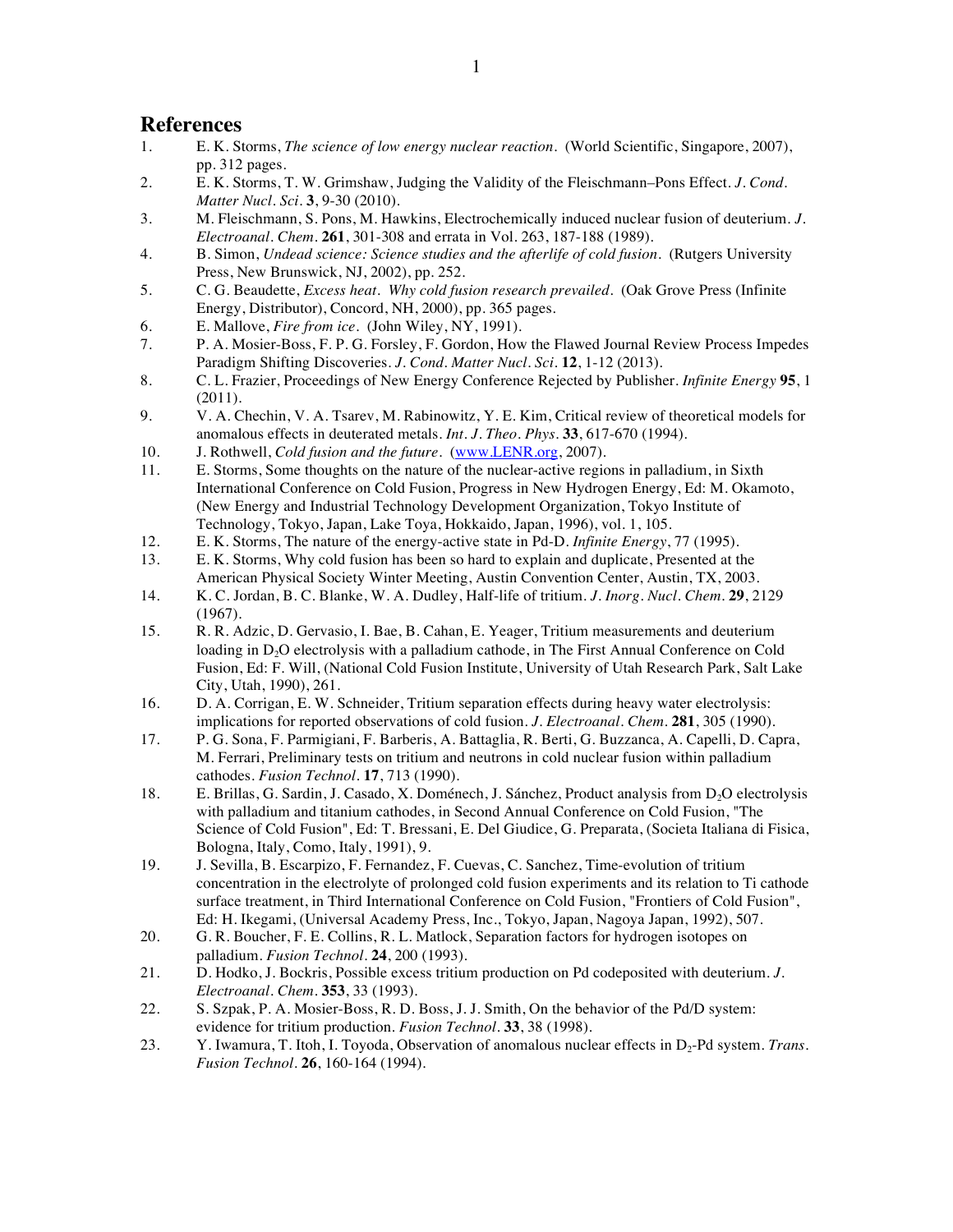- 24. T. N. Claytor, M. J. Schwab, D. J. Thoma, D. F. Teter, D. G. Tuggle, Tritium production from palladium alloys, in The Seventh International Conference on Cold Fusion, Ed: F. Jaeger, (ENECO, Inc., Salt Lake City, UT., Vancouver, Canada, 1998), 88-93.
- 25. D. D. Afonichev, E. G. Galkin, On the products of nucleus reactions formed during deuterium diffusion through palladium membrane, in 15th International Conference on Condensed Matter Nuclear Science, Ed: V. Violante, F. Sarto, (ENEA, Italy, Rome, Italy, 2009), 237-239.
- 26. P. K. Iyengar, M. Srinivasan, "BARC studies in cold fusion," (BARC, India, Bombay, 1989), B.A.R.C. 1500.
- 27. V. A. Romodanov, V. Savin, V. Elksnin, Y. Skuratnik, Reproducibility of tritium generation from nuclear reactions in condensed matter, in Fourth International Conference on Cold Fusion, Ed: T. O. Passell, (Electric Power Research Institute 3412 Hillview Ave., Palo Alto, CA 94304, Lahaina, Maui, 1993), vol. 3, 15.
- 28. V. A. Romodanov, Y. B. Skuratnik , A. K. Pokrovsky, Generation of tritium for deuterium interaction with metals, in 8th International Conference on Cold Fusion, Ed: F. Scaramuzzi, (Italian Physical Society, Bologna, Italy, Lerici (La Spezia), Italy, 2000), 265.
- 29. V. A. Romodanov, Tritium generation during the interaction of plasma glow discharge with metals and a magnetic field, in Tenth International Conference on Cold Fusion, Ed: P. L. Hagelstein, S. R. Chubb, (World Scientific Publishing Co., Cambridge, MA, 2003), 325-352.
- 30. T. Itoh, Y. Iwamura, N. Gotoh, I. Toyoda, Observation of nuclear products under vacuum conditions from deuterated palladium with high loading ratio, in 5th International Conference on Cold Fusion, Ed: S. Pons, (IMRA Europe, Sophia Antipolis Cedex, France, Monte-Carlo, Monaco, 1995), 189-196.
- 31. B. W. Clarke, B. M. Oliver, M. C. H. McKubre, F. L. Tanzella, P. Tripodi, Search for <sup>3</sup>He and <sup>4</sup>He in Arata-style palladium cathodes II: Evidence for tritium production. *Fusion Sci. & Technol.* **40**, 152-167 (2001).
- 32. W. B. Clarke, B. M. Oliver, Response to "Comments on 'Search for <sup>3</sup>He and <sup>4</sup>He in Arata-Style Palladium Cathodes II: Evidence for Tritium Production'' (Lett. to Ed;). *Fusion Sci. Technol.* **41**, 153 (2002).
- 33. W. B. Clarke, B. M. Oliver, Response to "Comments on 'Search for <sup>3</sup>He and <sup>4</sup>He in Arata-style palladium cathodes I: A negative result' and 'search for <sup>3</sup>He and <sup>4</sup>He in Arata-style palladium cathodes II: Evidence for tritium production'". *Fusion Sci. & Technol.* **43**, 135 (2003).
- 34. M. C. H. McKubre, F. L. Tanzella, P. Tripodi, P. L. Hagelstein, The emergence of a coherent explanation for anomalies observed in D/Pd and H/Pd system: evidence for <sup>4</sup>He and <sup>3</sup>He production, in 8th International Conference on Cold Fusion, Ed: F. Scaramuzzi, (Italian Physical Society, Bologna, Italy, Lerici (La Spezia), Italy, 2000), 3-10.
- 35. Y. Arata, Y. C. Zhang, Helium (<sup>4</sup> He, <sup>3</sup> He) within deuterated Pd-black. *Proc. Jpn. Acad., Ser. B* **73**, 1 (1997).
- 36. N. J. C. Packham, K. L. Wolf, J. C. Wass, R. C. Kainthla, J. O. M. Bockris, Production of tritium from D2O electrolysis at a palladium cathode. *J. Electroanal. Chem.* **270**, 451 (1989).
- 37. J. O. M. Bockris, Addition to 'A review of the investigations of the Fleischmann-Pons phenomena'. *Fusion Technol.* **18**, 523 (1990).
- 38. J. O. M. Bockris, G. H. Lin, R. C. Kainthla, N. J. C. Packham, O. Velev, Does tritium form at electrodes by nuclear reactions?, in The First Annual Conference on Cold Fusion, Ed: F. Will, (National Cold Fusion Institute, University of Utah Research Park, Salt Lake City, Utah, 1990), 137.
- 39. G. H. Lin, R. C. Kainthla, N. J. C. Packham, J. O. M. Bockris, Electrochemical fusion: a mechanism speculation. *J. Electroanal. Chem.* **280**, 207 (1990).
- 40. G. H. Lin, R. C. Kainthla, N. J. C. Packham, O. A. Velev, J. Bockris, On electrochemical tritium production. *Int. J. Hydrogen Energy* **15**, 537 (1990).
- 41. J. Bockris, C. Chien, D. Hodko, Z. Minevski, Tritium and helium production in palladium electrodes and the fugacity of deuterium therein, in Third International Conference on Cold Fusion, "Frontiers of Cold Fusion", Ed: H. Ikegami, (Universal Academy Press, Inc., Tokyo, Japan, Nagoya Japan, 1992), 231-240.
- 42. C.-C. Chien, D. Hodko, Z. Minevski, J. O. M. Bockris, On an electrode producing massive quantities of tritium and helium. *J. Electroanal. Chem.* **338**, 189-212 (1992).
- 43. E. K. Storms, C. L. Talcott, Electrolytic tritium production. *Fusion Technol.* **17**, 680 (1990).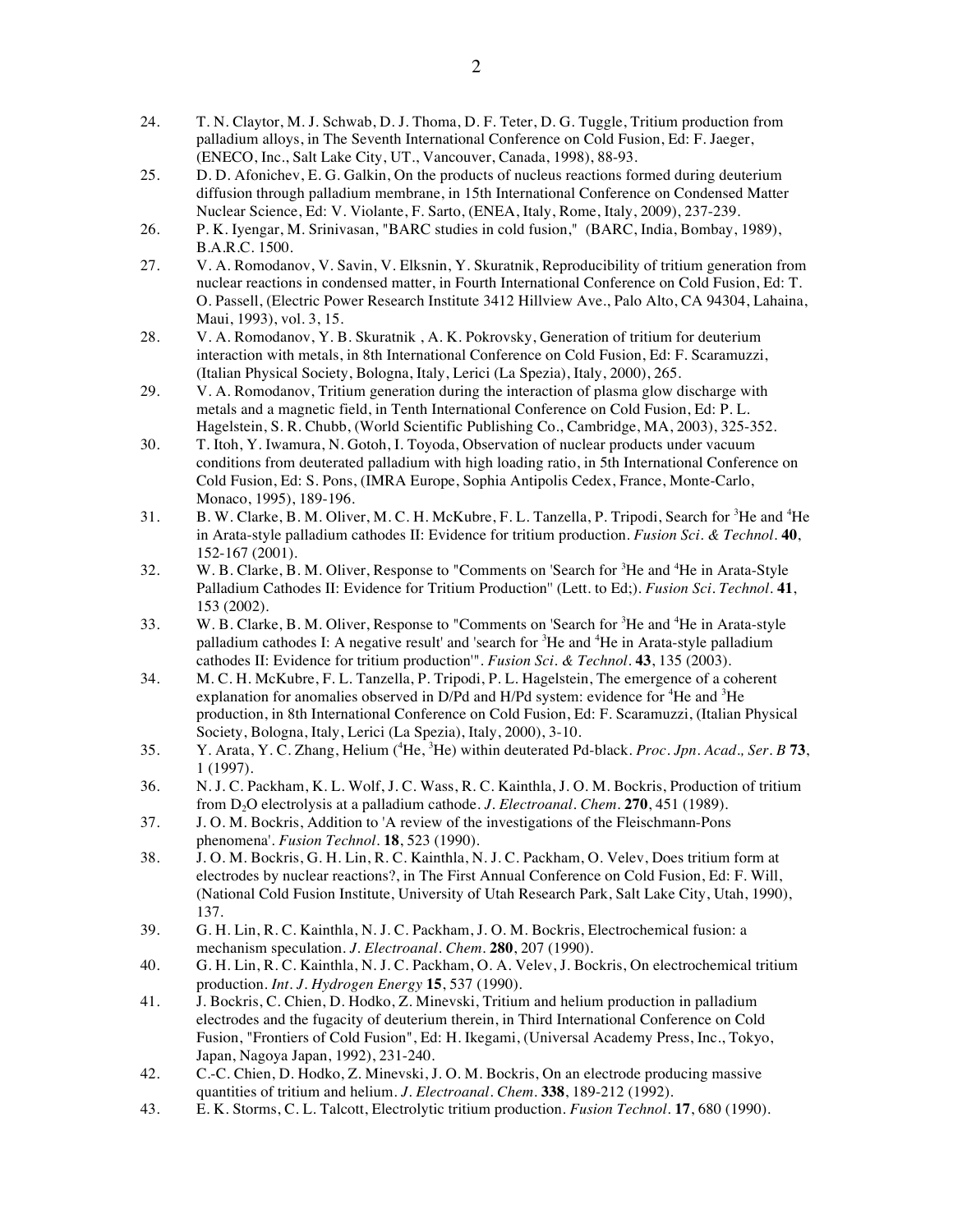- 44. G. Taubes, *Bad science. The short life and weird times of cold fusion*. (Random House, NY, 1993), pp. 503.
- 45. O. Reifenschweiler, Cold fusion and decrease of tritium radioactivity. *LENR-CANR.org*, (2003).
- 46. O. Reifenschweiler, Reduced radioactivity of tritium in small titanium particles. *Phys. Lett. A* **184**, 149 (1994).
- 47. O. Reifenschweiler, Some experiments on the decrease of radioactivity of tritium sorbed by titanium, in 5th International Conference on Cold Fusion, Ed: S. Pons, (IMRA Europe, Sophia Antipolis Cedex, France, Monte-Carlo, Monaco, 1995), 163.
- 48. O. Reifenschweiler, Some experiments on the decrease of tritium radioactivity. *Fusion Technol.* **30**, 261 (1996).
- 49. O. Reifenschweiler, About the possibility of decreased radioactivity of heavy nuclei. *Fusion Technol.* **31**, 291 (1997).
- 50. E. K. Storms. (1990) Letter to *Science (not published)*.
- 51. N. Hoffman, *A dialogue on chemically induced nuclear effects. A guide for the perplexed about cold fusion*. (American Nuclear Society, La Grange Park, Ill, 1995).
- 52. E. K. Storms, C. Talcott-Storms, The effect of hydriding on the physical structure of palladium and on the release of contained tritium. *Fusion Technol.* **20**, 246 (1991).
- 53. J. Kopecky, "Atlas of neutron capture cross sections," (International Nuclear Data Committee, IAEA, Petten, Netherlands, 1997).
- 54. P. Jung, Ed., *Diffusion and Clustering of Helium in Noble Metals*, (Plenum Press, NY, 1991), pp. 59.
- 55. J. Xia, W. Hu, J. Yang, B. Ao, X. Wang, A comparative study of helium atom diffusion via an interstitial mechanism in nickel and palladium. *Phys. Stat. Sol. B* **243B**, 579-583 (2006).
- 56. G. C. Abell, L. K. Matson, R. H. Steinmeyer, R. C. Bowman Jr., B. M. Oliver, Helium release from aged palladium tritide. *Phys. Rev. B: Mater. Phys.* **41**, 1220 (1990).
- 57. W. J. Camp, Helium detrapping and release from metal tritides. *J. Vac. Sci. Technol.* **14**, 514-517 (1977).
- 58. M. Miles, B. F. Bush, J. J. Lagowski, Anomalous effects involving excess power, radiation, and helium production during D2O electrolysis using palladium cathodes. *Fusion Technol.* **25**, 478 (1994).
- 59. M. C. McKubre, Reproducibility of LENR reactions, Presented at the ARL Workshop, Adelphi, MD, 2010.
- 60. E. K. Storms, The status of cold fusion (2010). *Naturwissenschaften* **97**, 861 (2010).
- 61. T. O. Passell, Search for nuclear reaction products in heat-producing palladium, in Sixth International Conference on Cold Fusion, Progress in New Hydrogen Energy, Ed: M. Okamoto, (New Energy and Industrial Technology Development Organization, Tokyo Institute of Technology, Tokyo, Japan, Lake Toya, Hokkaido, Japan, 1996), vol. 1, 282.
- 62. S. Krivit, Nuclear phenomena in low-energy nuclear reaction research. *Naturwissenschaften* **100**, 899-900 (2013).
- 63. E. K. Storms, Efforts to explain low-energy nuclear reactions. *Naturwissenschaften* **100**, 1103 (2013).
- 64. A. Widom, L. Larsen, Theoretical standard model rates of proton to neutron conversions near metallic hydride surfaces. *arXiv:cnucl-th/0608059v2*, (2007).
- 65. Y. N. Srivastava, A. Widom, L. Larsen, A primer for electro-weak induced low energy nuclear reactions, in *Low-Energy Nuclear Reactions Sourcebook Volume 2,* J. Marwan, S. Krivit, Eds. (Oxford University Press, 2009).
- 66. Y. Arata, Y. C. Zhang, Anomalous production of gaseous <sup>4</sup>He at the inside of 'DS cathode' during D2O-electrolysis. *Proc. Jpn. Acad., Ser. B* **75**, 281 (1999).
- 67. M. C. McKubre, F. Tanzella, Cold fusion, LENR, CMNS, FPE: One perspective on the state of the science based on measurements made at SRI. *J. Cond. Matter Nucl. Sci.* **4**, 32-44 (2011).
- 68. T. O. Passell, Pd110/Pd108 ratios and trace element changes in particulate palladium exposed to deuterium gas, in Tenth International Conference on Cold Fusion, Ed: P. L. Hagelstein, S. R. Chubb, (World Scientific Publishing Co., Cambridge, MA, 2003), 399-401.
- 69. Y. Arata, Y. C. Zhang, Definite difference amoung [DS-D<sub>2</sub>O], [DS-H<sub>2</sub>O] and [Bulk-D<sub>2</sub>O] cells in the deuterization and deuterium-reaction, in 8th International Conference on Cold Fusion, Ed: F. Scaramuzzi, (Italian Physical Society, Bologna, Italy, Lerici (La Spezia), Italy, 2000), 11.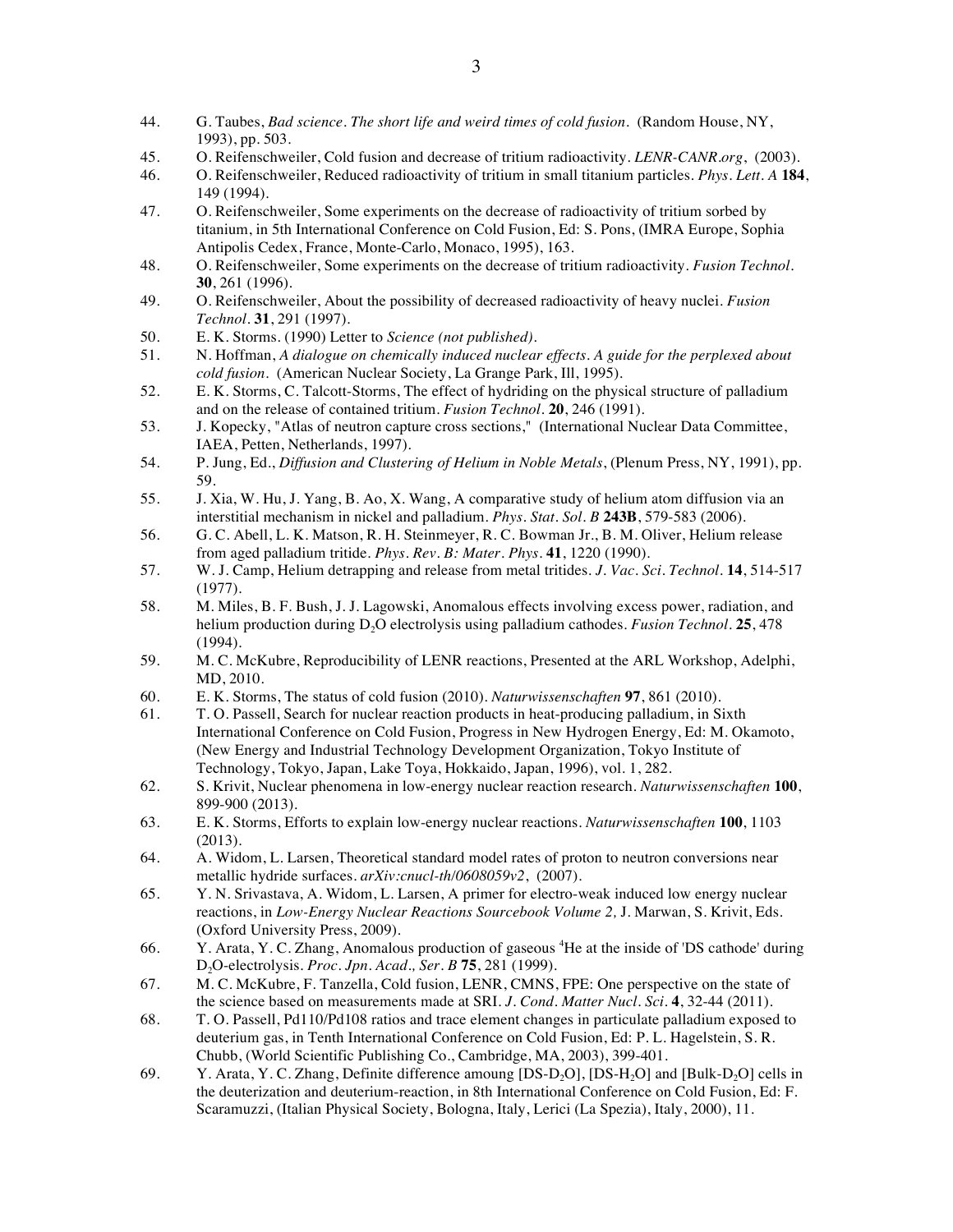- 70. B. F. Bush, J. J. Lagowski, "Trace elements added to palladium by electrolysis in heavy water," *EPRI TP-108743* (EPRI, 1999).
- 71. M. Miles, Correlation of excess enthalpy and helium-4 production: A review, in Tenth International Conference on Cold Fusion, Ed: P. L. Hagelstein, S. R. Chubb, (World Scientific Publishing Co., Cambridge, MA, 2003), 123-131.
- 72. G. L. Wendt, C. E. Irion, Experimental attempts to decompose tungsten at high temperatures. *Science* **55**, 422 (1922).
- 73. F. Paneth, K. Peters, On the transmutation of hydrogen to helium. *Naturwissenschaften* **14**, 956- 962 (in German) (LA-TR-989-914) (1926).
- 74. F. Paneth, Neuere Versuche über die Verwandlung von Wasserstoff in Helium. *Naturwissenschaften* **15**, 379-379 (1927).
- 75. D. Albagli, R. Ballinger, V. Cammarata, X. Chen, R. M. Crooks, C. Fiore, M. P. J. Gaudreau, I. Hwang, C. K. Li, P. Linsay, S. C. Luckhardt, R. R. Parker, R. D. Petrasso, M. O. Schloh, K. W. Wenzel, M. S. Wrighton, Measurement and analysis of neutron and gamma-ray emission rates, other fusion products, and power in electrochemical cells having Pd cathodes. *J. Fusion Energy* **9**, 133 (1990).
- 76. A. Alessandrello, E. Bellotti, C. Cattadori, C. Antonione, G. Bianchi, S. Rondinini, S. Torchio, E. Fiorini, A. Guiliani, S. Ragazzi, L. Zanotti, C. Gatti, Search for cold fusion induced by electrolysis in palladium. *Il Nuovo Cimento* **A103**, 1617 (1990).
- 77. V. B. Brudanin, V. M. Bystritsky, V. G. Egorov, S. G. Stetsenko, I. A. Yutlandov, Search for the cold fusion  $d(d, ^{4}He)$  in electrolysis of  $D_2O$ . *Phys. Lett. A* **151**, 543 (1990).
- 78. J. I. Matsuda, T. Matsumoto, K. Nagao, An attempt to detect (3)He from the cold nuclear fusion. *J. Geochem.* **24**, 379 (1990).
- 79. J. R. Morrey, M. W. Caffee, H. Farrar IV, N. J. Hoffman, G. B. Hudson, R. H. Jones, M. D. Kurz, J. Lupton, B. M. Oliver, B. V. Ruiz, J. F. Wacker, A. van Veen, Measurements of helium in electrolyzed palladium. *Fusion Technol.* **18**, 659 (1990).
- 80. B. F. Bush, J. J. Lagowski, M. H. Miles, G. S. Ostrom, Helium production during the electrolysis of D2O in cold fusion experiments. *J. Electroanal. Chem.* **304**, 271-278 (1991).
- 81. M. Miles, B. F. Bush, G. S. Ostrom, J. J. Lagowski, Heat and helium production in cold fusion experiments, in Second Annual Conference on Cold Fusion, "The Science of Cold Fusion", Ed: T. Bressani, E. D. Giudice, G. Preparata, (Societa Italiana di Fisica, Bologna, Italy, Como, Italy, 1991), 363-372.
- 82. M. Miles, B. F. Bush, Search for anomalous effects involving excess power and helium during D<sub>2</sub>O electrolysis using palladium cathodes, in Third International Conference on Cold Fusion, "Frontiers of Cold Fusion", Ed: H. Ikegami, (Universal Academy Press, Inc., Tokyo, Japan, Nagoya Japan, 1992), 189-199.
- 83. M. H. Miles, R. A. Hollins, B. F. Bush, J. J. Lagowski, R. E. Miles, Correlation of excess power and helium production during D2O and H2O electrolysis using palladium cathodes. *J. Electroanal. Chem.* **346**, 99-117 (1993).
- 84. M. H. Miles, B. F. Bush, Heat and helium measurements in deuterated palladium, in Fourth International Conference on Cold Fusion, Ed: T. O. Passell, (Electric Power Research Institute 3412 Hillview Ave., Palo Alto, CA 94304, Lahaina, Maui, 1993), vol. 2, 6.
- 85. S. E. Jones, Current issues in cold fusion research: heat, helium, tritium, and energetic particles. *Surf. Coatings Technol.* **51**, 283 (1992).
- 86. M. Miles, C. P. Jones, Cold fusion experimenter Miles responds to critic. *21st Century Sci. & Technol.* **Spring**, 75 (1992).
- 87. M. H. Miles, B. F. Bush, D. E. Stilwell, Calorimetric principles and problems in measurements of excess power during Pd-D<sub>2</sub>O electrolysis. *J. Phys. Chem.* **98**, 1948 (1994).
- 88. S. E. Jones, L. D. Hansen, Examination of claims of Miles et al in Pons-Fleischmann-Type cold fusion experiments. *J. Phys. Chem.* **99**, 6966 (1995).
- 89. M. H. Miles, Reply to 'An assessment of claims of excess heat in cold fusion calorimetry'. *J. Phys. Chem. B* **102**, 3648 (1998).
- 90. M. H. Miles, Reply to 'Examination of claims of Miles et al. in Pons-Fleischmann-type cold fusion experiments'. *J. Phys. Chem. B* **102**, 3642 (1998).
- 91. B. Y. Liaw, B. E. Liebert, A potential shuttle mechanism for charging hydrogen species into metals in hydride-containing molten salt systems, in Third International Conference on Cold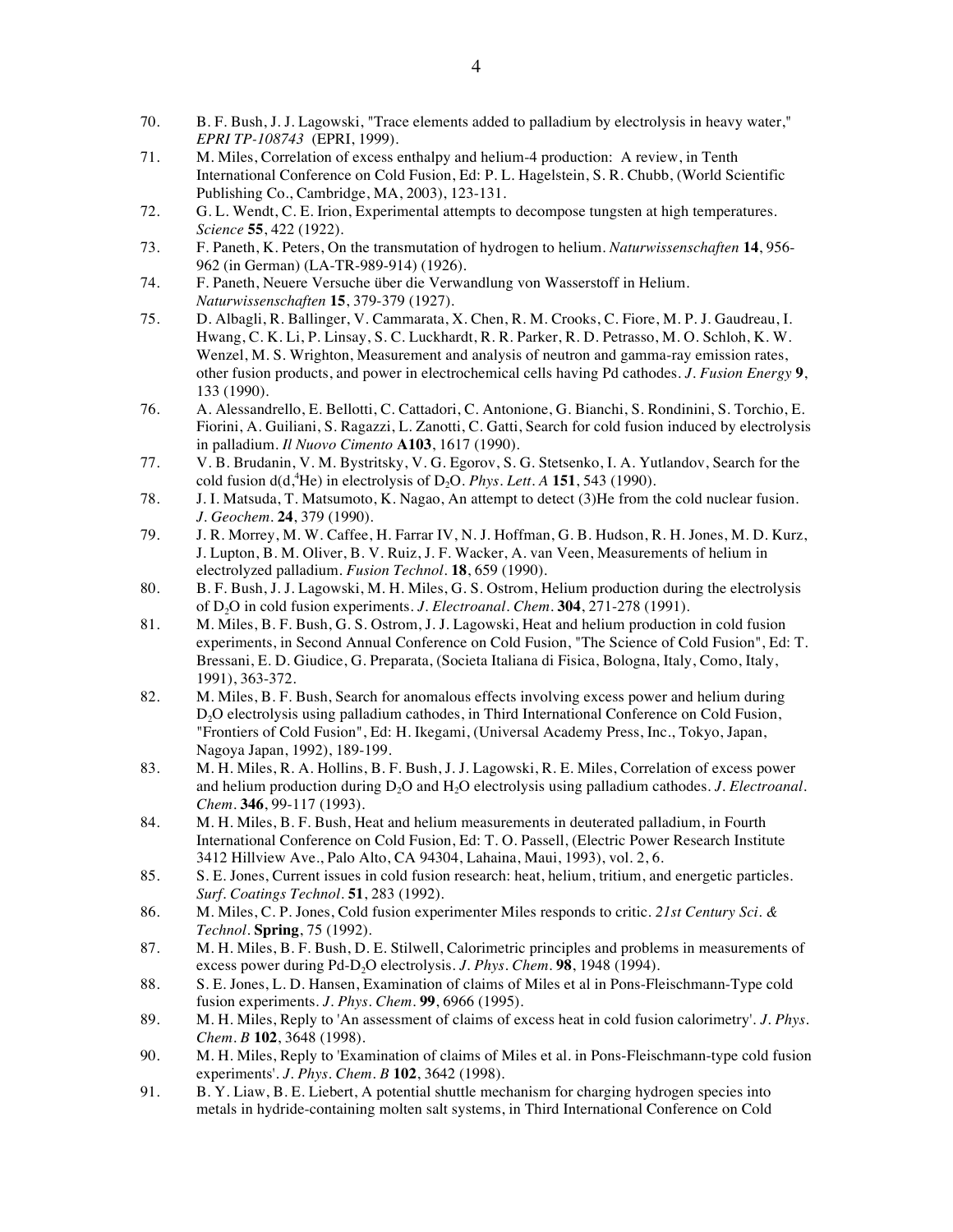Fusion, "Frontiers of Cold Fusion", Ed: H. Ikegami, (Universal Academy Press, Inc., Tokyo, Japan, Nagoya Japan, 1992), 401.

- 92. B. Y. Liaw, P.-L. Tao, P. Turner, B. E. Liebert, Elevated temperature excess heat production using molten-salt electrochemical techniques, in 8th World Hydrogen Energy Conf, Ed, (Hawaii Natural Energy Institute, 2540 Dole St., Holmes Hall 246, Honolulu, HI 96822, Honolulu, HI, 1990), 49.
- 93. B. Y. Liaw, P.-L. Tao, B. E. Liebert, Recent progress on cold fusion research using molten salt techniques, in Second Annual Conference on Cold Fusion, "The Science of Cold Fusion", Ed: T. Bressani, E. Del Giudice, G. Preparata, (Societa Italiana di Fisica, Bologna, Italy, Como, Italy, 1991), 55.
- 94. B. Y. Liaw, P.-L. Tao, P. Turner, B. E. Liebert, Elevated-temperature excess heat production in a Pd + D system. *J. Electroanal. Chem.* **319**, 161 (1991).
- 95. B. Y. Liaw, P.-L. Tao, B. E. Liebert, Helium analysis of palladium electrodes after molten salt electrolysis. *Fusion Technol.* **23**, 92-97 (1993).
- 96. Y. Ding, B. Y. Liaw, Electrochemical characterization of Ni in hydride-containing molten salts, in 9th International Conf. on Solid State Ionics, Ed, The Hague, The Netherlands, 1993).
- 97. A. Zywocinski, H.-L. Li, A. A. Tuinman, P. Campbell, J. Q. Chambers, W. A. Van Hook, Analysis for light atoms produced in the bulk phase of a tubular palladium/ silver alloy cathode working electrode. *J. Electroanal. Chem.* **319**, 195 (1991).
- 98. H. Sakaguchi, G. Adachi, K. Nagao, Helium isotopes from deuterium absorbed in LaNi<sub>5</sub>, in Third International Conference on Cold Fusion, "Frontiers of Cold Fusion", Ed: H. Ikegami, (Universal Academy Press, Inc., Tokyo, Japan, Nagoya Japan, 1992), 527-534.
- 99. E. Yamaguchi, T. Nishioka, Direct evidence for nuclear fusion reactions in deuterated palladium, in Third International Conference on Cold Fusion, "Frontiers of Cold Fusion", Ed: H. Ikegami, (Universal Academy Press, Inc., Tokyo, Japan, Nagoya Japan, 1992), 179.
- 100. E. Yamaguchi, T. Nishioka, Helium-4 production and its correlation with heat evolution. *Oyo Butsuri* **62**, 712 (in Japanese) (1993).
- 101. E. Yamaguchi, T. Nishioka, Helium-4 production from deuterated palladium. *Kakuyuogo Kenkyo* **69**, 743 (in Japanese) (1993).
- 102. Q. F. Zhang, Q. Q. Gou, Z. H. Zhu, B. L. Xio, J. M. Lou, F. S. Liu, J. X. S., Y. G. Ning, H. Xie, Z. G. Wang, The detection of 4-He in Ti-cathode on cold fusion, in Third International Conference on Cold Fusion, "Frontiers of Cold Fusion", Ed: H. Ikegami, (Universal Academy Press, Inc., Tokyo, Japan, Nagoya Japan, 1992), 531-534.
- 103. D. Gozzi, R. Caputo, P. L. Cignini, M. Tomellini, G. Gigli, G. Balducci, E. Cisbani, S. Frullani, F. Garibaldi, M. Jodice, G. M. Urciuoli, Helium-4 quantitative measurements in the gas phase of cold fusion electrochemical cells, in Fourth International Conference on Cold Fusion, Ed: T. O. Passell, (Electric Power Research Institute 3412 Hillview Ave., Palo Alto, CA 94304, Lahaina, Maui, 1993), vol. 1, 6-1 to 6-19.
- 104. D. Gozzi, R. Caputo, P. L. Cignini, M. Tomellini, G. Gigli, G. Balducci, E. Cisbani, S. Frullani, F. Garibaldi, M. Jodice, G. M. Urciuoli, Excess heat and nuclear product measurements in cold fusion electrochemical cells, in Fourth International Conference on Cold Fusion, Ed: T. O. Passell, (Electric Power Research Institute 3412 Hillview Ave., Palo Alto, CA 94304, Lahaina, Maui, 1993), vol. 1, 2-1 to 2-31.
- 105. D. Gozzi, R. Caputo, P. L. Cignini, M. Tomellini, G. Gigli, G. Balducci, E. Cisbani, S. Frullani, F. Garibaldi, M. Jodice, G. M. Urciuoli, Calorimetric and nuclear byproduct measurements in electrochemical confinement of deuterium in palladium. *J. Electroanal. Chem.* **380**, 91-107 (1995).
- 106. D. Gozzi, R. Caputo, P. L. Cignini, M. Tomellini, G. Gigli, G. Balducci, E. Cisbani, S. Frullani, F. Garibaldi, M. Jodice, G. M. Urciuoli, Quantitative measurements of helium-4 in the gas phase of Pd + D<sub>2</sub>O electrolysis. *J. Electroanal. Chem.* **380**, 109-116 (1995).
- 107. D. Gozzi, P. L. Cignini, R. Caputo, M. Tomellini, G. Balducci, G. Gigli, E. Cisbani, S. Frullani, F. Garibaldi, M. Jodice, G. M. Urciuoli, Excess heat and nuclear byproduct measurements in electrochemical confinement of deuterium in palladium. *J. Electroanal. Chem.* **380**, 91 (1995).
- 108. T. Aoki, Y. Kurata, H. Ebihara, N. Yoshikawa, Helium and tritium concentrations in electrolytic cells. *Trans. Fusion Technol.* **26**, 214-220 (1994).
- 109. M. H. Miles, B. F. Bush, Heat and helium measurements in deuterated palladium. *Trans. Fusion Technol.* **26**, 156-159 (1994).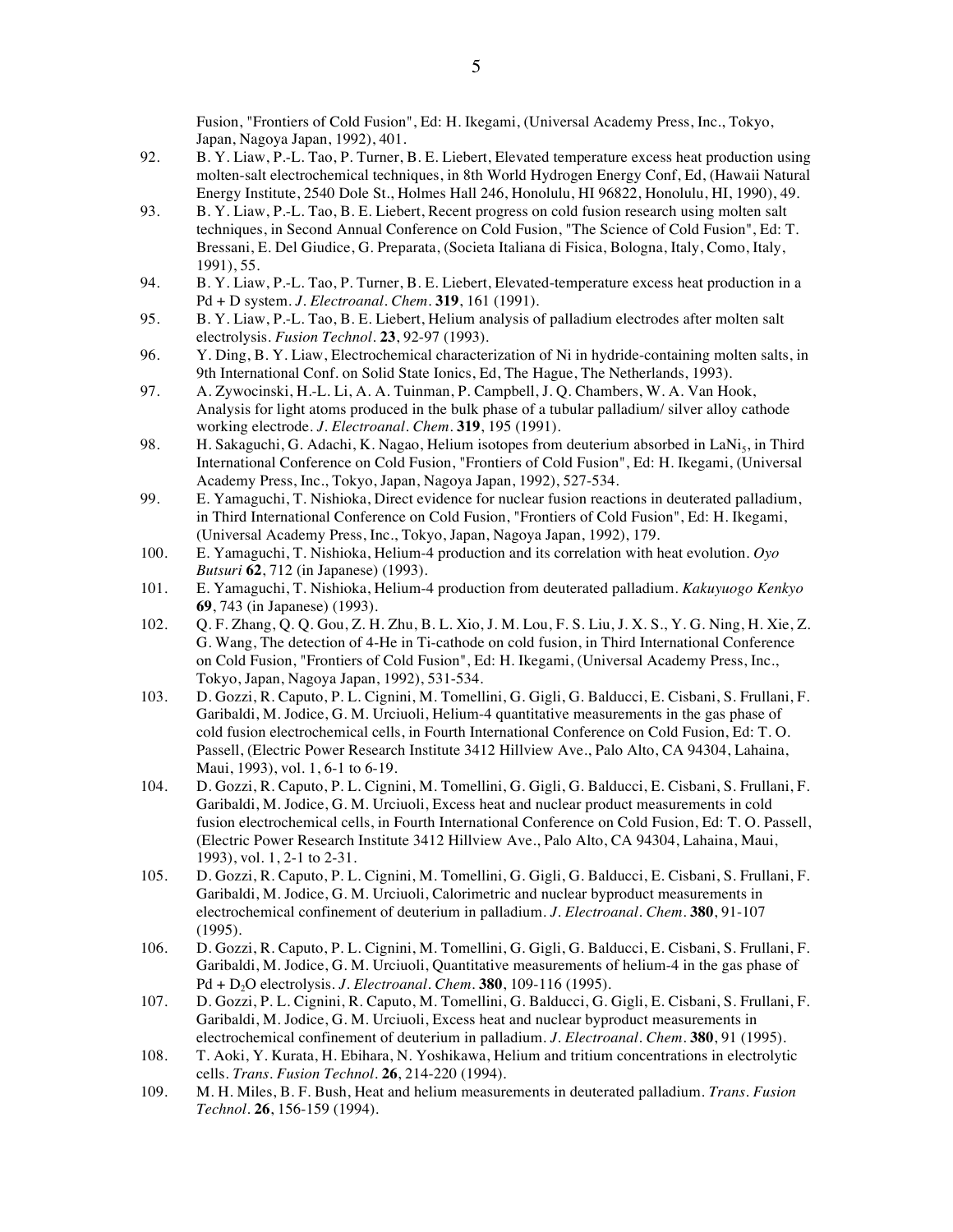- 110. M. Miles, K. B. Johnson, M. A. Imam, Heat and helium measurements using palladium and palladium alloys in heavy water, in Sixth International Conference on Cold Fusion, Progress in New Hydrogen Energy, Ed: M. Okamoto, (New Energy and Industrial Technology Development Organization, Tokyo Institute of Technology, Tokyo, Japan, Lake Toya, Hokkaido, Japan, 1996), vol. 1, 20-28.
- 111. E. Botta, T. Bressani, D. Calvo, C. Fanara, F. Lazzi, Measurement of <sup>4</sup>He production from  $D_2$  gasloaded Pd samples, in Sixth International Conference on Cold Fusion, Progress in New Hydrogen Energy, Ed: M. Okamoto, (New Energy and Industrial Technology Development Organization, Tokyo Institute of Technology, Tokyo, Japan, Lake Toya, Hokkaido, Japan, 1996), vol. 1, 29-35.
- 112. E. Botta, R. Bracco, T. Bressani, D. Calvo, V. Cela, C. Fanara, U. Ferracin, F. Iazzi, Search for <sup>4</sup>He production from Pd/D<sub>2</sub> systems in gas phase, in 5th International Conference on Cold Fusion, Ed: S. Pons, (IMRA Europe, Sophia Antipolis Cedex, France, Monte-Carlo, Monaco, 1995), 233- 240.
- 113. D. Gozzi, F. Cellucci, P. L. Cignini, G. Gigli, M. Tomellini, E. Cisbani, S. Frullani, G. M. Urciuoli, X-ray, heat excess and 4 He in the D/Pd system. *J. Electroanal. Chem.* **452**, 251-271 (1998).
- 114. Y. Arata, Y.-C. Zhang, Deuterium nuclear reaction process within solid. *J. New Energy* **2**, 27 (1997).
- 115. Y. Arata, C. Zhang, Presence of helium  $(^{2}He_{4}, ^{2}He_{3})$  confirmed in deuterated Pd-black by the "Vieffect" in a "closed QMS" environment. *Proc. Japan. Acad. B* **73**, 62 (1997).
- 116. Y. Arata, Y.-C. Zhang, Solid-state plasma fusion ('cold fusion'). *J. High Temp. Soc.* 23 (special volume), 1-56 (1997).
- 117. Y. Arata, C. Zhang, Presence of helium  $(^{2}He_{4}, ^{2}He_{3})$  confirmed in highly deuterated Pd-black by the new detecting methodology. *J. High Temp. Soc.* **23**, 110 (in Japanese) (1997).
- 118. Y. Arata, Z.-Y. Chang, Presence of helium $({}^{2}He_{4}, {}^{2}He_{3})$  confirmed in deuterated Pd-black by the "Vi-effect" in a closed QMS" environment. *Proc. Japan Acad.* B**73**, 62 (1997).
- 119. Y. Arata, Y. C. Zhang, Critical condition to induce 'excess energy' within [DS-H2O] cell. *Proc. Jpn. Acad., Ser. B* **75 Ser. B**, 76 (1999).
- 120. Y. Arata, Y. C. Zhang, Definitive difference between [DS-D<sub>2</sub>O] and [Bulk-D<sub>2</sub>O] cells in 'deuterium-reaction'. *Proc. Jpn. Acad., Ser. B* **75 Ser. B**, 71 (1999).
- 121. Y. Arata, Y. C. Zhang, Observation of anomalous heat release and helium-4 production from highly deuterated fine particles. *Jpn. J. Appl. Phys. Part 2* **38**, L774 (1999).
- 122. B. F. Bush, J. J. Lagowski, Methods of generating excess heat with the Pons and Fleischmann effect: rigorous and cost effective calorimetry, nuclear products analysis of the cathode and helium analysis, in The Seventh International Conference on Cold Fusion, Ed: F. Jaeger, (ENECO, Inc., Salt Lake City, UT., Vancouver, Canada, 1998), 38.
- 123. G. S. Qiao, X. L. Han, L. C. Kong, S. X. Zheng, H. F. Huang, Y. J. Yan, Q. L. Wu, Y. Deng, S. L. Lei, X. Z. Li, Nuclear products in a gas-loading D/Pd and H/Pd system, Presented at the The Seventh International Conference on Cold Fusion, Vancouver, Canada, 1998.
- 124. X. Z. Li, W. Z. Yue, G. S. Huang, H. Shi, L. Gao, M. L. Liu, F. S. Bu, "Excess heat" measurement in gas-loading D/Pd system, in Sixth International Conference on Cold Fusion, Progress in New Hydrogen Energy, Ed: M. Okamoto, (New Energy and Industrial Technology Development Organization, Tokyo Institute of Technology, Tokyo, Japan, Lake Toya, Hokkaido, Japan, 1996), vol. 2, 455-462.
- 125. X. Z. Li, W. Z. Yue, G. S. Huang, H. Shi, L. Gao, M. L. Liu, F. S. Bu, "Excess heat" measurement in gas-loading D/Pd system. *J. New Energy* **1**, 34 (1996).
- 126. A. Takahashi, Results of experimental studies of excess heat vs nuclear products correlation and conceivable reaction model, in The Seventh International Conference on Cold Fusion, Ed: F. Jaeger, (ENECO, Inc., Salt Lake City, UT., Vancouver, Canada, 1998), 378-382.
- 127. M. C. H. McKubre, F. L. Tanzella, Results of initial experiment conducted with Pd on C hydrogenation catalyst materials, 1999.
- 128. M. C. McKubre, F. Tanzella, P. Tripodi, Evidence of d-d fusion products in experiments conducted with palladium at near ambient temperatures. *Trans. Am. Nucl. Soc.* **83**, 367 (2000).
- 129. Y. Isobe, S. Uneme, K. Yabuta, H. Mori, T. Omote, S. Ucda, K. Ochiai, H. Miyadera, A. Takahashi, Search for coherent deuteron fusion by beam and electrolysis experiments, in 8th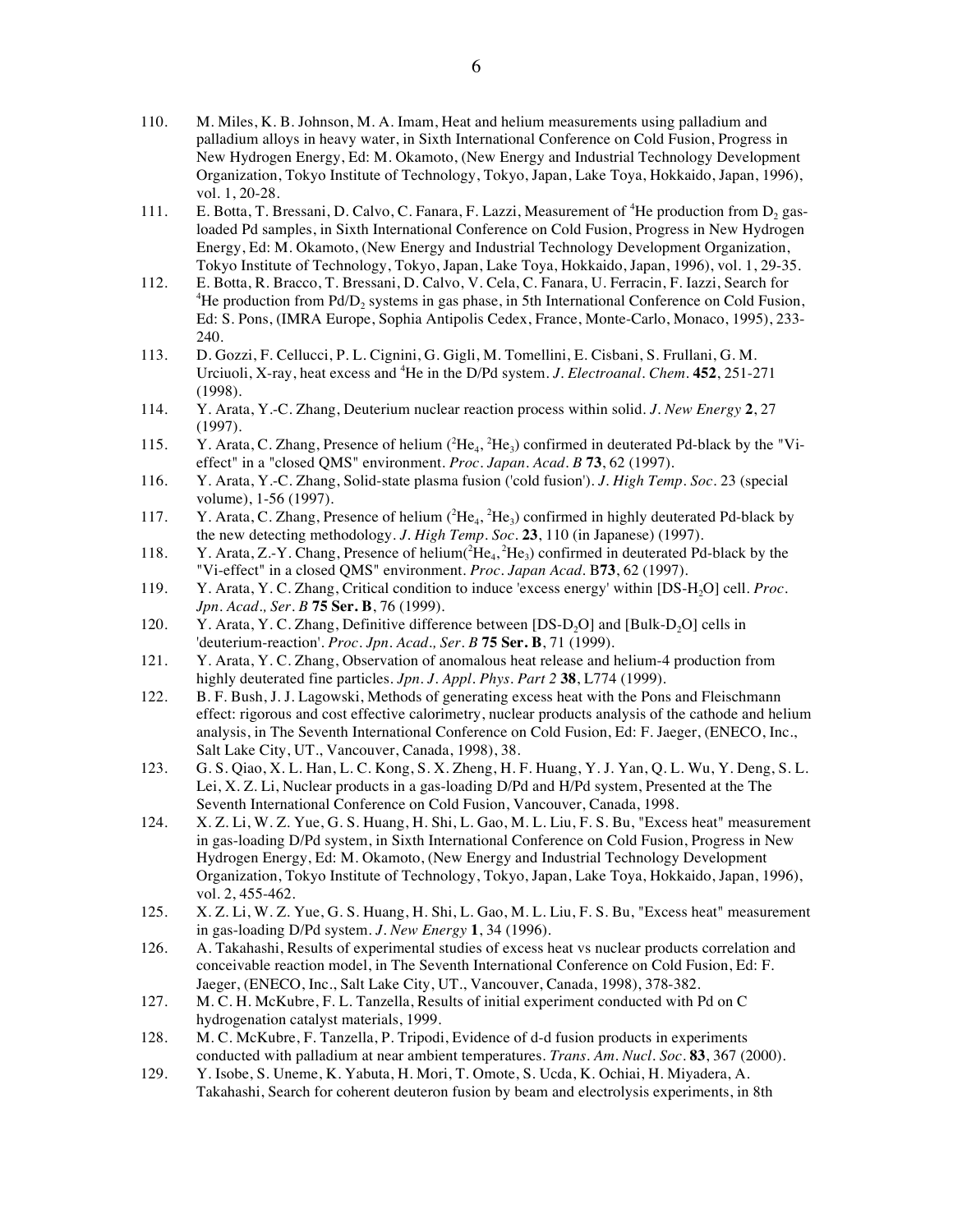International Conference on Cold Fusion, Ed: F. Scaramuzzi, (Italian Physical Society, Bologna, Italy, Lerici (La Spezia), Italy, 2000), 17-22.

- 130. M. Matsunaka, Y. Isobe, S. Ueda, K. Yabuta, T. Ohishi, H. Mori, A. Takahashi, Studies of coherent deuteron fusion and related nuclear reactions in solid., in The 9th International Conference on Cold Fusion, Condensed Matter Nuclear Science, Ed: X. Z. Li, (Tsinghua Univ., Beijing, China, Tsinghua Univ., Beijing, China, 2002), 237-240.
- 131. M. C. H. McKubre, Review of experimental measurements involving dd reactions, PowerPoint slides, in Tenth International Conference on Cold Fusion, Ed: P. L. Hagelstein, S. R. Chubb, (World Scientific Publishing Co., Cambridge, MA, 2003).
- 132. M. Miles, M. A. Imam, M. Fleischmann, Excess heat and helium production in the palladiumboron system. *Trans. Am. Nucl. Soc.* **83**, 371-372 (2000).
- 133. M. Miles, M. A. Imam, Palladium-boron alloys and methods making and using such alloys, United States, Patent #: 6764561, 2004
- 134. A. B. Karabut, E. A. Karabut, Experimental results on Excess Heat Power, Impurity Nuclides and X-ray Production in Experiments with a High-Voltage Electric Discharge System. *J. Cond. Matter Nucl. Sci.* **6**, 199-216 (2012).
- 135. A. DeNinno, A. Franttolillo, A. Rizzo, F. Scaramuzzi, C. Alessandrini, A new method aimed at detecting small amounts of helium in a gaseous mixture, in 8th International Conference on Cold Fusion, Ed: F. Scaramuzzi, (Italian Physical Society, Bologna, Italy, Lerici (La Spezia), Italy, 2000), 29-36.
- 136. A. DeNinno, A. Frattolillo, A. Rizzo, E. Del Giudice, G. Preparata, "Experimental evidence of <sup>4</sup>He production in a cold fusion experiment," (ENEA - Unita Tecnico Scientfica Fusione Centro Ricerche Frascati, Roma, 2002), RT/2002/41/FUS.
- 137. A. DeNinno, A. Frattolillo, A. Rizzo, E. Del Gindice, <sup>4</sup>He detection In a cold fusion experiment, in Tenth International Conference on Cold Fusion, Ed: P. L. Hagelstein, S. R. Chubb, (World Scientific Publishing Co., Cambridge, MA, 2003), 133-137.
- 138. A. DeNinno, A. Frattolillo, A. Rizzo, E. Del Giudice, <sup>4</sup>He detection during H/D loading of Pd cathodes, Presented at the ASTI-5, Asti, Italy, 2004.
- 139. R. Stringham, The <sup>4</sup>He and excess heat production via cavitation, Presented at the Am. Phys. Soc., Seattle, WA, 2001.
- 140. R. Stringham, Cavitation and fusion, in Tenth International Conference on Cold Fusion, Ed: P. L. Hagelstein, S. R. Chubb, (World Scientific Publishing Co., Cambridge, MA, 2003), 233-246.
- 141. R. George, Experimental, results, and theory for nuclear reactions in deuterium loving metals, Presented at the 6th International Workship on Anomalies in Hydrogen/Deuterium Loaded Metals, Siena, Italy, 2005.
- 142. M. Apicella, E. Castagna, L. Capobianco, L. D'Aulerio, G. Mazzitelli, F. Sarto, A. Rosada, E. Santoro, V. Violante, M. C. McKubre, F. Tanzella, C. Sibilia, Some recent results at ENEA, in Condensed Matter Nuclear Science, ICCF-12, Ed: A. Takahashi, K. Ota, Y. Iwamura, (World Scientific, Yokohama, Japan, 2005), 117-132.
- 143. Y. Arata, Y. C. Zhang, X. F. Wang, Production of helium and energy in the "solid fusion", in 15th International Conference on Condensed Matter Nuclear Science, Ed: V. Violante, F. Sarto, (ENEA, Italy, Rome, Italy, 2009), 72-81.
- 144. E. K. Storms, The science of low energy nuclear reactions, Presented at the APS, March Meeting, Denver, CO, 2007.
- 145. W. J. M. F. Collis, Common features of nuclear products, Presented at the 6th International Workshop on Anomalies in Hydrogen/Deuterium loaded Metals., Certosa di Pontignano, (Siena)- Italy, 2005.
- 146. G. Miley, P. J. Shrestha, Overview of light water/hydrogen-based low energy nuclear reactions, in Condensed Matter Nuclear Science, ICCF-12, Ed: A. Takahashi, K. Ota, Y. Iwamura, (World Scientific, Yokohama, Japan, 2005), 34.
- 147. G. Miley, Summary of the transmutation workshop held in association with ICCF-14, in 14th International Conference on Condensed Matter Nuclear Science, Ed: D. L. Nagel, M. E. Melich, Washington DC, 2008), vol. 1, 212-216.
- 148. A. Kitamura, Y. T., T. Nohmi, S. Y., Y. Miyoshi, A. Taniike, Y. Furuyama, A. Takahashi, "MIDE (Metal Deuteride Energy) Project 2009," (2009).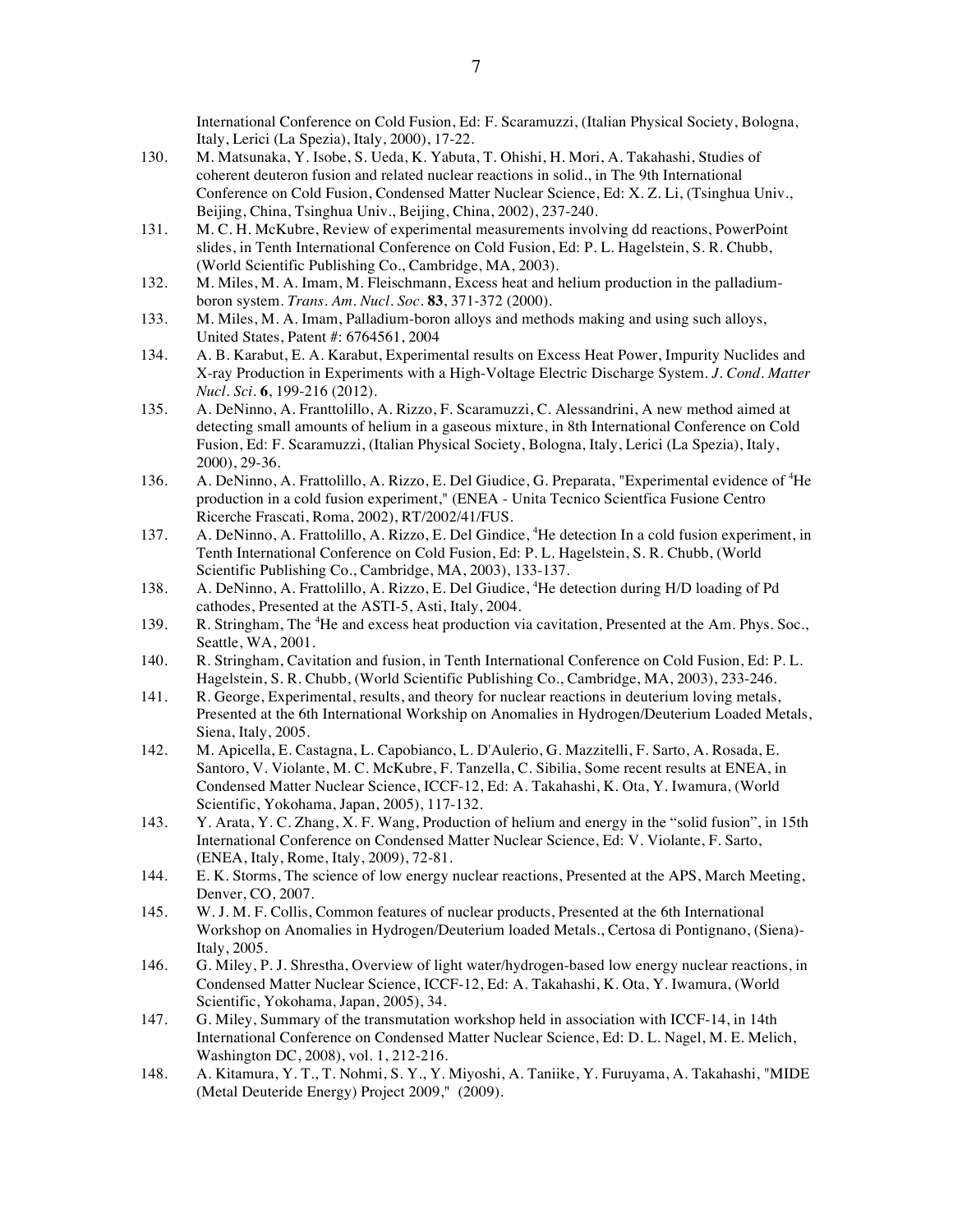- 149. G. Miley, X. Yang, H. Hora, Ultra-high density deuteron-cluster electrode for low-energy nuclear reactions. *J. Cond. Matter Nucl. Sci.* **4**, 256-268 (2011).
- 150. M. Srinivasan, G. Miley, E. K. Storms, in *Nuclear Energy Encyclopedia: Science, Technology, and Applications,* S. Krivit, J. H. Lehr, T. B. Kingery, Eds. (John Wiley & Sons, Hoboken, NJ, 2011), pp. 503-539.
- 151. J.-P. Biberian, Biological transmutations: Historical perspective. *J. Cond. Matter Nucl. Sci.* **7**, 11- 15 (2012).
- 152. P. A. Mosier-Boss, A Review on nuclear products generated during low-energy nuclear reactions (LENR). *J. Cond. Matter Nucl. Sci.* **6**, 135-148 (2012).
- 153. D. Nagel, Characteristics and energetics of craters in LENR experimental materials. *J. Cond. Matter Nucl. Sci.* **10**, 1-14 (2013).
- 154. T. Hioki, N. Sugimoto, T. Nishi, A. Itoh, T. Motohiro, Isotope effect for heat generation upon pressurizing nano-Pd/silica systems with hydrogen isotope gases, Presented at the ICCF-17, 2012.
- 155. D. Afonichev, Ascending diffusion or transmutation, in Tenth International Conference on Cold Fusion, Ed: P. L. Hagelstein, S. R. Chubb, (World Scientific Publishing Co., Cambridge, MA, 2003), 483-486.
- 156. L. Daddi, On the detection of cold fusion neutron by radioactivation, in Asti Workshop on Anomalies in Hydrogen/Deuterium Loaded Metals, Ed: W. J. M. F. Collis, (Italian Phys. Soc., Villa Riccardi, Rocca d'Arazzo, Italy, 1997), 23.
- 157. G. Miley, G. Narne, T. Woo, Use of combined NAA and SIMS analyses for impurity level isotope detection. *J. Radioanalytical and Nuclear Chemistry* **263**, 691-696 (2005).
- 158. T. O. Passell, Search for nuclear reaction products in heat-producing Pd, in The Seventh International Conference on Cold Fusion, Ed: F. Jaeger, (ENECO, Inc., Salt Lake City, UT, Vancouver, Canada, 1998), 309.
- 159. T. O. Passell, R. George, Trace elements added to palladium by exposure to gaseous deuterium, in 8th International Conference on Cold Fusion, Ed: F. Scaramuzzi, (Italian Physical Society, Bologna, Italy, Lerici (La Spezia), Italy, 2000), 129.
- 160. A. Rosada, E. Santoro, F. Sarto, V. Violante, P. Avino, Impurity measurements by instrumental neutron activation analysis on palladium, nickel and copper thin films, in 15th International Conference on Condensed Matter Nuclear Science, Ed: V. Violante, F. Sarto, (ENEA, Italy, Rome, Italy, 2009), 221-226.
- 161. H. Kozima, CF-matter and the cold fusion phenomenon, in Tenth International Conference on Cold Fusion, Ed: P. L. Hagelstein, S. R. Chubb, (World Scientific Publishing Co., Cambridge, MA, 2003), 919.
- 162. G. Miley, H. Hora, A. G. Lipson, H. Leon, P. J. Shrestha, Cluster reactions in low energy nuclear reactions (LENR), in 8th International Workshop on Anomalies in Hydrogen/Deuterium Loaded Metals, Ed: J. Rothwell, P. Mobberley, (The International Society for Condensed Matter Science, Catania, Sicily, Italy, 2007), 235-251.
- 163. A. Karabut, Excess heat production in Pd/D during periodic pulse discharge current in various conditions, in 11th International Conference on Cold Fusion, Ed: J.-P. Biberian, (World Scientific Co., Marseilles, France, 2004), 178-193.
- 164. M. Ohta, A. Takahashi, Analysis on nuclear transmutation by MPIF/SCS method, in The 9th International Conference on Cold Fusion, Condensed Matter Nuclear Science, Ed: X. Z. Li, (Tsinghua Univ. Press, Tsinghua Univ., Beijing, China, 2002), 295.
- 165. A. Takahashi, M. Ohta, T. Mizuno, Radiation-less fission products by selective channel lowenergy photofission for A>100 elements. *Trans. Am. Nucl. Soc.* **83**, 369 (2000).
- 166. A. Takahashi, M. Ohta, T. Mizuno, A model analysis on low-energy photo-fusion of Pd isotopes under dynamic conditions of PdH(D)x, in 8th International Conference on Cold Fusion, Ed: F. Scaramuzzi, (Italian Physical Society, Bologna, Italy, Lerici (La Spezia), Italy, 2000), 397-402.
- 167. G. Miley, Characteristics of reaction product patterns in thin metallic films experiments, in Asti Workshop on Anomalies in Hydrogen/Deuterium Loaded Metals, Ed: W. J. M. F. Collis, (Italian Phys. Soc., Villa Riccardi, Rocca d'Arazzo, Italy, 1997), 77-87.
- 168. B. F. Bush, Cold fusion/cold fission to account for radiation remediation. *J. New Energy* **2**, 32 (1997).
- 169. I. B. Savvatimova, A. B. Karabut, Nuclear reaction products detected at the cathode after a glow discharge in deuterium. *Poverkhnost(Surface)*, 63 (in Russian) (1996).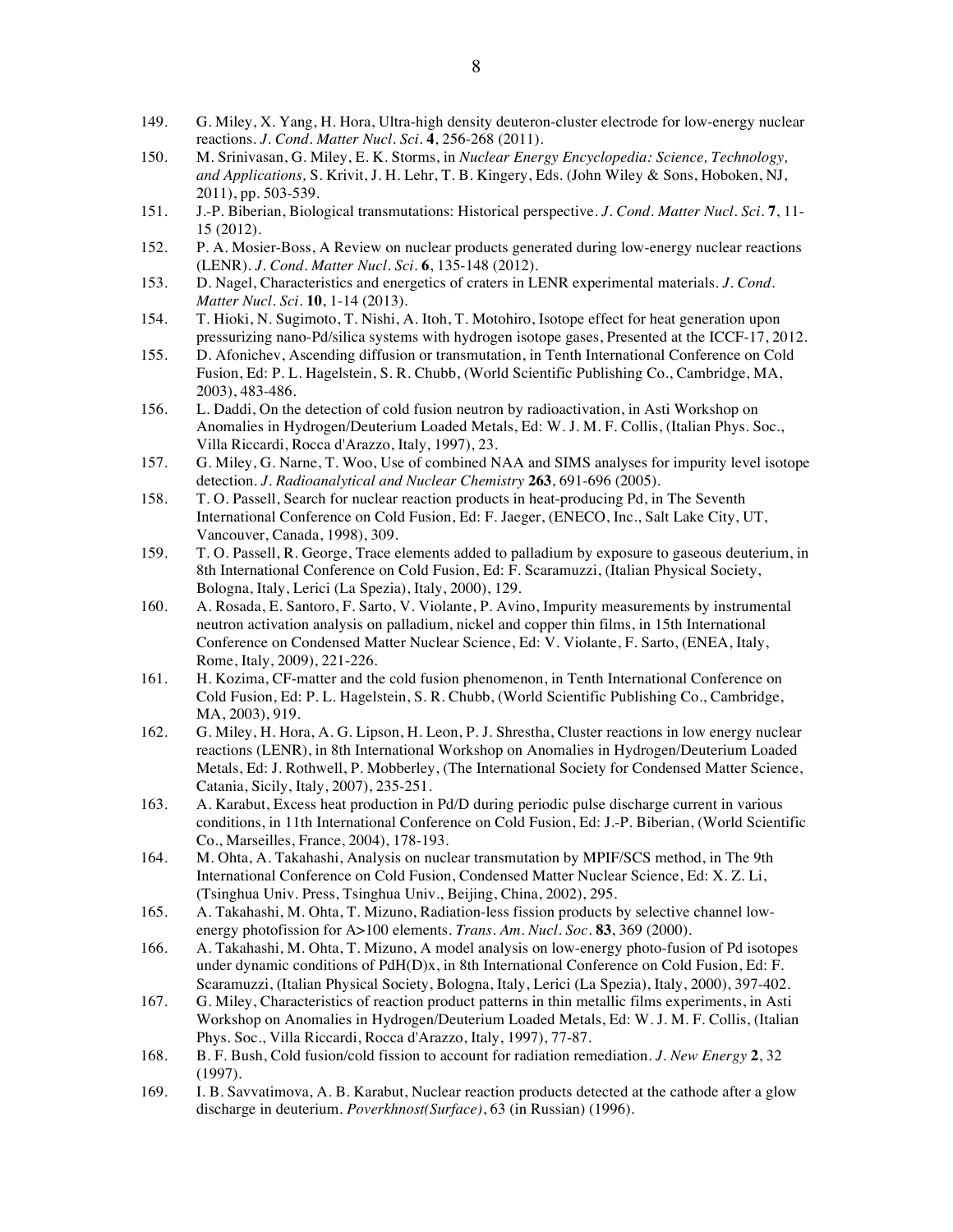- 170. T. Mizuno, T. Ohmori, M. Enyo, Isotopic changes of the reaction products induced by cathodic electrolysis in Pd. *J. New Energy* **1**, 31 (1996).
- 171. H. Hora, J. A. Patterson, The d and p reactions in low-energy nuclear fusion, transmutation, and fission. *Trans. Amer. Nucl. Soc.* **76**, 144 (1996).
- 172. I. Savvatimova, Y. Kucherov, A. Karabut, Cathode material change after deuterium glow discharge experiments. *Trans. Fusion Technol.* **26**, 389-394 (1994).
- 173. I. Savvatimova, Y. Kucherov, A. Karabut, Cathode material change after deuterium glow discharge experiments, in Fourth International Conference on Cold Fusion, Ed: T. O. Passell, (Electric Power Research Institute 3412 Hillview Ave., Palo Alto, CA 94304, Lahaina, Maui, 1993), vol. 3, 16.
- 174. S. Szpak, P. A. Mosier-Boss, F. Gordon, Precursors and the fusion reactions in polarized Pd/D-D<sub>2</sub>O systems: Effect of an external electric field, in 11th International Conference on Cold Fusion, Ed: J.-P. Biberian, (World Scientific Co., Marseilles, France, 2004), 359.
- 175. G. H. Miley, P. J. Shrestha, Review of transmutation reactions in solids, in Tenth International Conference on Cold Fusion, Ed: P. L. Hagelstein, S. R. Chubb, (World Scientific Publishing Co., Cambridge, MA, 2003), 361-378.
- 176. G. H. Miley, Product characteristics and energetics in thin-film electrolysis experiments, in The Seventh International Conference on Cold Fusion, Ed: F. Jaeger, (ENECO, Inc., Salt Lake City, UT, Vancouver, Canada, 1998), 241-251.
- 177. H. Hora, G. H. Miley, J. C. Kelly, G. Salvaggi, A. Tate, F. Osman, R. Castillo, Proton-metal reactions in thin films with Boltzmann distribution similar to nuclear astrophysics. *Fusion Technol.* **36**, 331 (1999).
- 178. M. R. Swartz, Three physical regions of anomalous activity in deuterated palladium. *Infinite Energy* **14**, 19-31 (2008).
- 179. D. Baranov, Y. Bazhutov, N. Khokhov, V. P. Koretsky, A. B. Kuznetsov, Y. Skuratnik, N. Sukovatkin, Experimental testing of the Erzion model by reacting of electron flux on the target, in Fourth International Conference on Cold Fusion, Ed: T. O. Passell, (Electric Power Research Institute 3412 Hillview Ave., Palo Alto, CA 94304, Lahaina, Maui, 1993), vol. 3, 8.
- 180. I. Savvatimova, Creation of more light elements in tungsten irradiated by low-energy deuterium ions, in International Conference on Condensed Matter Nuclear Science , ICCF-13, Ed: Y. Bazhutov, (Tsiolkovsky Moscow Technical University, Sochi, Russia, 2007), 505-528.
- 181. I. Savvatimova, G. Savvatimov, A. A. Kornilova, Decay in tungsten irradiated by low energy deuterium ions, in International Conference on Condensed Matter Nuclear Science , ICCF-13, Ed: Y. Bazhutov, (Tsiolkovsky Moscow Technical University, Sochi, Russia, 2007), 295-308.
- 182. A. Takahashi, F. Celani, Y. Iwamura, The Italy-Japan Project- Fundamental research on cold transmutation process for treatment of nuclear wastes, in Condensed Matter Nuclear Science, ICCF-12, Ed: A. Takahashi, K. Ota, Y. Iwamura, (World Scientific, Yokohama, Japan, 2005), 289.
- 183. V. Vysotskii, A. Odintsov, V. N. Pavlovich, A. Tashirev, A. A. Kornilova, Experiments on controlled decontamination of water mixture of long-lived active isotopes in biological cells, in 11th International Conference on Cold Fusion, Ed: J.-P. Biberian, (World Scientific Co., Marseilles, France, 2004), 530.
- 184. D. V. Filippov, L. I. Urutskoev, A. A. Rukhadze, Effects of atomic electrons on nuclear stabiliy and radioactive decay, in 11th International Conference on Cold Fusion, Ed: J.-P. Biberian, (World Scientific Publishing, Marseilles, France, 2004), 806.
- 185. J. Dash, D. Chicea, Changes In the radioactivity, topography, and surface composition of uranium after hydrogen loading by aqueous electrolysis, in Tenth International Conference on Cold Fusion, Ed: P. L. Hagelstein, S. R. Chubb, (World Scientific Publishing Co., Cambridge, MA, 2003), 463.
- 186. J. Dash, I. Savvatimova, S. Frantz, E. Weis, H. Kozima, Effects of glow discharge with hydrogen isotope plasmas on radioactivity of uranium, in The Ninth International Conference on Cold Fusion, Ed: X. Z. Li, (Tsinghua University, Beijing, China, 2002), 77.
- 187. H. Yamada, K. Uchiyama, N. Kawata, Y. Kurisawa, M. Nakamura, Producing a radioactive source in a deuterated palladium electrode under direct-current glow discharge. *Fusion Technol.* **39**, 253 (2001).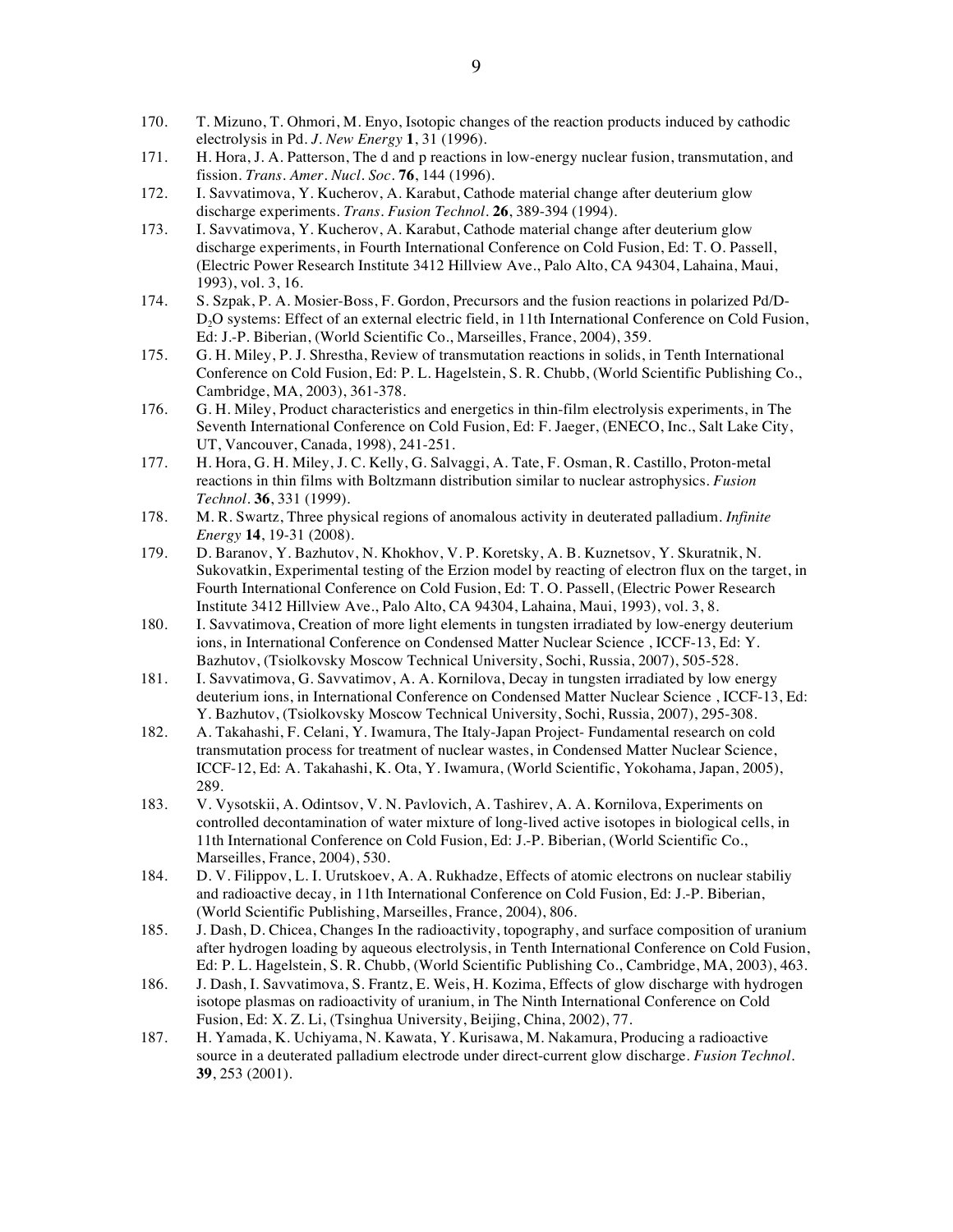- 188. M. Bernardini, C. Manduchi, G. Mengoli, G. Zannoni, Anomalous effects induced by D<sub>2</sub>O electrolysis at titanium, in 8th International Conference on Cold Fusion, Ed: F. Scaramuzzi, (Italian Physical Society, Bologna, Italy, Lerici (La Spezia), Italy, 2000), 39-45.
- 189. K. Nakamura, Y. Kishimoto, I. Ogura, Element conversion by arcing in aqueous solution. *J. New Energy* **2**, 53-55 (1997).
- 190. R. Notoya, T. Ohnishi, Y. Noya, Nuclear reactions caused by electrolysis in light and heavy water solutions. *J. New Energy* **1**, 40-45 (1996).
- 191. A. Michrowski, Advanced transmutation processes and their application for the decontamination of radioactive nuclear waste. *J. New Energy* **1**, 122 (1996).
- 192. R. T. Bush, Electrolytic stimulated cold nuclear synthesis of strontium from rubidium. *J. New Energy* **1**, 28 (1996).
- 193. I. Savvatimova, A. Karabut, Nuclear reaction products registration on the cathode after glow discharge., in 5th International Conference on Cold Fusion, Ed: S. Pons, (IMRA Europe, Sophia Antipolis Cedex, France, Monte-Carlo, Monaco, 1995), 213-222.
- 194. R. Notoya, Nuclear products of cold fusion caused by electrolysis in alkali metallic ions solutions, in 5th International Conference on Cold Fusion, Ed: S. Pons, (IMRA Europe, Sophia Antipolis Cedex, France, Monte-Carlo, Monaco, 1995), 531-538.
- 195. T. Mizuno, K. Inoda, T. Akimoto, K. Azumi, M. Kitaichi, K. Kurokawa, T. Ohmori, M. Enyo, Formation of <sup>197</sup>Pt radioisotopes in solid state electrolyte treated by high temperature electrolysis in D2 gas. *Infinite Energy* **1**, 9 (1995).
- 196. R. T. Bush, R. D. Eagleton, Evidence for electrolytically induced transmutation and radioactivity correlated with excess heat in electrolytic cells with light water rubidium salt electrolytes, in Fourth International Conference on Cold Fusion, Ed: T. O. Passell, (Electric Power Research Institute 3412 Hillview Ave., Palo Alto, CA 94304, Lahaina, Maui, 1993), vol. 3, 2.
- 197. E. G. Campari, S. Focardi, V. Gabbani, V. Montalbano, F. Piantelli, E. Porcu, E. Tosti, S. Veronesi, Ni-H systems, in 8th International Conference on Cold Fusion, Ed: F. Scaramuzzi, (Italian Physical Society, Bologna, Italy, Lerici (La Spezia), Italy, 2000), 69.
- 198. S. Focardi, V. Gabbani, V. Montalbano, F. Piantelli, S. Veronesi, On the Ni-H system, in Asti Workshop on Anomalies in Hydrogen/Deuterium Loaded Metals, Ed: W. J. M. F. Collins, (Societa Italiana Di Fisica, Villa Riccardi, Italy, 1997), 35.
- 199. A. Rossi, Method and apparatus for carrying out nickel and hydrogen exothermal reaction, EU, Patent #: WO20110005506, 2011
- 200. R. E. Godes, Energy generation apparatus and method, USA, Patent #: US 2007/0206715 A1, 2007
- 201. A. Rossi, Method and apparatus for carrying out nickel and hydrogen exothermal reactions, Patent #: WO 2009/125444 A1, 2009
- 202. R. Kurup, P. A. Kurup, Actinidic archaea mediates biological transmutation in human systems-Experimental evidence. *Adv. in Nat. Sci.* **5**, 47-49 (2012).
- 203. V. Vysotskii, A. A. Kornilova, Low-energy nuclear reactions and transmutation of stable and radioactive isotopes in growing biological systems. *J. Cond. Matter Nucl. Sci.* **4**, 146-160 (2011).
- 204. V. Vysotskii, A. B. Tashyrev, A. A. Kornilova, Experimental observation and modeling of Cs-137 isotope deactivation and stable isotope transmutation in biological cells, in *ACS Symposium Series 998, Low-Energy Nuclear Reactions Sourcebook,* J. Marwan, S. B. Krivit, Eds. (American Chemical Society, Washington, DC, 2008), pp. 295-309.
- 205. V. Vysotskii, A. A. Kornilova, A. Tashirev, J. Kornilova, Experimental observation and combined investigation of high-performance fusion of iron-region isotopes in optimal growing microbiological associations, in Condensed Matter Nuclear Science, ICCF-12, Ed: A. Takahashi, K. Ota, Y. Iwamura, (World Scientific, Yokohama, Japan, 2005), 206.
- 206. A. Triassi, Variation of the concentration of isotopes copper and zinc in human plasmas of patients affected by cancer, in 11th International Conference on Cold Fusion, Ed: J.-P. Biberian, (World Scientific Co., Marseilles, France, 2004), 485.
- 207. V. Vysotskii, A. A. Kornilova, *Nuclear fusion and transmutation of isotopes in biological systems*. (MIR Publishing House, Russia 302, 2003).
- 208. V. Vysotskii, V. Shevel, A. Tashirev, A. A. Kornilova, Successful experiments on utilization of high-activity waste in the process of transmutation an in growing associations of microbiological cultures, Presented at the Tenth International Conference on Cold Fusion, Cambridge, MA, 2003.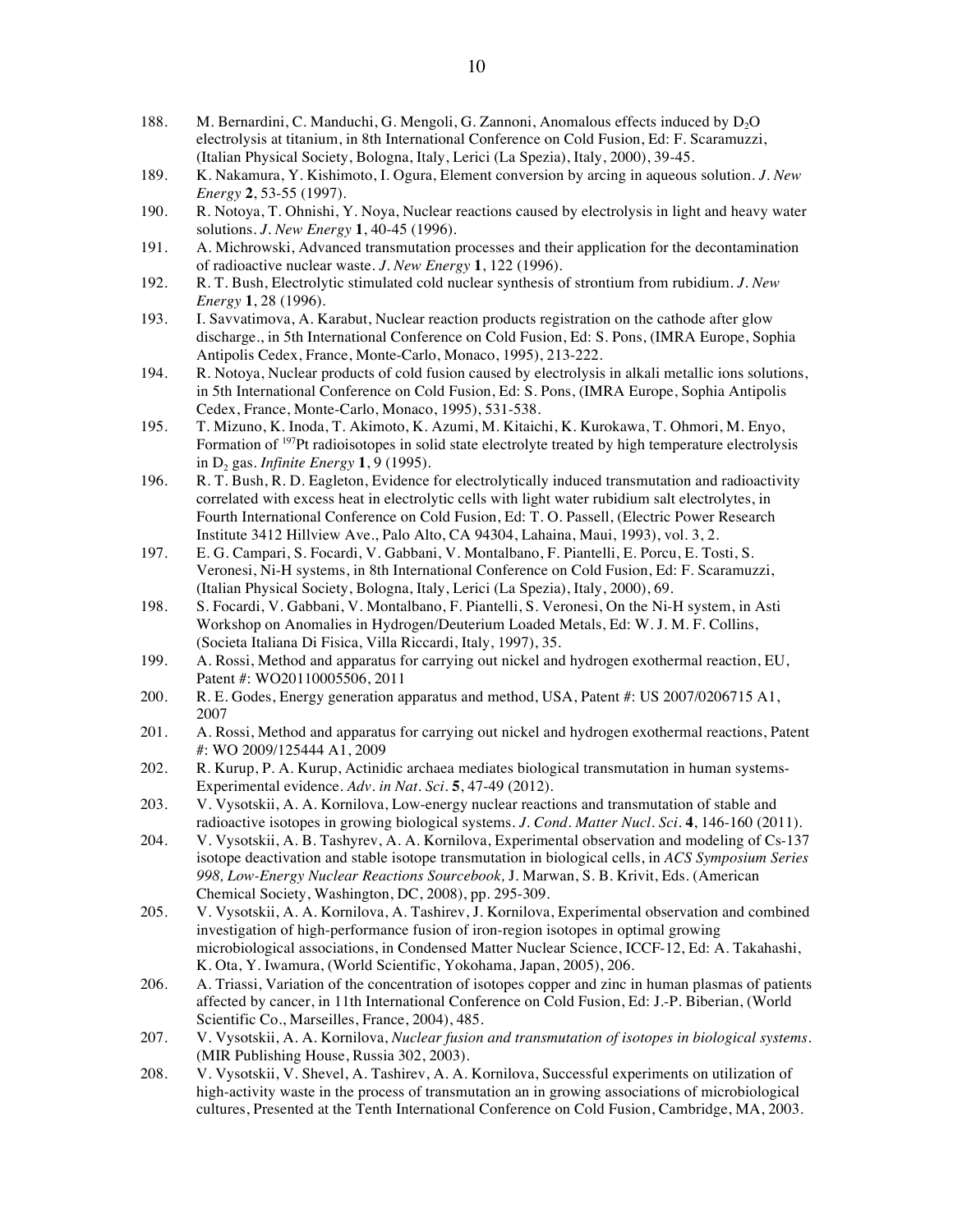- 209. V. I. Vysotskii, A. A. Kornilova, I. I. Samoylenko, G. A. Zykov, Catalytic influence of caesium on the effectiveness of nuclear transmutation on intermediate and heavy mass isotopes in growing biological cultures, in The 9th International Conference on Cold Fusion, Condensed Matter Nuclear Science, Ed: X. Z. Li, (Tsinghua Univ. Press, Tsinghua Univ., Beijing, China, 2002), 391.
- 210. A. A. Kornilova, V. I. Vysotskii, G. A. Zykov, Investigation of combined influence of Sr, Cl and S on the effectiveness of nuclear transmutation of Fe-54 isotope in biological cultures., in The 9th International Conference on Cold Fusion, Condensed Matter Nuclear Science, Ed: X. Z. Li, (Tsinghua Univ. Press, Tsinghua Univ., Beijing, China, 2002), 174.
- 211. V. Vysotskii, A. A. Kornilova, I. I. Samoylenko, Z. G. A., Observation and mass-spectrometry. Study of controlled transmutation of intermediate mass isotopes in growing biological cultures. *Infinite Energy* **6**, 64-68 (2001).
- 212. V. Vysotskii, A. A. Kornilova, I. I. Samoylenko, G. A. Zykov, Experimental observation and study of controlled transmutation of intermediate mass isotopes in growing biological cultures, in 8th International Conference on Cold Fusion, Ed: F. Scaramuzzi, (Italian Physical Society, Bologna, Italy, Lerici (La Spezia), Italy, 2000), 135.
- 213. M. S. Benford, Biological Nuclear Reactions: Empirical Data Describes Unexplained SHC Phenomenon. *J. New Energy* **3**, 19 (1999).
- 214. V. Vysotskii, A. A. Kornilova, I. I. Samoylenko, Experimental discovery and investigation of the phenomenon of nuclear transmutation of isotopes in growing biological cultures. *Infinite Energy* **2**, 63-66 (1996).
- 215. V. I. Vysotskii, A. A. Kornilova, I. I. Samoylenko, Experimental discovery of phenomenon of low-energy nuclear transformation of isotopes  $(Mn<sup>55</sup>=Fe<sup>57</sup>)$  in growing biological cultures, in Sixth International Conference on Cold Fusion, Progress in New Hydrogen Energy, Ed: M. Okamoto, (New Energy and Industrial Technology Development Organization, Tokyo Institute of Technology, Tokyo, Japan, Lake Toya, Hokkaido, Japan, 1996), vol. 2, 687-693.
- 216. H. Kozima, K. Hiroe, M. Nomura, M. Ohta, On the elemental transmutation in biological and chemical systems. *Cold Fusion* **17**, (1996).
- 217. P. Thompkins, C. Byrd, *The secret life of plants*. (Penguin Books, New York, 1993).
- 218. H. Komaki, An approach to the probable mechanism of the non-radioactive biological cold fusion or so-called Kervran effect (Part 2), in Fourth International Conference on Cold Fusion, Ed: T. O. Passell, (Electric Power Research Institute 3412 Hillview Ave., Palo Alto, CA 94304, Lahaina, Maui, 1993), vol. 4, 44-41 to 44-12.
- 219. H. Komaki, Observations on the biological cold fusion or the biological transformation of elements, in Third International Conference on Cold Fusion, "Frontiers of Cold Fusion", Ed: H. Ikegami, (Universal Academy Press, Inc., Tokyo, Japan, Nagoya Japan, 1992), 555-558.
- 220. C. L. Kervran, *Biological transmutation*. (Beekman Publishers, Inc, 1980).
- 221. C. L. Kervran, *Biological transmutations*. (Swan House Publishing Co., 1972).
- 222. H. Komaki, Formation de protines et variations minerales par des microorganismes en milieu de culture, sort avec or sans potassium, sort avec ou sans phosphore. *Revue de Pathologie Comparee* **69**, 83 (1969).
- 223. H. Komaki, production de proteins par 29 souches de microorganismes et augmentation du potassium en milieu de culture sodique sans potassium. *Revue de Pathologie Comparee* **67**, 213 (1967).
- 224. C. L. Kervran, Transmutations biologiques, metabolismes aberrants de l'asote, le potassium et le magnesium. *Librairie Maloine S. A, Paris*, (1963).
- 225. Y. Iwamura, H. Itoh, N. Gotoh, M. Sakano, I. Toyoda, H. Sakata, Detection of anomalous elements, X-ray and excess heat induced by continuous diffusion of deuterium through multi-layer cathode (Pd/CaO/Pd). *Infinite Energy* **4**, 56 (1998).
- 226. Y. Iwamura, T. Itoh, N. Gotoh, M. Sakano, I. Toyoda, H. Sakata, Detection of anomalous elements, X-ray and excess heat induced by continous diffusion of deuterium through multi-layer cathode (Pd/CaO/Pd), in The Seventh International Conference on Cold Fusion, Ed: F. Jaeger, (ENECO, Inc., Salt Lake City, UT, Vancouver, Canada, 1998), 167-171.
- 227. Y. Iwamura, T. Itoh, N. Gotoh, I. Toyoda, Detection of anomalous elements, X-ray, and excess heat in a  $D_2$ -Pd system and its interpretation by the electron-induced nuclear reaction model. *Fusion Technol.* **33**, 476 (1998).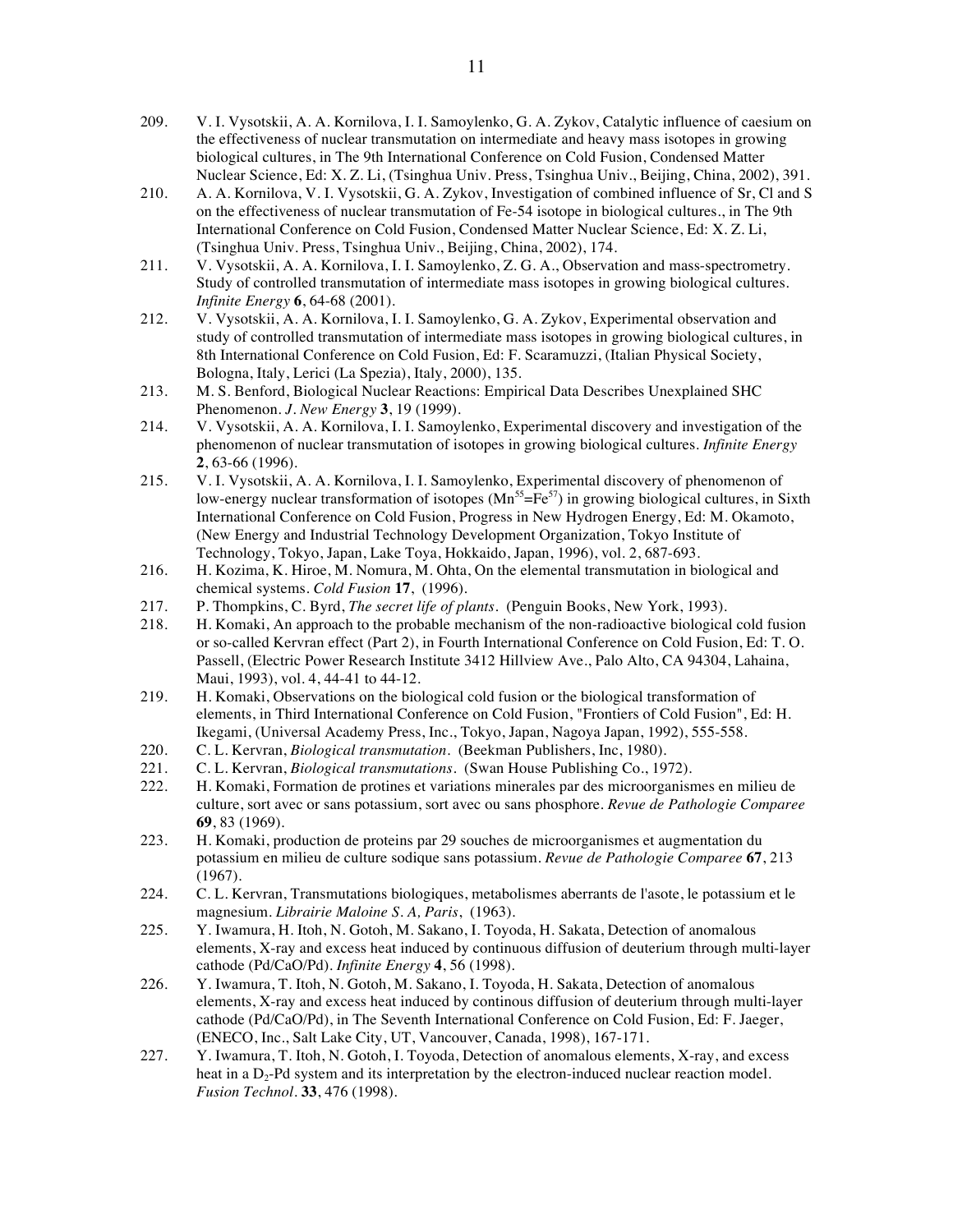- 228. Y. Iwamura, T. Itoh, N. Yamazaki, H. Yonemura, K. Fukutani, D. Sekiba, Recent Advances in Deuterium Permeation Transmutation Experiments. *J. Cond. Matter Nucl. Sci.* **10**, 63-71 (2013).
- 229. Y. Iwamura, T. Itoh, M. Sakano, Nuclear products and their time dependence induced by continuous diffusion of deuterium through multi-layer palladium containing low work function material, in 8th International Conference on Cold Fusion, Ed: F. Scaramuzzi, (Italian Physical Society, Bologna, Italy, Lerici (La Spezia), Italy, 2000), 141-146.
- 230. Y. Iwamura, M. Sakano, T. Itoh, Elemental analysis of Pd complexes: effects of  $D_2$  gas permeation. *Jpn. J. Appl. Phys. A* **41**, 4642-4650 (2002).
- 231. Y. Iwamura, T. Itoh, M. Sakano, S. Sakai, Observation of low energy nuclear reactions induced by D<sub>2</sub> gas permeation through Pd complexes, in The Ninth International Conference on Cold Fusion (ICCF9), Ed: X. Z. Li, (Tsinghua University, Beijing, China, 2002), 141.
- 232. Y. Iwamura, T. Itoh, M. Sakano, Nuclide transmutation device and nuclide transmutation method, U.S.A., Patent #: US 2002/0080903 A1 and EP 1 202 290 A2, 2002
- 233. Y. Iwamura, T. Itoh, M. Sakano, S. Sakai, S. Kuribayashi, Low energy nuclear transmutation in condensed matter induced by  $D_2$  gas permeation through Pd complexes: correlation between deuterium flux and nuclear products, in Tenth International Conference on Cold Fusion, Ed: P. L. Hagelstein, S. R. Chubb, (World Scientific Publishing Co., Cambridge, MA, 2003), 435-446.
- 234. Y. Iwamura, T. Itoh, M. Sakano, N. Yamazaki, S. Kuribayashi, Y. Terada, T. Ishikawa, J. Kasagi, Observation of nuclear transmutation reactions induced by  $D_2$  gas permeation through Pd complexes, in ICCF-11, International Conference on Condensed Matter Nuclear Science, Ed: J. P. Biberian, (World Scientific, Marseilles, France, 2004), 339-350.
- 235. Y. Iwamura, T. Itoh, N. Yamazaki, J. Kasagi, Y. Terada, T. Ishikawa, D. Sekiba, H. Yonemura, K. Fukutani, Observation of Low Energy Nuclear Transmutation Reactions Induced by Deuterium Permeation through Multilayer Pd and CaO thin Film. *J. Cond. Matter Nucl. Sci.* **4**, 132-144 (2011).
- 236. A. Kitamura, R. Nishio, H. Iwai, R. Satoh, A. Taniike, Y. Furuyama, In-situ accelerator analysis of palladium complex under deuterium permeation, in Condensed Matter Nuclear Science, ICCF-12, Ed: A. Takahashi, K. Ota, Y. Iwamura, (World Scientific, Yokohama, Japan, 2005), 272.
- 237. A. B. Karabut, Y. R. Kucherov, I. B. Savvatimova, Possible nuclear reactions mechanisms at glow discharge in deuterium, in Third International Conference on Cold Fusion, "Frontiers of Cold Fusion", Ed: H. Ikegami, (Universal Academy Press, Inc., Tokyo, Japan, Nagoya Japan, 1992), 165.
- 238. A. B. Karabut, Y. R. Kucherov, I. B. Savvatimova, Nuclear product ratio for glow discharge in deuterium. *Phys. Lett. A* **170**, 265-272 (1992).
- 239. I. B. Savvatimova, A. B. Karabut, Radioactivity of palladium cathodes after irradiation in a glow discharge. *Poverkhnost (Surface)*, 76 (in Russian) (1996).
- 240. A. Karabut, Y. Kucherov, I. Savvatimova, Possible nuclear reactions mechanisms at glow discharge in deuterium. *J. New Energy* **1**, 20 (1996).
- 241. A. B. Karabut, Analysis of experimental results on excess heat power production, impurity nuclides yield in the cathode material and penetrating radiation in experiments with high-current glow discharge, in 8th International Conference on Cold Fusion, Ed: F. Scaramuzzi, (Italian Physical Society, Bologna, Italy, Lerici (La Spezia), Italy, 2000), 329.
- 242. A. B. Karabut, A. G. Lipson, A. S. Roussetsky, Correct measurement of DD-reaction yield and Xray in a high-current deuterium glow discharge operating at 0.85-1.2 kV voltage applied, in 8th International Conference on Cold Fusion, Ed: F. Scaramuzzi, (Italian Physical Society, Bologna, Italy, Lerici (La Spezia), Italy, 2000), 335.
- 243. A. B. Karabut, Excess heat power, nuclear products and X-ray emission in relation to the high current glow discharge experimental parameters, in The 9th International Conference on Cold Fusion, Condensed Matter Nuclear Science, Ed: X. Z. Li, (Tsinghua Univ. Press, Tsinghua Univ., Beijing, China, 2002), 151.
- 244. A. G. Lipson, A. B. Karabut, A. S. Roussetsky, Anomalous enhancement of DD-reaction, alpha emission and X-ray generation in the high current pulsing deuterium glow-discharge with Ticathode at the voltages ranging from 0.8-2.5 kV, in The 9th International Conference on Cold Fusion, Condensed Matter Nuclear Science, Ed: X. Z. Li, (Tsinghua Univ. Press, Tsinghua Univ., Beijing, China, 2002), 208-212.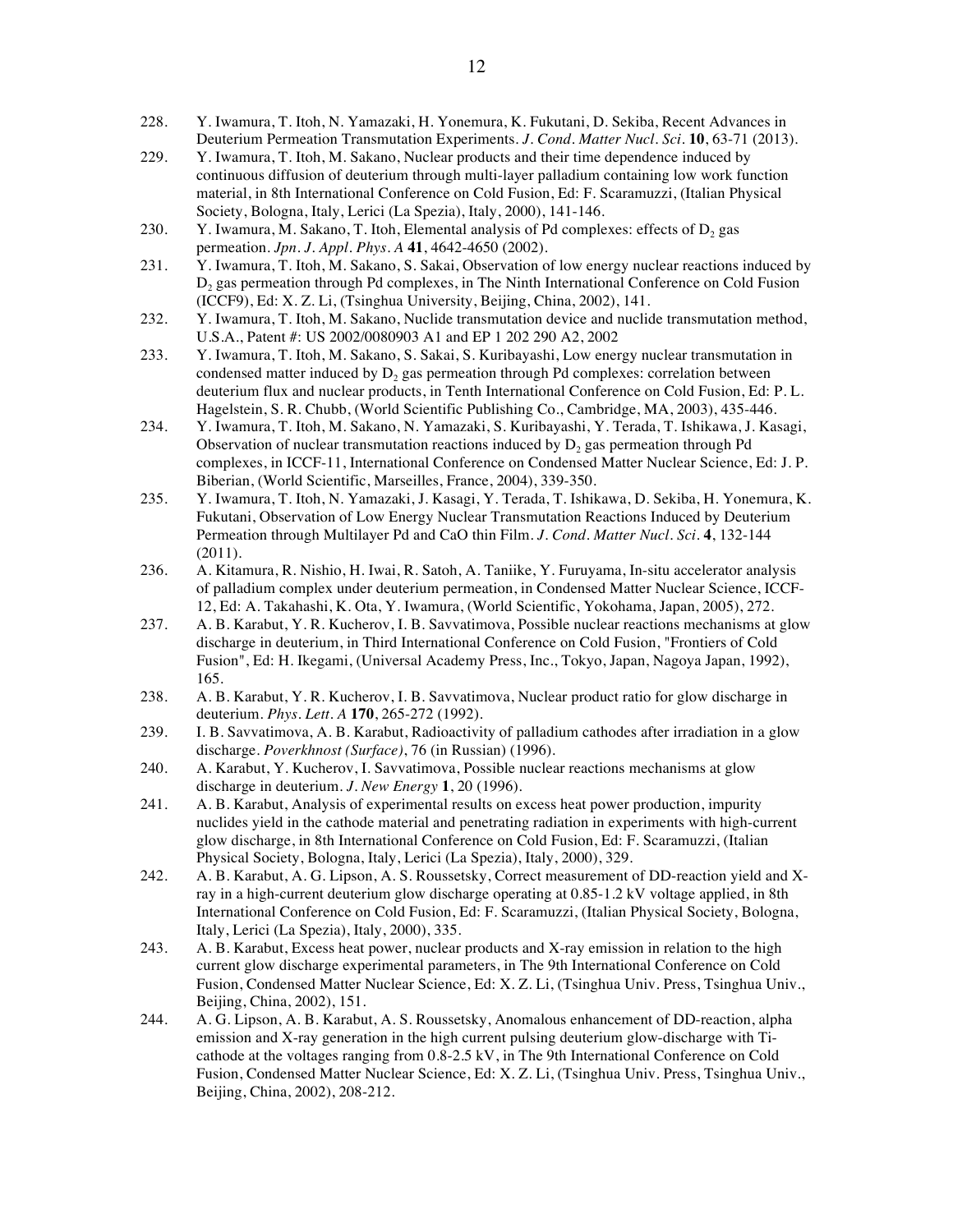- 245. A. Karabut, Generation of heat, long-living atomic levels in the solid medium (1 to 3 keV) and accumulation of nuclear reaction products in a cathode of a glow discharge chamber, Presented at the 11th International Conf. on Emerging Nuclear Energy Syst., Albuquerque, NM, 2002.
- 246. A. B. Karabut, Production of excess heat, impurity elements and unnatural isotopic ratios in highcurrent glow discharge experiments, in Tenth International Conference on Cold Fusion, Ed: P. L. Hagelstein, S. R. Chubb, (World Scientific Publishing Co., Cambridge, MA, 2003), 99.
- 247. A. Karabut, Research into low-energy nuclear reactions in cathode sample solid with production of excess heat, stable and radioactive impurity nuclides, in Condensed Matter Nuclear Science, ICCF-12, Ed: A. Takahashi, K. Ota, Y. Iwamura, (World Scientific, Yokohama, Japan, 2005), 214-230.
- 248. A. B. Karabut, Excess heat power registration in high voltage electrolysis and discharge systems, in International Conference on Condensed Matter Nuclear Science , ICCF-13, Ed: Y. Bazhutov, (Tsiolkovsky Moscow Technical University, Sochi, Russia, 2007), vol. 1, 225-236.
- 249. I. Savvatimova, Transmutation effects in the cathode exposed glow discharge, nuclear phenomena or ion irradiation results?, in The Seventh International Conference on Cold Fusion, Ed: F. Jaeger, (ENECO, Inc., Salt Lake City, UT., Vancouver, Canada, 1998), 342.
- 250. I. Savvatimova, D. V. Gavritenkov, Results of analysis of Ti foil after glow discharge with deuterium, in 11th International Conference on Cold Fusion, Ed: J.-P. Biberian, (World Scientific Co., Marseilles, France, 2004), 438.
- 251. I. B. Savvatimova, A. D. Senchukova, I. P. Chernov, Transmutation phenomena in a palladium cathode after ions irradiation at glow discharge, in The Sixth International Conference on Cold Fusion, Ed: M. Okamoto, (The Institute of Applied Energyy, Lake Toya, Japan, 1996), vol. 2, 575.
- 252. I. Savvatimova, D. V. Gavritenkov, Influence of parameters of glow discharge on change of structure and the isotope composition of the cathode materials, in Condensed Matter Nuclear Science, ICCF-12, Ed: A. Takahashi, K. Ota, Y. Iwamura, (World Scientific, Yokohama, Japan, 2005), 231.
- 253. V. Muromtsev, V. Platonov, I. B. Savvatimova, Neutrino-dineutron reactions (low-energy nuclear reactions induced by  $D_2$  gas permeation through Pd complexes - Y. Iwamura effect), in Condensed Matter Nuclear Science, ICCF-12, Ed: A. Takahashi, K. Ota, Y. Iwamura, (World Scientific, Yokohama, Japan, 2005), 571.
- 254. I. Savvatimova, Transmutation in tungsten irradiated by low energy deuterium ions, in 8th International Workshop on Anomalies in Hydrogen/Deuterium Loaded Metals, Ed: J. Rothwell, P. Mobberley, (The International Society for Condensed Matter Science, Catania, Sicily, Italy, 2007), 275.
- 255. I. B. Savvatimova, Transmutation of elements in low-energy glow discharge and the associated processes. *J. Cond. Matter Nucl. Sci.* **6**, 181-198 (2012).
- 256. E. K. Storms, B. Scanlan, Radiation produced by glow discharge in deuterium, in 8th International Workshop on Anomalies in Hydrogen / Deuterium Loaded Metals. 2007., Ed: J. Rothwell, P. Mobberley, (http://www.iscmns.org/catania07/index.htm. The International Society for Condensed Matter Science, Catania, Sicily, 2007), 297-305.
- 257. R. T. Bush, R. D. Eagleton, Experimental studies supporting the transmission resonance model for cold fusion in light water: I. Correlation of isotopic and elemental evidence with excess energy., in Third International Conference on Cold Fusion, "Frontiers of Cold Fusion", Ed: H. Ikegami, (Universal Academy Press, Inc., Tokyo, Japan, Nagoya Japan, 1992), 405-408.
- 258. R. Notoya, M. Enyo, Excess heat production in electrolysis of potassium carbonate solution with nickel electrodes, in Third International Conference on Cold Fusion, "Frontiers of Cold Fusion", Ed: H. Ikegami, (Universal Academy Press, Inc., Tokyo, Japan, Nagoya Japan, 1992), 421.
- 259. R. Sundaresan, J. O. M. Bockris, Anomalous reactions during arcing between carbon rods in water. *Fusion Technol.* **26**, 261 (1994).
- 260. M. Singh, M. D. Saksena, V. S. Dixit, V. B. Kartha, Verification of the George Oshawa experiment for anomalous production of iron from carbon arc in water. *Fusion Technol.* **26**, 266 (1994).
- 261. T. Grotz, Investigation of reports of the synthesis of iron via arc discharge through carbon compounds. *J. New Energy* **1**, 106 (1996).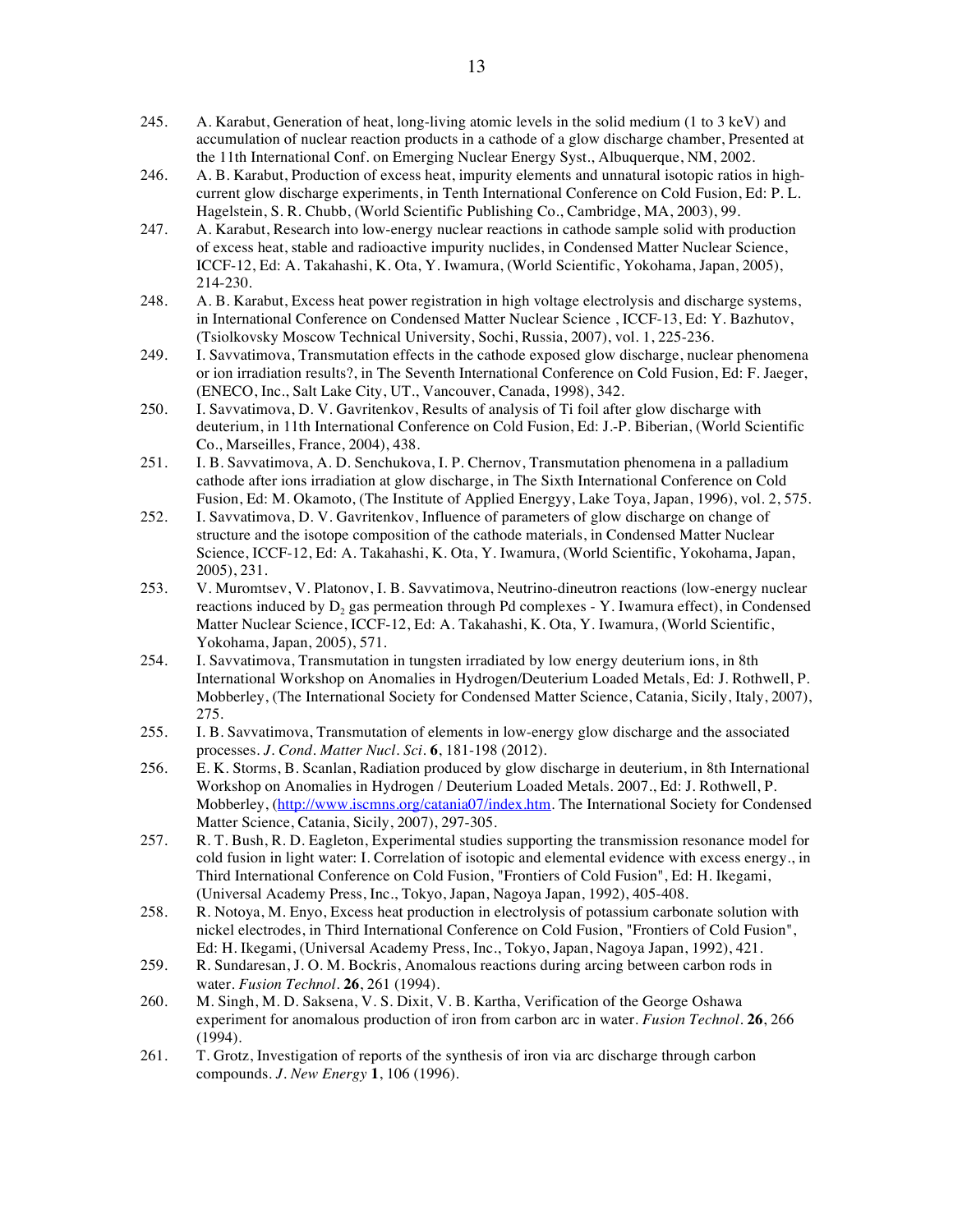- 262. X. L. Jiang, L. J. Han, W. Kang, Anomalous element production induced by carbon arcing under water, in The Seventh International Conference on Cold Fusion, Ed: F. Jaeger, (ENECO, Inc., Salt Lake City, UT., Vancouver, Canada, 1998), 172-174.
- 263. H. E. Ransford, Non-Stellar nucleosynthesis: Transition metal production by DC plasma-discharge electrolysis using carbon electrodes in a non-metallic cell. *Infinite Energy* **4**, 16 (1999).
- 264. T. Hanawa, X-ray spectroscropic analysis of carbon arc products in water, in 8th International Conference on Cold Fusion, Ed: F. Scaramuzzi, (Italian Physical Society, Bologna, Italy, Lerici (La Spezia), Italy, 2000), 147-152.
- 265. T. Matsumoto, Cold fusion experiments using sparking discharges in water, in 5th International Conference on Cold Fusion, Ed: S. Pons, (IMRA Europe, Sophia Antipolis Cedex, France, Monte-Carlo, Monaco, 1995), 583-588.
- 266. T. Matsumoto, Experiments of underwater spark discharge with pinched electrodes. *J. New Energy* **1**, 79 (1996).
- 267. T. Matsumoto, Carbon tubes and films produced in a lead electrode, in The Seventh International Conference on Cold Fusion, Ed: F. Jaeger, (ENECO, Inc., Salt Lake City, UT., Vancouver, Canada, 1998), 225-229.
- 268. T. Mizuno, T. Ohmori, T. Akimoto, Probability of neutron and heat emission from Pt electrode induced by discharge in alkaline solution, in The Seventh International Conference on Cold Fusion, Ed: F. Jaeger, (ENECO, Inc., Salt Lake City, UT, Vancouver, Canada, 1998), 247-252.
- 269. T. Mizuno, T. Ohmori, K. Azumi, T. Akimoto, A. Takahashi, Confirmation of heat generation and anomalous element caused by plasma electrolysis in the liquid, in 8th International Conference on Cold Fusion, Ed: F. Scaramuzzi, (Italian Physical Society, Bologna, Italy, Lerici (La Spezia), Italy, 2000), 75-80.
- 270. T. Mizuno, T. Ohmori, T. Akimoto, A. Takahashi, Production of heat during plasma electrolysis. *Jpn. J. Appl. Phys. A* **39**, 6055 (2000).
- 271. D. Cirillo, R. Germano, V. Tontodonato, A. Widom, Y. N. Srivastava, E. Del Giudice, G. Vitiello, Experimental evidence of a neutron flux generation in a plasma discharge electrolytic cell. *Key Engineering Materials* **495**, 104-107 (2012).
- 272. V. Nassisi, Incandescent Pd and anomalous distribution of elements in deuterated samples processed by an excimer laser. *J. New Energy* **2**, 14-19 (1997).
- 273. V. Nassisi, Transmutation of elements in saturated palladium hydrides by an XeCl excimer laser. *Fusion Technol.* **33**, 468 (1998).
- 274. Castellano, M. Di Giulio, M. Dinescu, V. Nassisi, A. Conte, P. P. Pompa, Nuclear transmutation in deutered Pd films irradiated by an UV laser, in 8th International Conference on Cold Fusion, Ed: F. Scaramuzzi, (Italian Physical Society, Bologna, Italy, Lerici (La Spezia), Italy, 2000), 287- 292.
- 275. M. Di Giulio, E. Filippo, D. Manno, V. Nassisi, Analysis of nuclear transmutations observed in Dand H-loaded films. *J. Hydrogen Eng.* **27**, 527 (2002).
- 276. V. Nassisi, G. Caretto, A. Lorusso, D. Manno, L. Fama, G. Buccolieri, A. Buccolieri, U. Mastromatteo, Modification of Pd–H<sub>2</sub> and Pd–D<sub>2</sub> thin films processed by He–Ne laser. *J. Cond. Matter. Nucl. Sci.* **5**, 1-6 (2011).
- 277. V. Nassisi, M. L. Longo, Experimental results of transmutation of elements observed in etched palladium samples by an excimer laser. *Fusion Technol.* **37**, 247 (2000).
- 278. V. Violante, E. Castagna, C. Sibilia, S. Paoloni, F. Sarto, Analysis of Ni-hydride thin film after surface plasmons generation by laser technique, in Tenth International Conference on Cold Fusion, Ed: P. L. Hagelstein, S. R. Chubb, (World Scientific Publishing Co., Cambridge, MA, 2003), 421-434.
- 279. J. Tian, L. H. Jin, B. J. Shen, Q. S. Wang, J. Dash, Heat measurements and surface studies of Pd wires after being exposed to a  $H_2$  gas-loading system irradiated with a YAG frequency doubling laser, in International Conference on Condensed Matter Nuclear Science , ICCF-13, Ed: Y. Bazhutov, (Tsiolkovsky Moscow Technical University, Sochi, Russia, 2007), 217-224.
- 280. Y. Iwamura, S. Tsuruga, T. Itoh, Increase of transmutation products in deuterium permeation induced transmutation, in Proc. JCF13, Ed: A. Kitamura, (Japan CF-Research Soc, WincAichi, Jap, 2012), vol. http://jcfrs.org/proc\_jcf.html, 196-213.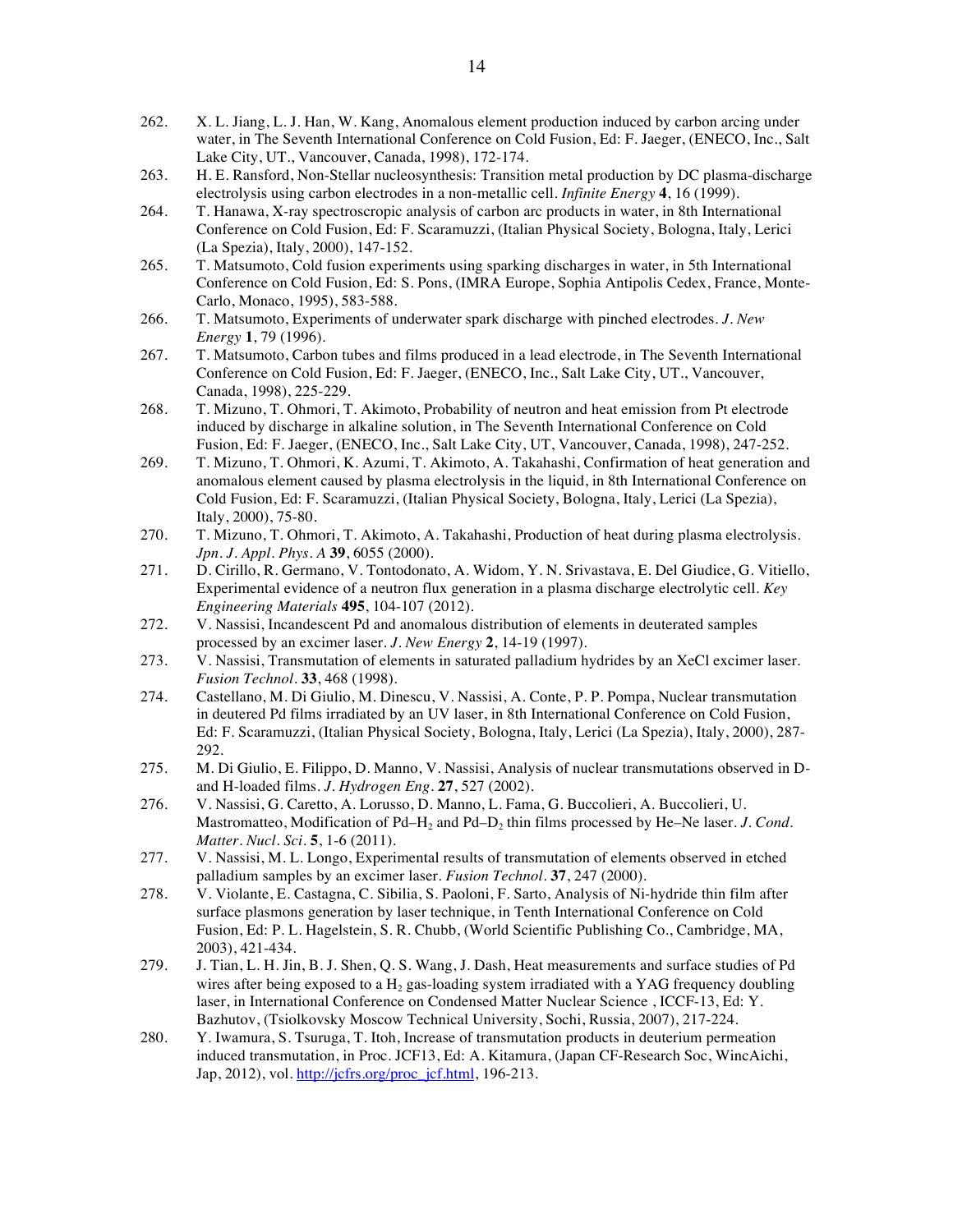- 281. T. O. Passell, Evidence for lithium-6 depletion in Pd exposed to gaseous deuterium and hydrogen, in The 9th International Conference on Cold Fusion, Condensed Matter Nuclear Science, Ed: X. Z. Li, (Tsinghua Univ. Press, Tsinghua Univ., Beijing, China, 2002), 299.
- 282. P. L. Hagelstein, Neutron yield for energetic deuterons in PdD and in D<sub>2</sub>O. *J. Cond. Matter Nucl. Sci.* **3**, 35-40 (2010).
- 283. P. I. Hagelstein, On the connection between Ka X-rays and energetic alpha particles in Fleischmann–Pons experiments. *J. Cond. Matter Nucl. Sci.* **3**, 50-58 (2010).
- 284. P. I. Hagelstein, Secondary neutron yield in the presence of energetic alpha particles in PdD. *J. Cond. Matter Nucl. Sci.* **3**, 41-49 (2010).
- 285. L. Kowalski, Comment on "The use of CR-39 in Pd/D co-deposition experiments" by P.A. Mosier-Boss, S. Szpak, F.E. Gordon and L.P.G. Forsley. *Cur. Phys. J. Appl. Phys.* **44**, 287 (2008).
- 286. L. Kowalski, Chemically-induced nuclear activity or an illusion? , (2009).
- 287. L. Kowalski, Nuclear or not nuclear: How to decide?, in 14th International Conference on Condensed Matter Nuclear Science, Ed: D. L. Nagel, M. E. Melich, Washington DC, 2008), vol. 2, 723-728.
- 288. L. Kowalski, Comments on Codeposition Electrolysis Results. *J. Cond. Matter Nucl. Sci.* **3**, 1-3 (2010).
- 289. S. Szpak, J. Dea, Evidence for the induction of nuclear activity in polarized Pd/H–H2O System. *J. Cond. Matter Nucl. Sci.* **9**, 21-29 (2012).
- 290. P. A. Mosier-Boss, It's not low energy But it is nuclear, Presented at the ICCF-17, Daejeon, Korea, 2012.
- 291. P. A. Mosier-Boss, F. E. Gordon, F. P. G. Forsley, Characterization of neutrons emitted during Pd/D co-deposition. *J. Cond. Matter Nucl. Sci.* **6**, 13-23 (2012).
- 292. P. A. Mosier-Boss, J. Dea, F. Gordon, L. Forsley, M. Miles, Review of TwentyYears of LENR Research Using Pd/D Co-deposition. *J. Cond. Matter Nucl. Sci.* **4**, 173-187 (2011).
- 293. P. A. Mosier-Boss, L. Forsley, F. Gordon, Comments on co-deposition electrolysis results: A response to Kowalski. *J. Cond. Matter Nucl. Sci.* **3**, 4-8 (2010).
- 294. P. A. Mosier-Boss, J. Y. Dea, L. P. G. Forsley, M. S. Morey, J. R. Tinsley, J. P. Hurley, F. E. Gordon, Comparison of Pd/D co-deposition and DT neutron generated triple tracks observed in CR-39 detectors. *Eur. Phys. J. Appl. Phys.* **51**, 20901-20911 (2010).
- 295. S. Szpak, P. A. Mosier-Boss, F. Gordon, Further evidence of nuclear reactions in the Pd/D lattice: emission of charged particles. *Naturwissenschaften* **94**, 515 (2009).
- 296. P. A. Mosier-Boss, L. Forsley, F. Gordon. (http://chiefio.wordpress.com/2012/05/26/spawarspace-and-naval-warfare-lenr-proof/, Univ. of Missouri Talk, 2009).
- 297. P. A. Mosier-Boss, S. Szpak, F. E. Gordon, L. P. G. Forsley, Triple tracks in CR-39 as the result of Pd/D co-deposition: Evidence of energetic neutrons. *Naturwissenschaften* **96**, 135-142 (2009).
- 298. P. A. Mosier-Boss, F. Gordon, L. Forsley, in *Low-Energy Nuclear Reactions Sourcebook Volume 2,* J. Marwan, S. Krivit, Eds. (Oxford University Press, 2009).
- 299. P. A. Mosier-Boss, S. Szpak, F. Gordon, L. Forsley, Characterization of tracks in CR-39 detectors obtained as a result of Pd/D Co-deposition. *Eur. Phys. J. Appl. Phys.* **46**, 30901 (2009).
- 300. P. A. Mosier-Boss, S. Szpak, F. Gordon, L. Forsley, Reply to comment on "The use of CR-39 in Pd/D co-deposition experiments": a response to Kowalski. *Eur. Phys. J. Appl. Phys.* **44**, 291 (2008).
- 301. P. A. Mosier-Boss, S. Szpak, F. Gordon, L. Forsley, Detection of energetic particles and neutrons emitted during Pd/D co-deposition, in *ACS Symposium Series 998, Low-Energy Nuclear Reactions Sourcebook,* J. Marwan, S. B. Krivit, Eds. (American Chemical Society, Washington, DC, 2008), pp. 311-334.
- 302. L. Forsley, P. A. Mosier-Boss, Comparison of SPAWAR Co-deposition experimental data and competing condensed matter nuclear science theories, Presented at the APS, New Orleans, LA, 2008.
- 303. P. A. Mosier-Boss, S. Szpak, F. E. Gordon, L. P. G. Forsley, Use of CR-39 in Pd/D co-deposition experiments. *Eur. Phys. J. Appl. Phys.* **40**, 293-303 (2007).
- 304. A. Lipson, I. Chernov, V. Sokhoreva, V. Mironchik, A. Roussetski, A. Tsivadze, Y. Cherdantsev, B. Lyakhov, E. Saunin, M. Melich, Charged particle emissions and surface morphology of Pd/PdO:Dx and TiDx targets under electron beam excitation, in 15th International Conference on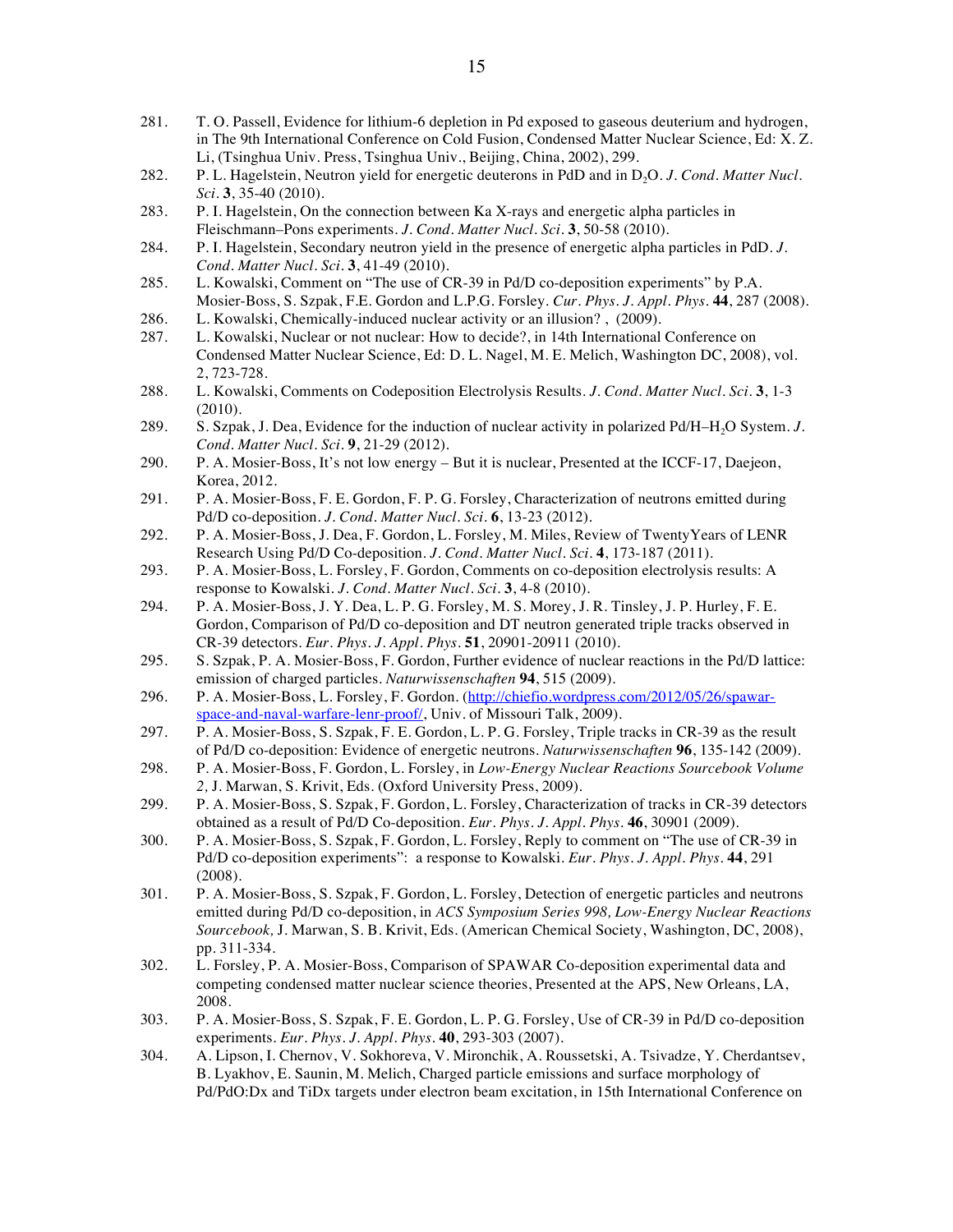Condensed Matter Nuclear Science, Ed: V. Violante, F. Sarto, (ENEA, Italy, Rome, Italy, 2009), 187-196.

- 305. A. G. Lipson, G. Miley, A. S. Roussetski, B. F. Lyakhov, E. I. Saunin, Reproducible nuclear emissions from Pd/PdO:Dx heterostrucutre during controlled exothermic deuterium desorption, in Condensed Matter Nuclear Science, ICCF-12, Ed: A. Takahashi, K. Ota, Y. Iwamura, (World Scientific, Yokohama, Japan, 2005), 293-303.
- 306. A. G. Lipson, B. F. Lyakhov, V. A. Kuznetsov, T. S. Ivanova, B. V. Deryagin, The nature of excess energy liberated in a Pd/PdO heterostructure electrochemically saturated with hydrogen (deuterium). *Russ. J. Phys. Chem.* **69**, 1810 (1995).
- 307. A. G. Lipson, B. F. Lyakhov, A. S. Rousstesky, N. Asami, Evidence for DD-reaction and a longrange alpha emission in Au/Pd/PdO:D heterstructure as a result of exothermic deuterium deposition, in 8th International Conference on Cold Fusion, Ed: F. Scaramuzzi, (Italian Physical Society, Bologna, Italy, Lerici (La Spezia), Italy, 2000), 231-239.
- 308. A. G. Lipson, B. F. Lyakhov, A. S. Roussetski, T. Akimoto, T. Mizuno, N. Asami, R. Shimada, S. Miyashita, A. Takahashi, Evidence for low-intensity D-D reaction as a result of exothermic deuterium desorption from Au/Pd/PdO:D heterostructure. *Fusion Technol.* **38**, 238 (2000).
- 309. A. G. Lipson, A. S. Roussetsky, G. H. Miley, C. H. Castano, In-situ charged particles and X-ray detection in Pd thin film-cathodes during electrolysis in  $L_1/SO_4/H_2O$ ., in The 9th International Conference on Cold Fusion, Condensed Matter Nuclear Science, Ed: X. Z. Li, (Tsinghua Univ. Press, Tsinghua Univ., Beijing, China, 2002), 218.
- 310. A. G. Lipson, A. S. Roussetski, G. Miley, Energetic alpha and proton emissions on the electrolysis of thin-Pd films. *Trans. Am. Nucl. Soc.* **88**, 638-639 (2003).
- 311. A. G. Lipson, A. S. Roussetski, A. B. Karabut, G. H. Miley, Strong enhancement of DD-reaction accompanied by X-ray generation in a pulsed low voltage high-current deuterium glow discharge with a titanuim cathode, in Tenth International Conference on Cold Fusion, Ed: P. L. Hagelstein, S. R. Chubb, (World Scientific Publishing Co., Cambridge, MA, 2003), 635-656.
- 312. E. K. Storms, B. Scanlan, Detection of radiation from LENR, in 14th International Conference on Condensed Matter Nuclear Science, Ed: D. L. Nagel, M. E. Melich, (www.LENR.org, Washington, DC, 2008), vol. 1, 261-287.
- 313. A. G. Lipson, A. S. Roussetski, G. H. Miley, E. I. Saunin, Phenomenon of an energetic charged particle emission from hydrogen/deuterium loaded metals, in Tenth International Conference on Cold Fusion, Ed: P. L. Hagelstein, S. R. Chubb, (World Scientific Publishing Co., Cambridge, MA, 2003), 539-558.
- 314. A. S. Roussetski, A. G. Lipson, V. P. Andreanov, Nuclear emissions from titanium hydride/deuteride, induced by powerful picosecond laser beam, in Tenth International Conference on Cold Fusion, Ed: P. L. Hagelstein, S. R. Chubb, (World Scientific Publishing Co., Cambridge, MA, 2003), 559-566.
- 315. A. G. Lipson, G. Miley, B. F. Lyakhov, A. S. Roussetski, Energetic charged particles emission from hydrogen-loaded Pd and Ti cathodes and its enhancement by He-4 implantation, in 11th International Conference on Cold Fusion, Ed: J.-P. Biberian, (World Scientific Co, Marseilles, France, 2004), 324-338.
- 316. A. S. Roussetski, A. G. Lipson, B. F. Lyakhov, E. I. Saunin, Correct identification of energetic alpha and proton tracks in experiments on CR-39 charged particle detection during hydrogen desorption from Pd/Pd:Hx heterostructure, in Condensed Matter Nuclear Science, ICCF-12, Ed: A. Takahashi, K. Ota, Y. Iwamura, (World Scientific, Yokohama, Japan, 2005), 304-313.
- 317. A. G. Lipson, A. S. Roussetski, G. Miley, Evidence for condensed matter enhanced nuclear reactions in metals with a high hydrogen solubility, in International Conference on Condensed Matter Nuclear Science , ICCF-13, Ed: Y. Bazhutov, (Tsiolkovsky Moscow Technical University, Sochi, Russia, 2007), 248-268.
- 318. A. G. Lipson, I. P. Chernov, A. S. Roussetski, Y. Chardantsc, B. F. Lyakhov, E. I. Saunin, M. E. Melich, Charged particle emissions upon electron beam excitation of deuterium subsystem in the Pd and Ti- deuteride targets., in ICCF-14 International Conference on Condensed Matter Nuclear Science., Ed: D. L. Nagel, M. E. Melich, (http://lenr-canr.org/acrobat/LipsonAGchargedpar.pdf, Washington, DC., 2008), vol. 1, 220-249.
- 319. A. G. Lipson, I. P. Chernov, A. S. Roussetski, Y. P. Cherdantsev, A. Tsivadze, B. Lyakohov, E. I. Saunin, M. E. Melich, Hot deuteron generation and charged particle emissions on excitation of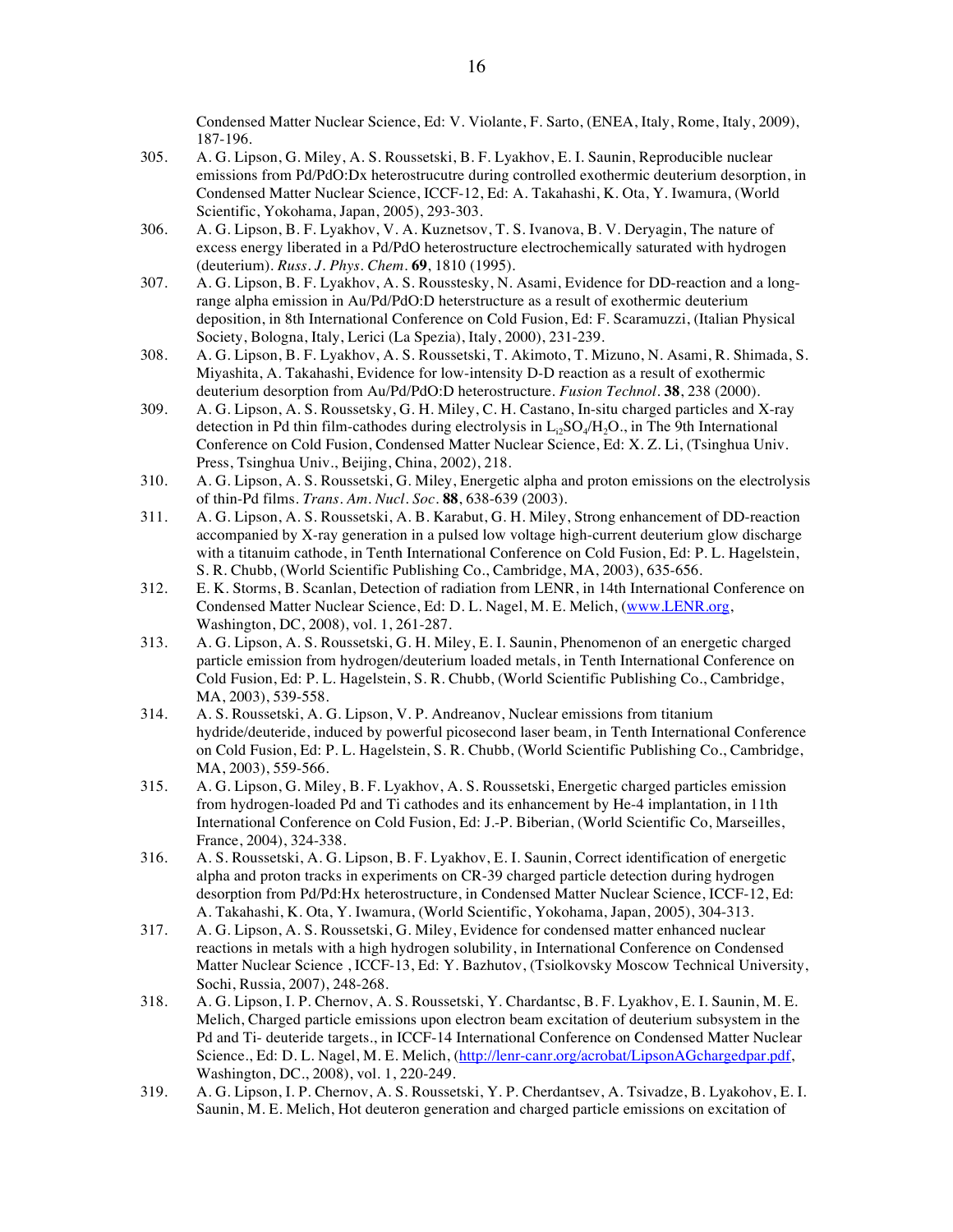deuterium subsystem in metal deuterides, in *Low-Energy Nuclear Reactions Sourcebook, Volume 2,* J. Marwan, S. Krivit, Eds. (Oxford University Press, 2009).

- 320. A. S. Roussetski, A. G. Lipson, F. Tanzella, E. I. Saunin, M. C. McKubre, Evidence for fast neutron emission during SRI's SPARWAR/GALILEO type electrolysis experiments #7 and #5, based on CR39 track detector record, in 15th International Conference on Condensed Matter Nuclear Science, Ed: V. Violante, F. Sarto, (ENEA, Italy, Rome, Italy, 2009), 231-236.
- 321. A. G. Lipson, A. S. Roussetski, E. I. Saunin, F. Tanzella, B. Earle, M. C. McKubre, Analysis of CR-39 detectors from SRI's SPAWAR/Galileo type electrolysis experiments #7 and #8. Signature of possible neutron emission, in 8th International Workshop on Anomalies in Hydrogen/Deuterium Loaded Metals, Ed: J. Rothwell, P. Mobberley, (The International Society for Condensed Matter Science, Catania, Sicily, Italy, 2007), 182.
- 322. A. G. Lipson, A. S. Roussetski, E. I. Saunin, Analysis of #2 Winthrop Williams CR-39 detector after SPAWAR/Galileo type electrolysis experiment, in 8<sup>th</sup> International Workshop on Anomalies in Hydrogen/Deuterium Loaded Metals, Ed: J. Rothwell, P. Mobberley, (The International Society for Condensed Matter Science, Catania, Sicily, Italy, 2007), 163.
- 323. R. A. Oriani, J. C. Fisher, Detection of energetic charged particles during electrolysis, in Tenth International Conference on Cold Fusion, Ed: P. L. Hagelstein, S. R. Chubb, (World Scientific Publishing Co., Cambridge, MA, 2003), 577.
- 324. R. A. Oriani, J. C. Fisher, Generation of nuclear tracks during electrolysis. *Jpn. J. Appl. Phys. A* **41**, 6180-6183 (2002).
- 325. R. A. Oriani, J. C. Fisher, Energetic charged particles produced during electrolysis, in Tenth International Conference on Cold Fusion, Ed: P. L. Hagelstein, S. R. Chubb, (World Scientific Publishing Co., Cambridge, MA, 2003), 567-575.
- 326. J. C. Fisher, Outline of polyneutron theory, in 8th International Workshop on Anomalies in Hydrogen/Deuterium Loaded Metals, Ed: J. Rothwell, P. Mobberley, (The International Society for Condensed Matter Science, Catania, Sicily, Italy, 2007), 70-91.
- 327. Y. Iwamura, N. Gotoh, T. Itoh, I. Toyoda, Characteristic X-ray and neutron emissions from electrochemically deuterated palladium, in 5th International Conference on Cold Fusion, Ed: S. Pons, (IMRA Europe, Sophia Antipolis Cedex, France, Monte-Carlo, Monaco, 1995), 197.
- 328. S. Focardi, F. Piantelli, Energy Generation and Generator by means of Anharmonic Stimulated Fusion, EU, Patent #: WO 95/20816 1995
- 329. S. Focardi, R. Habel, F. Piantelli, Anomalous heat production in Ni-H systems. *Nuovo Cimento* **107A**, 163 (1994).
- 330. S. Focardi, V. Gabbani, V. Montalbano, F. Piantelli, S. Veronesi, Large excess heat production in Ni-H systems. *Nuovo Cimento* **111A**, 1233 (1998).
- 331. A. Battaglia, L. Daddi, S. Focardi, V. Gabbani, V. Montalbano, F. Piantelli, P. G. Sona, S. Veronesi, Neutron emission in Ni-H systems. *Nuovo Cimento* **112 A**, 921 (1999).
- 332. E. G. Campari, S. Focardi, V. Gabbani, V. Montalbano, F. Piantelli, S. Veronesi, Overview of H-Ni systems: Old experiments and new setup, Presented at the 5th Asti Workshop on Anomalies in Hydrogen / Deuterium loaded Metals, Asti, Italy, 2004.
- 333. S. Focardi, V. Gabbani, V. Montalbano, F. Piantelli, F. Veronesi, Evidence of electromagnetic radiation from Ni-H systems, in 11th International Conference on Cold Fusion, Ed: J.-P. Biberian, (World Scientific Co., Marseilles, France, 2004), 70.
- 334. E. G. Campari, G. Fasano, S. Focardi, G. Lorusso, V. Gabbani, V. Montalbano, F. Piantelli, C. Stanghini, S. Veronesi, Photon and particle emission, heat production and surface transformation in Ni-H system, in 11th International Conference on Cold Fusion, Ed: J.-P. Biberian, (World Scientific Co., Marseilles, France, 2004), 405.
- 335. E. G. Campari, S. Focardi, V. Gabbani, V. Montalbano, F. Piantelli, S. Veronesi, Surface analysis of hydrogen-loaded nickel alloys, in 11th International Conference on Cold Fusion, Ed: J.-P. Biberian, (World Scientific Co., Marseilles, France, 2004), 414.
- 336. E. G. Campari, S. Focardi, V. Gabbani, V. Montalbano, F. Piantelli, C. Stanghini, Nuclear reactions in Ni-H systems, Presented at the 6th International Workship on Anomalies in Hydrogen/Deuterium Loaded Metals, Siena, Italy, 2005.
- 337. F. Piantelli, Proton Reactor, Presented at the 9th Workshop ISCMNS, Pontignano(Siena), Italy, 2010.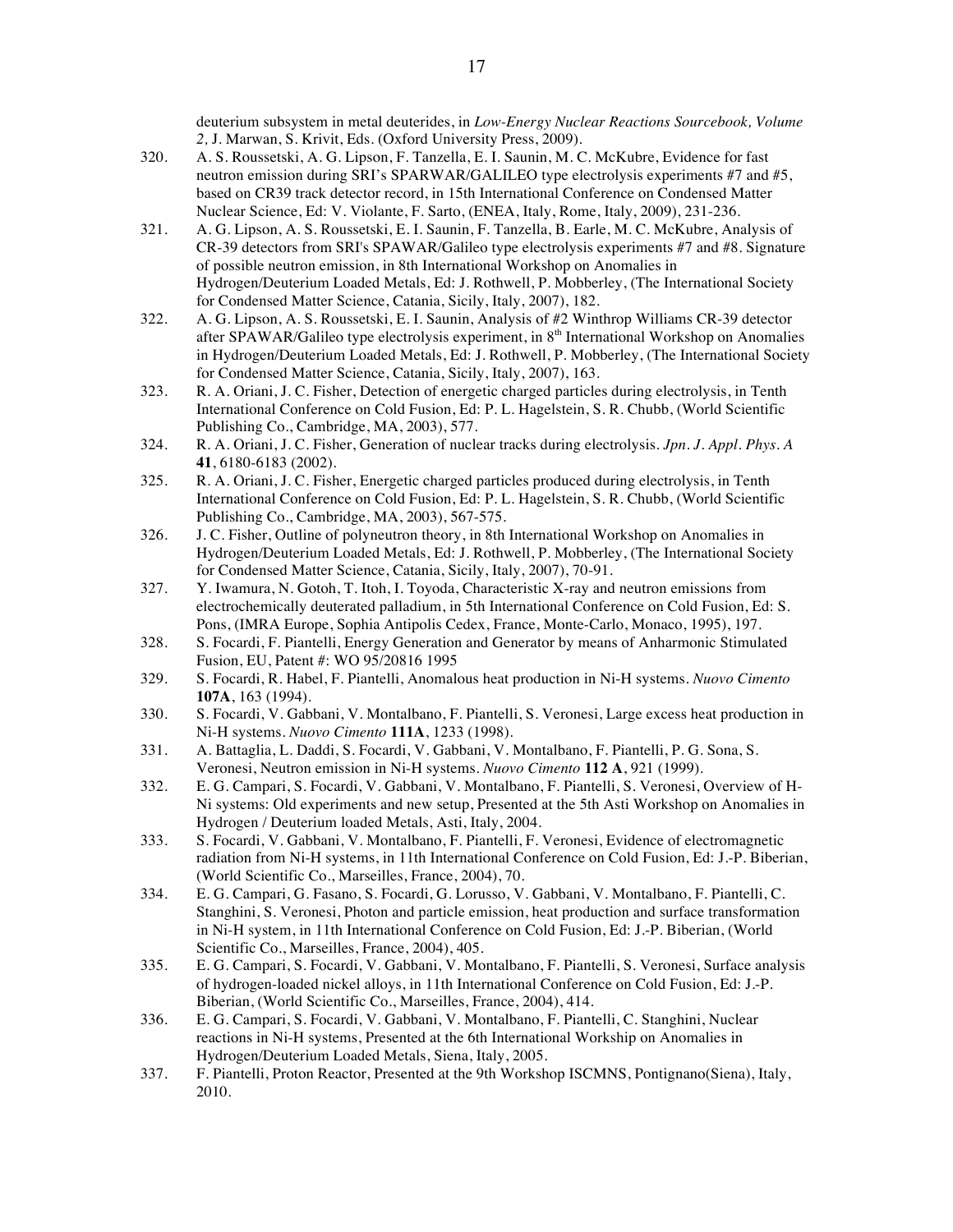- 338. F. Piantelli, Energy generation and generator by means of anharmonic stimulated fusion, EU, Patent #: WO2010/058288 A1, 2010
- 339. F. Piantelli, Method for producing energy and apparatus therefore, USA, Patent #: 0249763 A1, 2011
- 340. V. Violante, P. Tripodi, D. Di Gioacchino, R. Borelli, L. Bettinali, E. Santoro, A. Rosada, F. Sarto, A. Pizzuto, M. C. H. McKubre, F. Tanzella, X-ray emission during electrolysis of light water on palladium and nickel thin films, in The 9th International Conference on Cold Fusion, Condensed Matter Nuclear Science, Ed: X. Z. Li, (Tsinghua Univ. Press, Tsinghua Univ., Beijing, China, 2002), 376-382.
- 341. R. T. Bush, R. D. Eagleton, Experimental studies supporting the transmission resonance model for cold fusion in light water: II. Correlation of X-Ray emission with excess power, in Third International Conference on Cold Fusion, "Frontiers of Cold Fusion", Ed: H. Ikegami, (Universal Academy Press, Inc., Tokyo, Japan, Nagoya Japan, 1992), 409-416.
- 342. E. K. Storms, B. Scanlan, Nature of Energetic Radiation Emitted from a Metal Exposed to H<sub>2</sub>. *J. Cond. Matter Nucl. Sci.* **11**, 142-156 (2013).
- 343. R. T. Bush, R. D. Eagleton, Evidence for electrolytically induced transmutation and radioactivity correlated with excess heat in electrolytic cells with light water rubidium salt electrolytes. *Trans. Fusion Technol.* **26**, 344-354 (1994).
- 344. P. K. Iyengar, M. Srinivasan, S. K. Sikka, A. Shyam, V. Chitra, L. V. Kulkarni, R. K. Rout, M. S. Krishnan, S. K. Malhotra, D. G. Gaonkar, H. K. Sadhukhan, V. B. Nagvenkar, M. G. Nayar, S. K. Mitra, P. Raghunathan, S. B. Degwekar, T. P. Radhakrishnan, R. Sundaresan, J. Arunachalam, V. S. Raju, R. Kalyanaraman, S. Gangadharan, G. Venkateswaran, P. N. Moorthy, K. S. Venkateswarlu, B. Yuvaraju, K. Kishore, S. N. Guha, M. S. Panajkar, K. A. Rao, P. Raj, P. Suryanarayana, A. Sathyamoorthy, T. Datta, H. Bose, L. H. Prabhu, S. Sankaranarayanan, R. S. Shetiya, N. Veeraraghavan, T. S. Murthy, B. K. Sen, P. V. Joshi, K. G. B. Sharma, T. B. Joseph, T. S. Iyengar, V. K. Shrikhande, K. C. Mittal, S. C. Misra, M. Lal, P. S. Rao, Bhabha Atomic Research Centre studies on cold fusion. *Fusion Technol.* **18**, 32-94 (1990).
- 345. D. D. Afonichev, High-frequency radiation and tritium channel, in Tenth International Conference on Cold Fusion, Ed: P. L. Hagelstein, S. R. Chubb, (World Scientific Publishing Co., Cambridge, MA, 2003), 353-359.
- 346. A. B. Karabut, X-ray emission in the high-current glow discharge experiments, in The 9th International Conference on Cold Fusion, Condensed Matter Nuclear Science, Ed: X. Z. Li, (Tsinghua Univ. Press, Tsinghua Univ., Beijing, China, 2002), 155-158.
- 347. A. B. Karabut, E. A. Karabut, P. I. Hagelstein, Spectral and temporal characteristics of X-ray emission from metal electrodes in a high-current glow discharge. *J. Cond. Matter Nucl. Sci.* **6**, 217-240 (2012).
- 348. F. Keeney, S. E. Jones, A. Johnson, D. B. Buehler, F. E. Cecil, G. K. Hubler, P. L. Hagelstein, M. Scott, J. Ellsworth, Charged-particle emissions from metal deuterides, in Tenth International Conference on Cold Fusion, Ed: P. L. Hagelstein, S. R. Chubb, (World Scientific Publishing Co., Cambridge, MA, 2003), 509.
- 349. S. E. Jones, Anomalous neutron emission in metal- deuterium systems, Presented at the Riken Conference on Muon-Catalyzed and Cold Fusion, Tokyo, Japan, 1989.
- 350. K. Yi, D. Jiang, X. Qian, J. Lin, Y. Ye, A study of D-D fusion in TiD target induced by  $197\text{Au}$ bombardment. *Nucl. Techniques (China)* **17**, 722 (in Chinese) (1994).
- 351. D. H. Beddingfield, F. E. Cecil, C. S. Galovich, H. Liu, S. Asher, Characterization of charged particle bursts from deuterium loaded thin titanium foils, in Second Annual Conference on Cold Fusion, "The Science of Cold Fusion", Ed: T. Bressani, E. Del Giudice, G. Preparata, (Societa Italiana di Fisica, Bologna, Italy, Como, Italy, 1991), 99.
- 352. T. Wang, Y. Piao, J. Hao, X. Wang, G. Jin, Z. Niu, Anomalous phenomena in E<18 KeV hydrogen ion beam implantation experiments on Pd and Ti, in Sixth International Conference on Cold Fusion, Progress in New Hydrogen Energy, Ed: M. Okamoto, (New Energy and Industrial Technology Development Organization, Tokyo Institute of Technology, Tokyo, Japan, Lake Toya, Hokkaido, Japan, 1996), vol. 1, 401.
- 353. T. Wang, Z. Wang, J. Chen, G. Jin, Y. Piao, Investigating the unknown nuclear reaction in a lowenergy (E<300 keV)  $p + T<sub>2</sub>H<sub>x</sub>$  experiment. *Fusion Technol*. **37**, 146 (2000).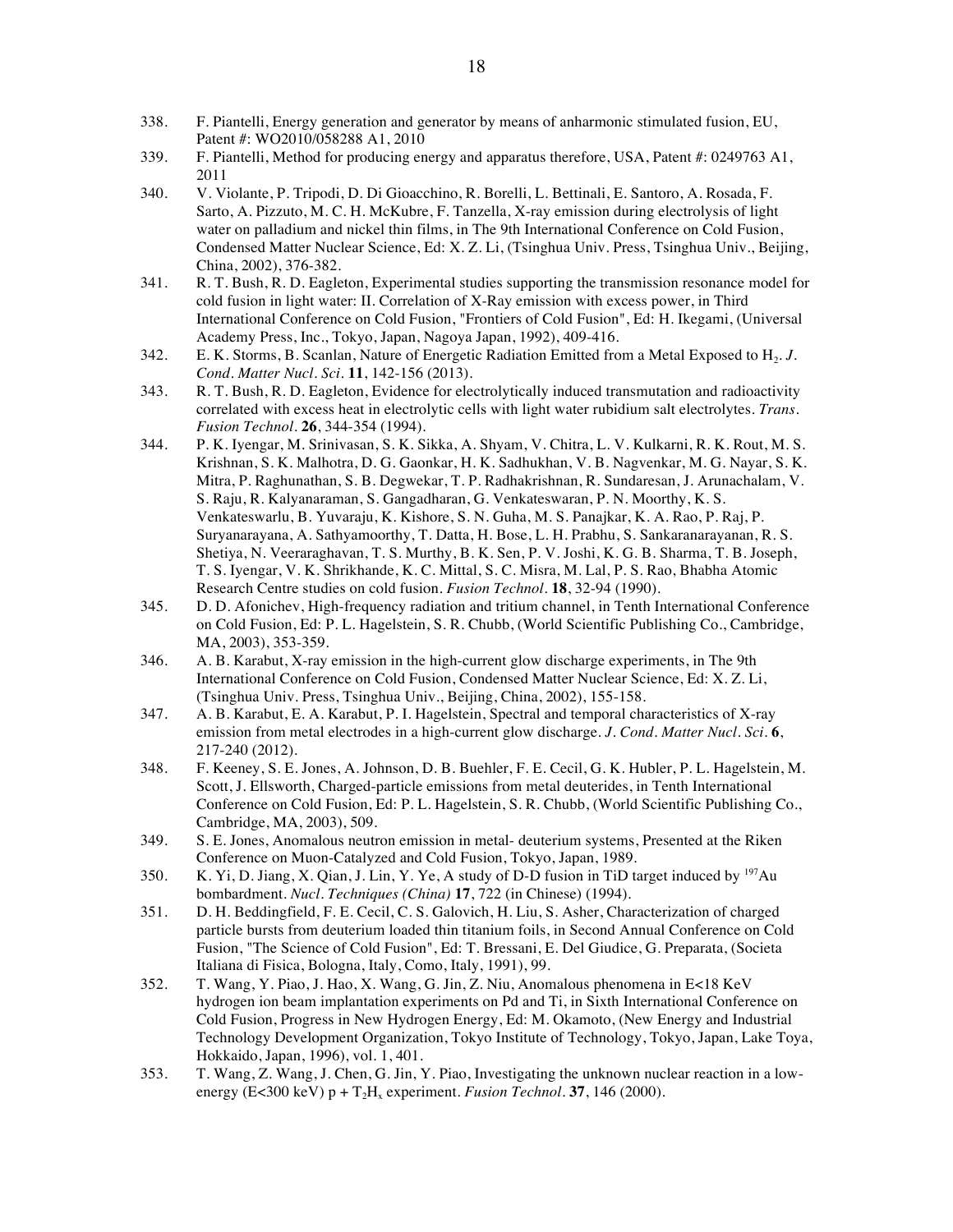- 354. T. Wang, K. Ochiai, Z. Wang, G. Jing, T. Iida, A. Takahashi, Anomalous radiation induced by 1- 300 keV deuteron ion beam implantation on palladium and titanium, in The Seventh International Conference on Cold Fusion, Ed: F. Jaeger, (ENECO, Inc., Salt Lake City, UT., Vancouver, Canada, 1998), 490.
- 355. K. Ochiai, K. Maruta, H. Miyamaru, A. Takahashi, Measurement of high-energetic particles from titanium sheets implanted with deuterium, in The Seventh International Conference on Cold Fusion, Ed: F. Jaeger, (ENECO, Inc., Salt Lake City, UT., Vancouver, Canada, 1998), 274.
- 356. H. O. Menlove, M. M. Fowler, E. Garcia, A. Mayer, M. C. Miller, R. R. Ryan, Measurement of neutron emission from cylinders containing titanium with pressurized deuterium gas, Presented at the Workshop on Cold Fusion Phenomena, Santa Fe, NM,, 1989.
- 357. A. De Ninno, A. Frattolillo, G. Lollobattista, L. Martinis, M. Martone, L. Mori, S. Podda, F. Scaramuzzi, Emission of neutrons as a consequence of titanium-deuterium interaction. *Nuovo Cimento Soc. Ital. Fis. A* **101**, 841 (1989).
- 358. M. R. Swartz, G. Verner, Bremsstrahlung in hot and cold fusion. *J. New Energy* **3**, 90-101 (1999).
- 359. J. L. McKibben, Can cold fusion be catalyzed by fractionally-charged ions that have evaded FC particle searches. *Infinite Energy* **1**, 14-23 (1995).
- 360. Y. N. Bazhutov, G. M. Vereshkov, R. N. Kuz'min, A. M. Frolov, Interpretation of cold nuclear fusion by means of Erzion catalysis, Presented at the Fiz. Plazmy Nekotor. Vopr. Obshch. Fiz. M., 1990.
- 361. Y. N. Bazhutov, Erzion model of catalytic nuclear transmutation and Its interpretation of balllightning and other anomalous geophysical phenomena, in Sixth International Conference on Cold Fusion, Progress in New Hydrogen Energy, Ed: M. Okamoto, (New Energy and Industrial Technology Development Organization, Tokyo Institute of Technology, Tokyo, Japan, Lake Toya, Hokkaido, Japan, 1996), vol. 1, 396.
- 362. Y. N. Bazhutov, V. P. Koretsky, Possibility of radioactive waste utilization in terms of the Erzion model, in Sixth International Conference on Cold Fusion, Progress in New Hydrogen Energy, Ed: M. Okamoto, (New Energy and Industrial Technology Development Organization, Tokyo Institute of Technology, Tokyo, Japan, Lake Toya, Hokkaido, Japan, 1996), vol. 1, 392.
- 363. Y. N. Bazhutov, Erzion discovery in cosmic rays and its possible great role in nature in framework of Erzion model of cold nuclear transmutation, in 8th International Conference on Cold Fusion, Ed: F. Scaramuzzi, (Italian Physical Society, Bologna, Italy, Lerici (La Spezia), Italy, 2000), 269.
- 364. J. Rafelski, M. Sawicki, M. Gajda, D. Harley, Nuclear reactions catalyzed by a massive negatively charged particle. How Cold Fusion Can Be Catalyzed. *Fusion Technol.* **18**, 136 (1990).
- 365. T. Matsumoto, Prediction of new particle emission on cold fusion. *Fusion Technol.* **18**, 647-651 (1990).
- 366. T. Matsumoto, Progress of NATTOH model and new particles emitted during cold fusion, in Anomalous Nuclear Effects in Deuterium/Solid Systems, "AIP Conference Proceedings 228", Ed: S. Jones, F. Scaramuzzi, D. Worledge, (American Institute of Physics, New York, Brigham Young Univ., Provo, UT, 1990), 827-839.
- 367. T. Matsumoto, Observation of gravity decays of multiple-neutron nuclei during cold fusion. *Fusion Technol.* **22**, 164 (1992).
- 368. T. Matsumoto, Mechanisms of cold fusion: Comprehensive explanations by the Nattoh model. *Mem. Fac. Eng. Hokkaido Univ.* **19**, 201 (1995).
- 369. T. Matsumoto, Cold fusion experiments with ordinary water and thin nickel foil. *Fusion Technol.* **24**, 296-306 (1993).
- 370. T. Matsumoto, Observation of meshlike traces on nuclear emulsions during cold fusion. *Fusion Technol.* **23**, 103 (1993).
- 371. I. Savvatimova, Reproducibility of experiments in glow discharge and processes accompanying deuterium ions bombardment, in 8th International Conference on Cold Fusion, Ed: F. Scaramuzzi, (Italian Physical Society, Bologna, Italy, Lerici (La Spezia), Italy, 2000), 277-283.
- 372. I. Savvatimova, J. Dash, Emission registration on films during glow discharge experiments, in The 9th International Conference on Cold Fusion, Condensed Matter Nuclear Science, Ed: X. Z. Li, (Tsinghua Univ. Press, Tsinghua Univ., Beijing, China, 2002), 312-318.
- 373. G. Lochak, L. I. Urutskoev, Low-energy nuclear reactions and the leptonic monopole, in 11th International Conference on Cold Fusion, Ed: J.-P. Biberian, (World Scientific Co., Marseilles, France, 2004), 421-437.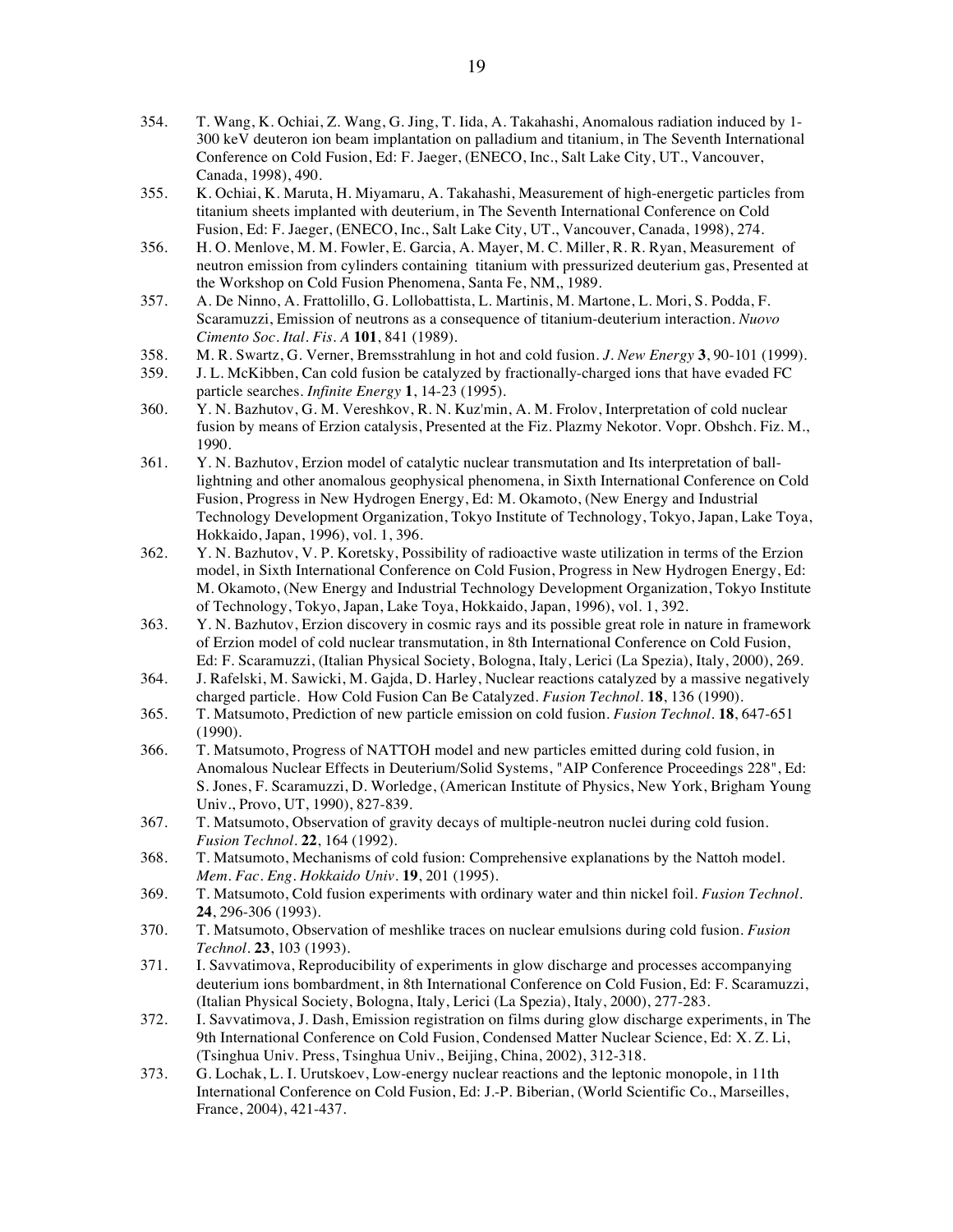- 374. F. Tanzella, J. Bao, M. C. McKubre, P. I. Hagelstein, Stimulation of metal deuteride wires at cryogenic temperatures, in ICCF-16, Ed: M. Srinivasan, J. P. Biberian, (New Energy Foundation, Chennai, India, 2011), 81-91.
- 375. F. Tanzella, M. C. McKubre, Calorimetry of pulse electro-melting of  $PdD_x$  wires, in 15th International Conference on Condensed Matter Nuclear Science, Ed: V. Violante, F. Sarto, (ENEA, Italy, Rome, Italy, 2009), 42-46.
- 376. F. L. Tanzella, J. Bao, M. C. H. McKubre, Cryogenic calorimetry of "exploding" PdD<sub>x</sub> wires. *J. Cond. Matter Nucl. Sci.* **6**, 90-100 (2012).
- 377. E. A. Pryakhin, G. A. Tryapitsina, L. L. Urutskoyev, A. V. Akleyev, Assessment of the biological effects of "strange" radiation, in 11th International Conference on Cold Fusion, Ed: J.-P. Biberian, (World Scientific Co., Marseilles, France, 2004), 537-545.
- 378. K. Shoulders, S. Shoulders, Observations on the role of charge clusters in nuclear cluster reactions. *J. New Energy* **1**, 111-121 (1996).
- 379. K. Shoulders, Projectiles from the dark side. *Infinite Energy* **12**, 39-40 (2006).
- 380. K. Shoulders, S. Shoulders, Charge clusters in action, in Conference on Future Energy, Ed, (Integrity Research Institute, Bethesda, MD, 1999), 1.
- 381. E. H. Lewis, Tracks of ball lightning in apparatus? *J. Cond. Matter Nucl. Sci.* **2**, 13 (2009).
- 382. R. A. Oriani, J. C. Fisher, Nuclear reactions produced in an operating electrolytic cell, in 11th International Conference on Cold Fusion, Ed: J.-P. Biberian, (World Scientific Co., Marseilles, France, 2004), 295-303.
- 383. V. I. Vysotskii, S. V. Adamenko, Correlated states of interacting particles and problems of the coulomb barrier transparency at low energies in nonstationary systems. *Technical Phys.* **55**, 613 (2010).
- 384. K. Kamada, Electron impact H-H and D-D fusions in molecules embedded in Al., in Third International Conference on Cold Fusion, "Frontiers of Cold Fusion", Ed: H. Ikegami, (Universal Academy Press, Inc., Tokyo, Japan, Nagoya Japan, 1992), 551-554.
- 385. K. Kamada, Electron impact H-H and D-D fusions in molecules embedded in Al. 1. Experimental results. *Jpn. J. Appl. Phys. A* **31**, L1287 (1992).
- 386. K. Kamada, Y. Katano, N. Ookubo, I. Yoshizawa, Anomalous heat evolution of deuteron implanted Al upon electron bombardment. IV Trial to observe the nuclear reactions, in 8th International Conference on Cold Fusion, Ed: F. Scaramuzzi, (Italian Physical Society, Bologna, Italy, Lerici (La Spezia), Italy, 2000), 341.
- 387. K. Kamada, H. Kinoshita, H. Takahashi, Anomalous heat evolution of deuteron implanted Al on electron bombardment, in 5th International Conference on Cold Fusion, Ed: S. Pons, (IMRA Europe, Sophia Antipolis Cedex, France, Monte-Carlo, Monaco, 1995), 41.
- 388. I. P. Chernov, Y. M. Koroteev, V. M. Silkin, Y. I. Tyurin, Excitation of hydrogen subsystem in metals by external influence, in 8th International Workshop on Anomalies in Hydrogen/Deuterium Loaded Metals, Ed: J. Rothwell, P. Mobberley, (The International Society for Condensed Matter Science, Catania, Sicily, Italy, 2007), 27-37.
- 389. I. P. Chernov, Y. M. Koroteev, V. M. Silkin, Y. I. Tyurin, Excitation of hydrogen subsystem in metals by external influence, in International Conference on Condensed Matter Nuclear Science , ICCF-13, Ed: Y. Bazhutov, (Tsiolkovsky Moscow Technical University, Sochi, Russia, 2007), vol. 1, 63-71.
- 390. S. Adamenko, V. Vysotskii, Experimental observation and a possible way to the creation of anomalous isotopes and stable superheavy nuclei via the electron-nucleus collapse, in Tenth International Conference on Cold Fusion, Ed: P. L. Hagelstein, S. R. Chubb, (World Scientific Publishing Co., Cambridge, MA, 2003), 493-508.
- 391. S. Adamenko, V. Vysotskii, The conditions and realization of self-similar coulomb collapse of condensed target and low-energy laboratory nucleosynthesis, in 11th International Conference on Cold Fusion, Ed: J. P. Biberian, (World Scientific Co., Marseilles, France, 2004), 505--520.
- 392. S. V. Adamenko, V. I. Vysotskii, Evolution of annular self-controlled electron-nucleus collapse in condensed targets. *Foundations of Phys.* **34**, 1801-1831 (2004).
- 393. S. V. Adamenko, V. I. Vysotskii, Mechanism of synthesis of superheavy nuclei via the process of controlled electron-nuclear collapse. *Foundations of Phys.* **17**, 203-233 (2004).
- 394. S. V. Adamenko, A. S. Adamenko, V. I. Vysotskii, Full range nucleosynthesis in the laboratory. *Infinite Energy* **54**, (2004).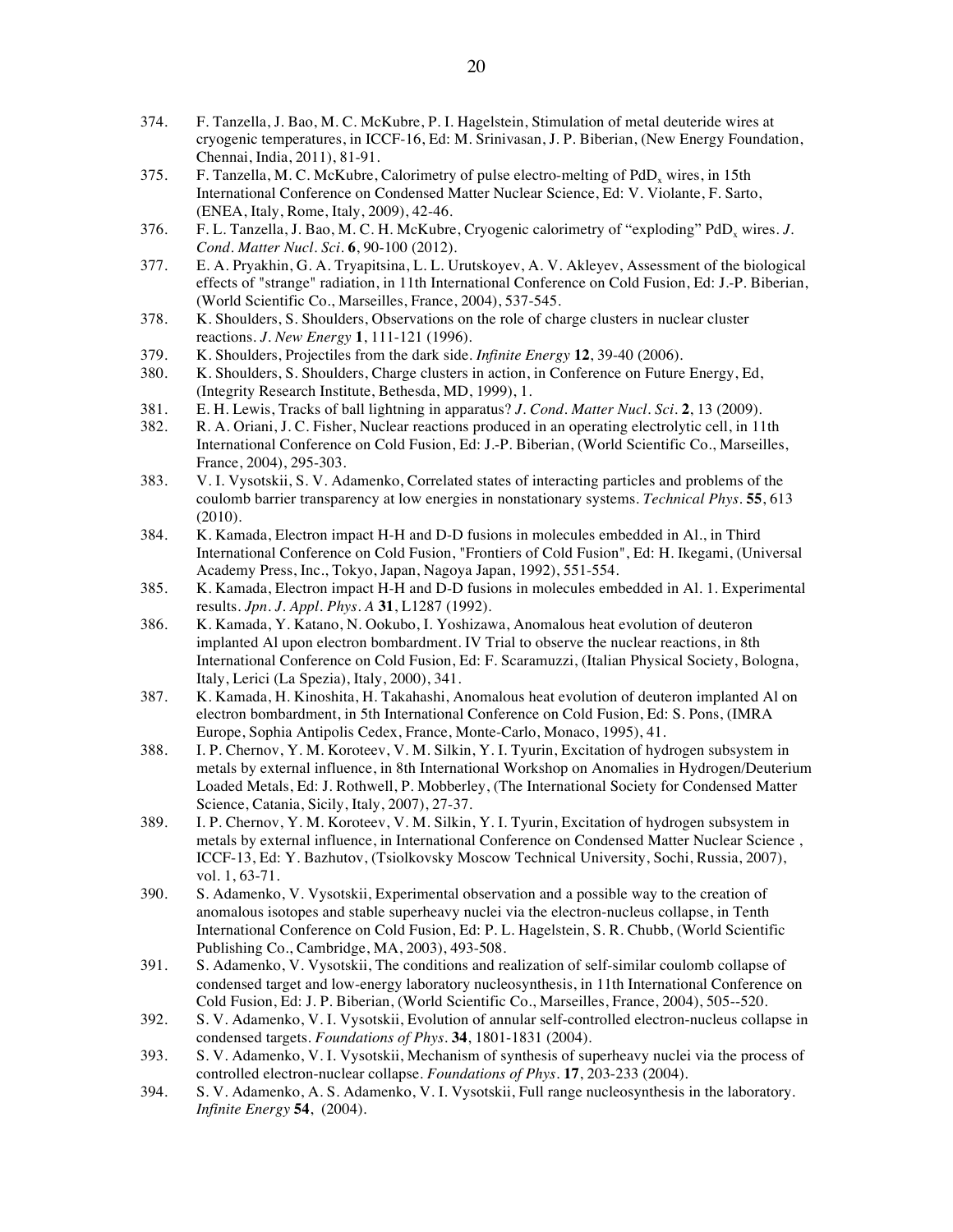- 395. S. Adamenko, V. Vysotskii, Observatiobn and modeling of the ordered motion of hypothetical magnetically charged particles on the multilayer surface and the problem of low-energy fusion, in Condensed Matter Nuclear Science, ICCF-12, Ed: A. Takahashi, K. Ota, Y. Iwamura, (World Scientific, Yokohama, Japan, 2005), 356.
- 396. S. V. Adamenko, F. Selleri, A. van der Merwe, Eds., *Controlled Nucleosynthesis, Breakthroughs in Experiment and Theory*, (Springer, Dordrecht, The Netherlands, 2007), pp. 773.
- 397. V. Adamenko, V. Vysotskii, The possible mechanism of creation of light magnetic monopoles in strong magnetic field of a laboratory system, in 14th International Conference on Condensed Matter Nuclear Science, Ed: D. L. Nagel, M. E. Melich, Washington DC, 2008), vol. 2, 484-489.
- 398. C. Steinert, Laser-induced 'semicold' fusion. *Fusion Technol.* **17**, 206 (1990).
- I. L. Beltyukov, N. B. Bondarenko, A. A. Janelidze, M. Y. Gapanov, K. G. Gribanov, S. V. Kondratov, A. G. Maltsev, P. I. Novikov, S. A. Tsvetkov, V. I. Zakharov, Laser-induced cold nuclear fusion in Ti-H<sub>2</sub>-D<sub>2</sub>-T<sub>2</sub> compositions. *Fusion Technol*. **20**, 234-238 (1991).
- 400. O. M. Vokhnik, B. I. Goryachev, A. A. Zubrilo, G. P. Kutznetsova, Y. V. Popov, S. I. Svertilov, Search for effects related to nuclear fusion in the optical breakdown of heavy water. *Sov. J. Nucl. Phys.* **55**, 1772 (1992).
- 401. V. Violante, M. Bertolotti, E. Castagna, I. Dardik, M. C. McKubre, S. Moretti, S. Lesin, F. Sarto, F. Tanzella, T. Zilov, Progress in excess power production by laser triggering, in Condensed Matter Nuclear Science, ICCF-12, Ed: A. Takahashi, K. Ota, Y. Iwamura, (World Scientific, Yokohama, Japan, 2005), 55-64.
- 402. M. Apicella, E. Castagna, L. Capobianco, L. Daulerio, M. C. McKubre, A. Rosada, E. Santoro, F. Sarto, C. Sibilia, F. Tanzella, V. Violante, Nuclear effects in electrochemical experiments, Presented at the ASTI-5, Asti, Italy, 2004.
- 403. J. Tian, L. H. Jin, B. J. Shen, Z. K. Weng, X. Lu, Excess heat triggering by 532 nm laser in a D/Pd gas loading system, in ICCF-14 International Conference on Condensed Matter Nuclear Science, Ed: D. L. Nagel, M. E. Melich, (www.LENR.org, Washington, DC, 2008), vol. 1, 328-332.
- 404. E. V. Barmina, P. G. Kuzmin, S. F. Timashev, G. A. Shafeev, L. Y. Karpov, Laser-induced synthesis and decay of Tritium under exposure of solid targets in heavy water. *arXiv:1306.080v1*, (2013).
- 405. S. Badiei, P. U. Andersson, L. Holmlid, High-energy Coulomb explosions in ultra-dense deuterium: Time-of-flight-mass spectrometry with variable energy and flight length. *Int. J. Mass Spectro.* **282**, 70-76 (2009).
- 406. S. Badiei, L. Holmlid, Experimental studies of fast fragments of H Rydberg matter. *J. Phys. B: At. Mol. Opt. Phys.* **39**, 4191-4212 (2006).
- 407. K. Tsuchiya, A. Watanabe, M. Ozaki, S. Sasabe, Observation of optical phonon in hydrogen storage Pd using Raman spectroscopy, in 14th International Conference on Condensed Matter Nuclear Science, Ed: D. L. Nagel, M. E. Melich, (http://lenrcanr.org/acrobat/TsuchiyaKobservatio.pdf, Washington, DC., 2008), vol. 1, 338-342.
- 408. L. Caneve, Characterization of materials by means of laser-based techniques, in 15th International Conference on Condensed Matter Nuclear Science, Ed: V. Violante, F. Sarto, (ENEA, Italy, Rome, Italy, 2009), 170-174.
- 409. R. M. Montereali, S. Almaviva, T. Marolo, M. A. Vincenti, F. Sarto, C. Sibilia, E. Castagna, V. Violante, A novel LiF-based detector for X-ray imaging in hydrogen loaded Ni flims under laser irradiation, in Condensed Matter Nuclear Science, ICCF-12, Ed: A. Takahashi, K. Ota, Y. Iwamura, (World Scientific, Yokohama, Japan, 2005), 351.
- 410. Y. Arata, Y. Zhang, Development of compact nuclear fusion reactor using solid pycnodeuterium as nuclear fuel, in Tenth International Conference on Cold Fusion, Ed: P. L. Hagelstein, S. R. Chubb, (World Scientific Publishing Co., Cambridge, MA, 2003), 139.
- 411. D. Letts, D. Cravens, Laser stimulation of deuterated palladium. *Infinite Energy* **9**, 10 (2003).
- 412. D. Letts, D. Cravens, Laser stimulation of deuterated palladium: past and present, in Tenth International Conference on Cold Fusion, Ed: P. L. Hagelstein, S. R. Chubb, (World Scientific Publishing Co., Cambridge, MA, 2003), 159-170.
- 413. E. K. Storms, Use of a very sensitive Seebeck calorimeter to study the Pons-Fleischmann and Letts effects, in Tenth International Conference on Cold Fusion, Ed: P. L. Hagelstein, S. R. Chubb, (World Scientific Publishing Co., Cambridge, MA, 2003), 183-197.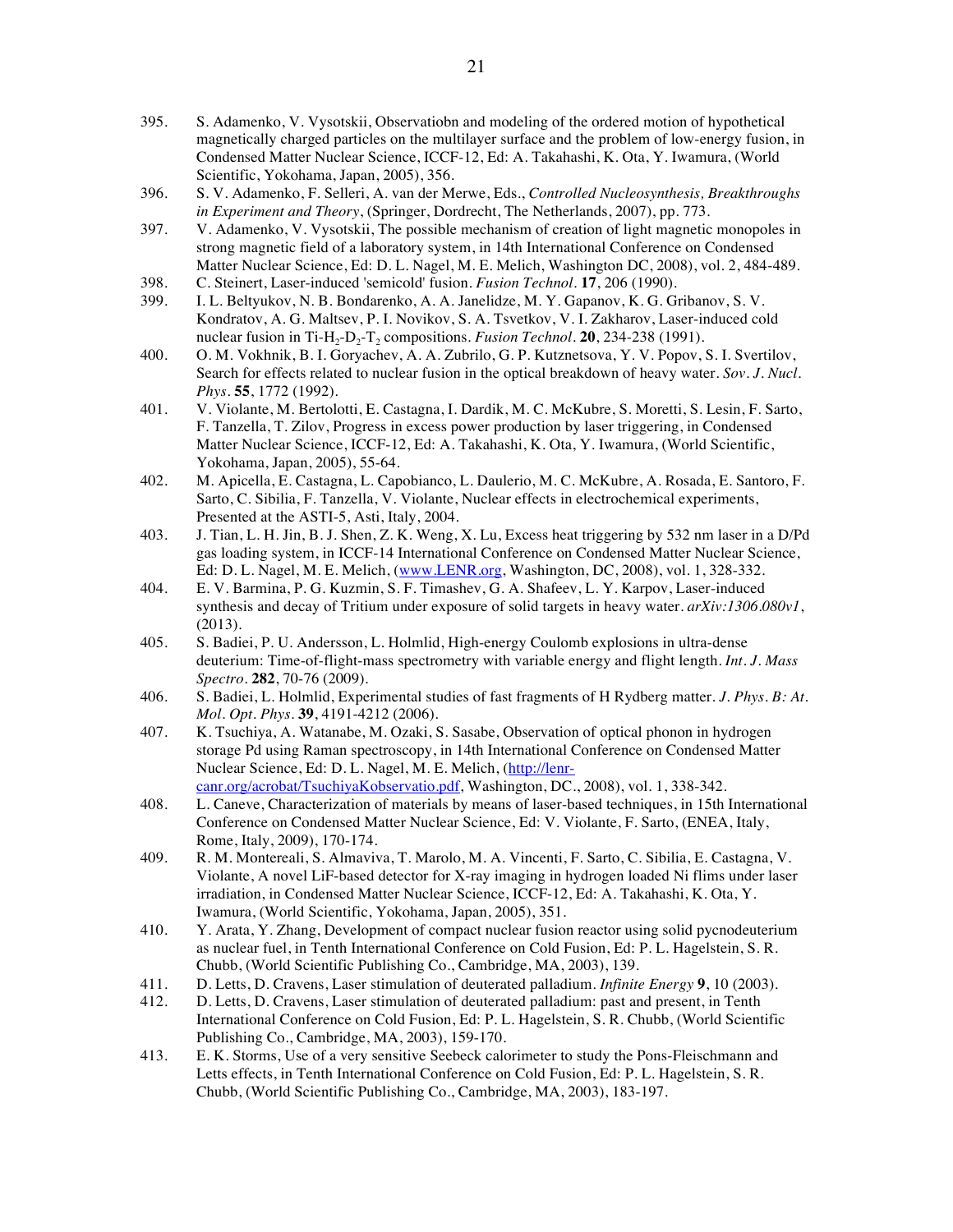- 414. M. C. McKubre, The conditions for excess heat production in the D/Pd system, Presented at the ASTI-5, Asti, Italy, 2004.
- 415. M. R. Swartz, Photo-induced excess heat from laser-irradiated electrically polarized palladium cathodes in D<sub>2</sub>O, in Tenth International Conference on Cold Fusion, Ed: P. L. Hagelstein, S. R. Chubb, (World Scientific Publishing Co., Cambridge, MA, 2003), 213-225.
- 416. D. Letts, D. Cravens, P. L. Hagelstein, Dual laser stimulation and optical phonons in palladium deuteride, in *Low-Energy Nuclear Reactions Sourcebook Volume 2,* J. Marwan, S. Krivit, Eds. (Oxford University Press, 2009).
- 417. P. I. Hagelstein, D. Letts, Analysis of some experimental data from the two-laser experiment. *J. Cond. Matter Nucl. Sci.* **3**, 77-92 (2010).
- 418. P. I. Hagelstein, D. Letts, D. Cravens, Terahertz difference frequency response of PdD in twolaser experiments. *J. Cond. Matter Nucl. Sci.* **3**, 59-76 (2010).
- 419. R. W. Bass, Optimal laser wavelength for resonant transmission through the coulomb barrier, in Tenth International Conference on Cold Fusion, Ed: P. L. Hagelstein, S. R. Chubb, (World Scientific Publishing Co., Cambridge, MA, 2003), 1009-1013.
- 420. S. Szpak, F. Gordon, Forcing the  $Pd^{1}H-{}^{1}H_{2}O$  system into a nuclear active state, Presented at the ICCF-17, Daejeon, Korea, 2012.
- 421. S. Szpak, P. A. Mosier-Boss, C. Young, F. Gordon, The effect of an external electric field on surface morphology of co-deposited Pd/D films. *J. Electroanal. Chem.* **580**, 284-290 (2005).
- 422. S. Szpak, P. A. Mosier-Boss, C. Young, F. Gordon, Evidence of nuclear reactions in the Pd lattice. *Naturwissenschaften* **92**, 394 (2005).
- 423. S. Szpak, P. A. Mosier-Boss, M. Miles, M. Fleischmann, Thermal behavior of polarized Pd/D electrodes prepared by co-deposition. *Thermochim. Acta* **410**, 101 (2004).
- 424. S. Szpak, P. A. Mosier-Boss, M. H. Miles, Calorimetry of the Pd+D co-deposition. *Fusion Technol.* **36**, 234 (1999).
- 425. S. Szpak, P. A. Mosier-Boss, J. Dea, F. Gordon, Polarized D+/Pd-D<sub>2</sub>O system: hot spots and "mini-explosions", in Tenth International Conference on Cold Fusion, Ed: P. L. Hagelstein, S. R. Chubb, (World Scientific Publishing Co., Cambridge, MA, 2003), 13.
- 426. S. Szpak, P. A. Mosier-Boss, Nuclear and thermal events associated with Pd + D co-deposition. *J. New Energy* **1**, 54 (1996).
- 427. S. Szpak, P. A. Mosier-Boss, J. J. Smith, On the behavior of the cathodically polarized Pd/D system: Search for emanating radiation. *Physics Lett. A* **210**, 382 (1996).
- 428. S. Szpak, P. A. Mosier-Boss, J. J. Smith, Reliable procedure for the initiation of the Fleischmann-Pons effect, in Second Annual Conference on Cold Fusion, "The Science of Cold Fusion", Ed: T. Bressani, E. Del Giudice, G. Preparata, (Societa Italiana di Fisica, Bologna, Italy, Como, Italy, 1991), 87.
- 429. S. Szpak, P. A. Mosier-Boss, J. J. Smith, On the behavior of Pd deposited in the presence of evolving deuterium. *J. Electroanal. Chem.* **302**, 255 (1991).
- 430. M. R. Swartz, G. Verner, A. Weinberg, Non-thermal near-IR emission from high impedance and codeposition LANR devices, in 14th International Conference on Condensed Matter Nuclear Science, Ed: D. L. Nagel, M. E. Melich, Washington DC, 2008), vol. 1, 343-361.
- 431. O. Shirai, S. Kihara, Y. Sohrin, M. Matsui, Some experimental results relating to cold nuclear fusion. *Bull. Inst. Chem. Res., Kyoto Univ.* **69**, 550 (1991).
- 432. M. H. Miles, S. Szpak, P. A. Mosier-Boss, M. Fleischmann, Thermal behavior of polarized Pd/D electrodes prepared by co-deposition, in The Ninth International Conference on Cold Fusion, Ed: X.-Z. Li, (Tsinghua University Press, Tsinghua University, Beijing, China, 2002), 250.
- 433. J. P. Biberian, Excess heat during co-deposition of palladium and deuterium, Presented at the ASTI-5, Asti, Italy, 2004.
- 434. D. Letts, P. I. Hagelstein, Modified Szpak protocol for excess heat. *J. Cond. Matter Nucl. Sci.* **6**, 44-54 (2012).
- 435. M. C. H. McKubre, S. Crouch-Baker, A. M. Riley, S. I. Smedley, F. L. Tanzella, Excess power observations in electrochemical studies of the D/Pd system; the influence of loading, in Third International Conference on Cold Fusion, "Frontiers of Cold Fusion", Ed: H. Ikegami, (Universal Academy Press, Inc., Tokyo, Japan, Nagoya Japan, 1992), 5.
- 436. F. L. Tanzella, S. Crouch-Baker, A. McKeown, M. C. H. McKubre, M. Williams, S. Wing, Parameters affecting the loading of hydrogen isotopes into palladium cathodes, in Sixth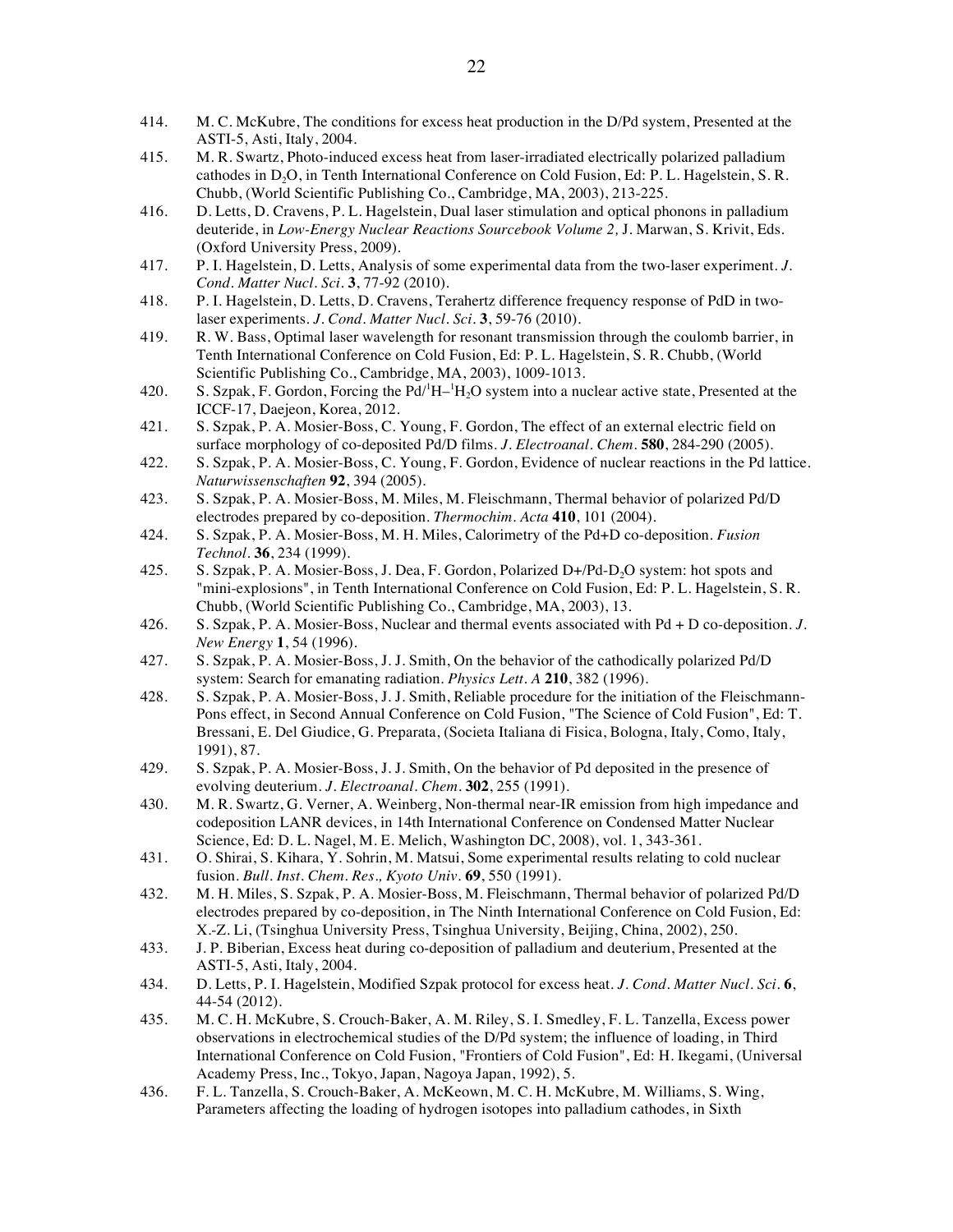International Conference on Cold Fusion, Progress in New Hydrogen Energy, Ed: M. Okamoto, (New Energy and Industrial Technology Development Organization, Tokyo Institute of Technology, Tokyo, Japan, Lake Toya, Hokkaido, Japan, 1996), vol. 1, 171.

- 437. E. K. Storms, Relationship between open-circuit-voltage and heat production in a Pons-Fleischmann cell, in The Seventh International Conference on Cold Fusion, Ed: F. Jaeger, (ENECO, Inc., Salt Lake City, UT, Vancouver, Canada, 1998), 356.
- 438. Y. Oya, M. Aida, K. Iinuma, M. Okamoto, A role of alkaline ions for dynamic movement of hydrogen isotopes in Pd, in The Seventh International Conference on Cold Fusion, Ed: F. Jaeger, (ENECO, Inc., Salt Lake City, UT, Vancouver, Canada, 1998), 302.
- 439. Y. Oya, H. Ogawa, M. Aida, K. Iinuma, M. Okamoto, Material conditions to replicate the generation of excess energy and the emission of excess neutrons, in The Seventh International Conference on Cold Fusion, Ed: F. Jaeger, (ENECO, Inc., Salt Lake City, UT, Vancouver, Canada, 1998), 285.
- 440. R. Dus, E. Nowicka, Segregation of deuterium and hydrogen on surfaces of palladium deuteride and hydride at low temperatures. *Langmuir* **16**, 584 (2000).
- 441. M. C. McKubre, Excess power observations in electrochemical studies of the D/Pd system; the operating parameter Space, in 15th International Conference on Condensed Matter Nuclear Science, Ed: V. Violante, F. Sarto, (ENEA, Italy, Rome, Italy, 2009), 5-10.
- 442. R. A. Oriani, J. C. Nelson, S.-K. Lee, J. H. Broadhurst, Calorimetric measurements of excess power output during the cathodic charging of deuterium into palladium. *Fusion Technol.* **18**, 652 (1990).
- 443. M. C. H. McKubre, S. Crouch-Baker, F. L. Tanzella, M. Williams, S. Wing, New hydrogen energy research at SRI, in Sixth International Conference on Cold Fusion, Progress in New Hydrogen Energy, Ed: M. Okamoto, (New Energy and Industrial Technology Development Organization, Tokyo Institute of Technology, Tokyo, Japan, Lake Toya, Hokkaido, Japan, 1996), vol. 1, 75.
- 444. A. Czerwinski, Influence of lithium cations on hydrogen and deuterium electrosorption in palladium. *Electrochim. Acta* **39**, 431 (1994).
- 445. N. Asami, T. Senjuh, H. Kamimura, M. Sumi, E. Kennel, T. Sakai, K. Mori, H. Watanabe, K. Matsui, Material behaviour of highly deuterium loaded palladium by electrolysis, in Sixth International Conference on Cold Fusion,Progress in New Hydrogen Energy, Ed: M. Okamoto, (New Energy and Industrial Technology Development Organization, Tokyo Institute of Technology, Tokyo, Japan, Lake Toya, Hokkaido, Japan, 1996), vol. 1, 67.
- 446. K. Ota, H. Yoshitake, O. Yamazaki, M. Kuratsuka, K. Yamaki, K. Ando, Y. Iida, N. Kamiya, Heat measurement of water electrolysis using Pd cathode and the electrochemistry, in Fourth International Conference on Cold Fusion, Ed: T. O. Passell, (Electric Power Research Institute 3412 Hillview Ave., Palo Alto, CA 94304, Lahaina, Maui, 1993), vol. 2, 5.
- 447. M. R. Swartz, G. Verner, Excess heat from low-electrical conducting heavy water spiral-wound Pd/D<sub>2</sub>O/Pt and Pd/D<sub>2</sub>O-PdCl<sub>2</sub>/Pt devices, in Tenth International Conference on Cold Fusion, Ed: P. L. Hagelstein, S. R. Chubb, (World Scientific Publishing Co., Cambridge, MA, 2003), 29-44.
- 448. I. Dardik, H. Branover, A. El-Boher, D. Gazit, E. Golbreich, E. Greenspan, A. Kapusta, B. Khachatorov, V. Krakov, S. Lesin, B. Michailovitch, G. Shani, T. Zilov, Intensification of low energy nuclear reactions using superwave excitation, in Tenth International Conference on Cold Fusion, Ed: P. L. Hagelstein, S. R. Chubb, (World Scientific Publishing Co., Cambridge, MA, 2003), 61.
- 449. I. Dardik, Superwave reality, in 11th International Conference on Cold Fusion, Ed: J.-P. Biberian, (World Scientific Co., Marseilles, France, 2004), 81.
- 450. I. Dardik, T. Zilov, H. Branover, A. El-Boher, E. Greenspan, B. Khachatorov, V. Krakov, S. Lesin, M. Tsirlin, Excess heat in electrolysis experiments at Energetics Technologies, in 11th International Conference on Cold Fusion, Ed: J.-P. Biberian, (World Scientific Co., Marseilles, France, 2004), 84.
- 451. I. Dardik, T. Zilov, H. Branover, A. El-Boher, E. Greenspan, B. Khachaturov, V. Krakov, S. Lesin, M. Tsirlin, Progress in electrolysis experiments at Energetics Technologies, Presented at the Condensed Matter Nuclear Science, ICCF-12, Yokohama, Japan, 2005.
- 452. I. Dardik, T. Zilov, H. Branover, A. El-Boher, E. Greenspan, B. Khachaturov, V. Krakov, S. Lesin, M. Tsirlin, Excess heat in electrolysis experiments at Energetics Technologies, Presented at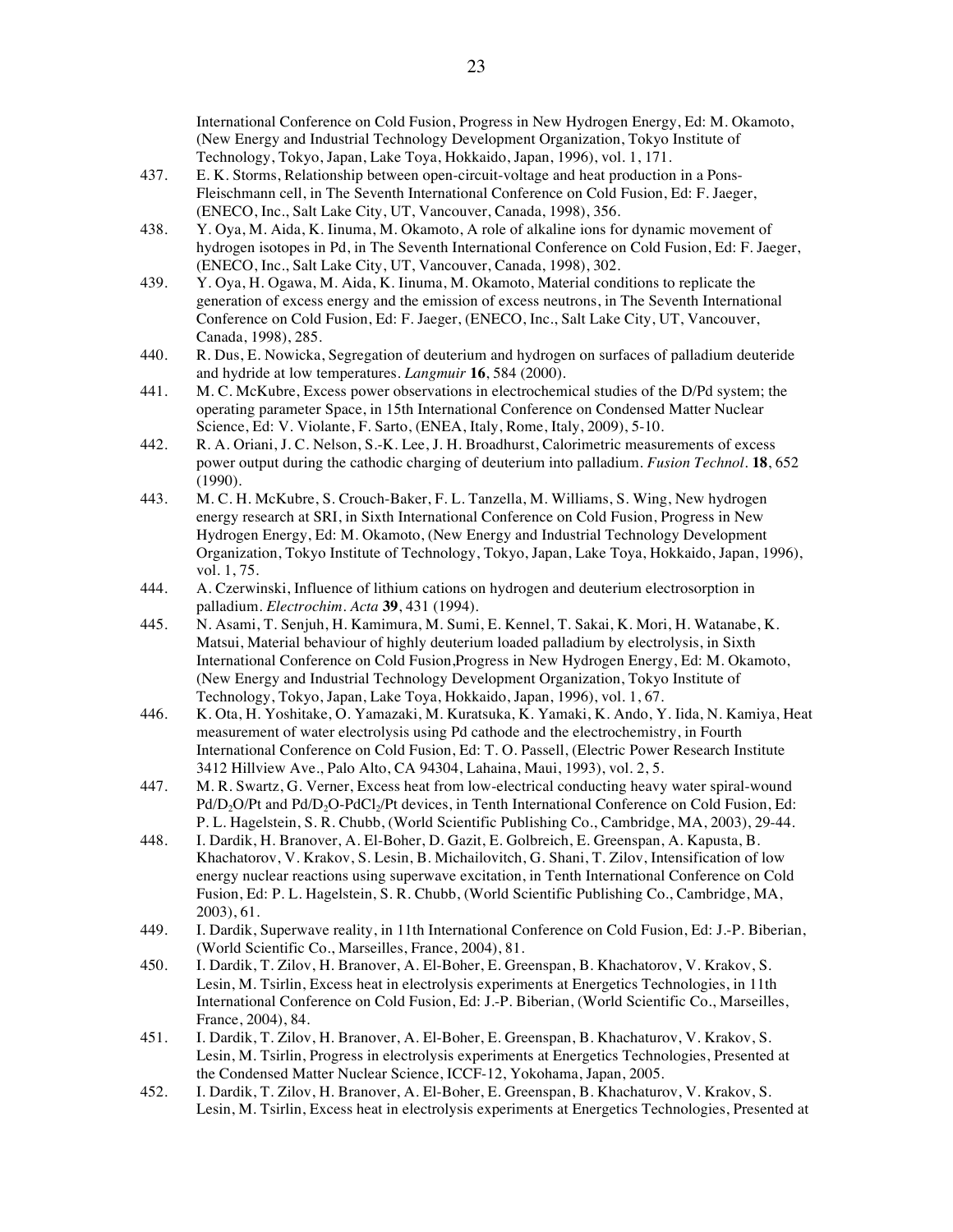the 6th International Workship on Anomalies in Hydrogen/Deuterium Loaded Metals, Siena, Italy, 2005.

- 453. I. Dardik, T. Zilov, H. Branover, A. El-Boher, E. Greenspan, B. Khachaturov, V. Krakov, S. Lesin, A. Shapiro, M. Tsirlin, Ultrasonically-excited electrolysis Experiments at Energetics Technologies, in ICCF-14, International Conference on Condensed Matter Nuclear Science, Ed: D. L. Nagel, M. E. Melich, Washington, DC, 2008), vol. 1, 106-122.
- 454. M. C. McKubre, F. Tanzella, I. Dardik, A. El Boher, T. Zilov, E. Greenspan, C. Sibilia, V. Violante, Replication of condensed matter heat production, in *ACS Symposium Series 998, Low-Energy Nuclear Reactions Sourcebook,* J. Marwan, S. B. Krivit, Eds. (American Chemical Society, Washington, DC, 2008), pp. 219.
- 455. T. Ohmori, T. Mizuno, Nuclear transmutation reaction caused by light water electrolysis on tungsten cathode under incandescent conditions. *Infinite Energy* **5**, 34 (1999).
- 456. T. Ohmori, T. Mizuno, Strong excess energy evolution, new element production, and electromagnetic wave and/or neutron emission in the light water electrolysis with a tungsten cathode, in The Seventh International Conference on Cold Fusion, Ed: F. Jaeger, (ENECO, Inc., Salt Lake City, UT, Vancouver, Canada, 1998), 279.
- 457. T. Mizuno, T. Akimoto, T. Ohmori, Confirmation of anomalous hydrogen generation by plasma electrolysis, Presented at the 4th Meeting of Japan CF Research Society, Iwate, Japan: Iwate University, 2003.
- 458. T. Mizuno, T. Ohmori, T. Akimoto, Generation of heat and products during plasma electrolysis, in Tenth International Conference on Cold Fusion, Ed: P. L. Hagelstein, S. R. Chubb, (World Scientific Publishing Co., Cambridge, MA, 2003), 73-88.
- 459. J.-F. Fauvarque, P. P. Clauzon, G. Lalleve, G. Le Buzit, Abnormal excess heat measured during Mizuno-type experiments: a possible artefact?, in 15th International Conference on Condensed Matter Nuclear Science, Ed: V. Violante, F. Sarto, (ENEA, Italy, Rome, Italy, 2009), 52-56.
- 460. L. Kowalski, S. R. Little, G. Luce, Searching for excess heat in Mizuno-type plasma electrolysis, Presented at the 12th International Conference on Cold Fusion;, Yokohama, Japan, 2005.
- 461. R. E. Godes, R. George, F. Tanzella, M. C. McKubre, Controlled electron capture and the path toward commercialization, Presented at the ICCF-17, Daejeon, Korea, 2012.
- 462. M. R. Swartz, Optimal operating point manifolds in active, loaded palladium linked to three distinct physical regions, Presented at the ICCF-14, Washington, DC, 2008.
- 463. M. R. Swartz, Generality of optimal operating point behavior in low energy nuclear systems. *J. New Energy* **4**, 218-228 (1999).
- 464. B. Baranowski, S. M. Filipek, M. Szustakowski, J. Farny, W. Woryna, Search for 'cold fusion' in some Me-D systems at high pressures of gaseous deuterium. *J. Less-Common Met.* **158**, 347-357 (1990).
- 465. A. Stroka, B. Baranowski, S. M. Filipek, Search for <sup>3</sup>He and <sup>4</sup>He in Pd-D<sub>2</sub> system long term cumulation experiment in high pressure. *Pol. J. Chem.* **67**, 353 (1993).
- 466. V. Violante, Material science for understanding the Fleischmann and Pons Effect, Presented at the New advances on the Fleischmann-Pons Effect, European Parliment, Bruxelles, 2013.
- 467. E. K. Storms, What conditions are required to initiate the LENR effect?, in Tenth International Conference on Cold Fusion, Ed: P. L. Hagelstein, S. R. Chubb, (World Scientific Publishing Co., Cambridge, MA, 2003), 285.
- 468. D. Letts, D. Cravens, Cathode frabrication methods to reproduce the Letts-Cravens effect, Presented at the ASTI-5, Asti, Italy, 2004.
- 469. K. Ota, M. Kuratsuka, K. Ando, Y. Iida, H. Yoshitake, N. Kamiya, Heat production at the heavy water electrolysis using mechanically treated cathode, in Third International Conference on Cold Fusion, "Frontiers of Cold Fusion", Ed: H. Ikegami, (Universal Academy Press, Inc., Tokyo, Japan, Nagoya Japan, 1992), 71.
- 470. E. K. Storms, Some characteristics of heat production using the "cold fusion" effect. *Trans. Fusion Technol.* **26**, 96 (1994).
- 471. E. K. Storms, Some characteristics of heat production using the "cold fusion" effect, in Fourth International Conference on Cold Fusion, Ed: T. O. Passell, (Electric Power Research Institute 3412 Hillview Ave., Palo Alto, CA 94304, Lahaina, Maui, 1993), vol. 2, 4.
- 472. M. Fleischmann, S. Pons, Calorimetry of the Pd-D<sub>2</sub>O system: from simplicity via complications to simplicity. *Phys. Lett. A* **176**, 118 (1993).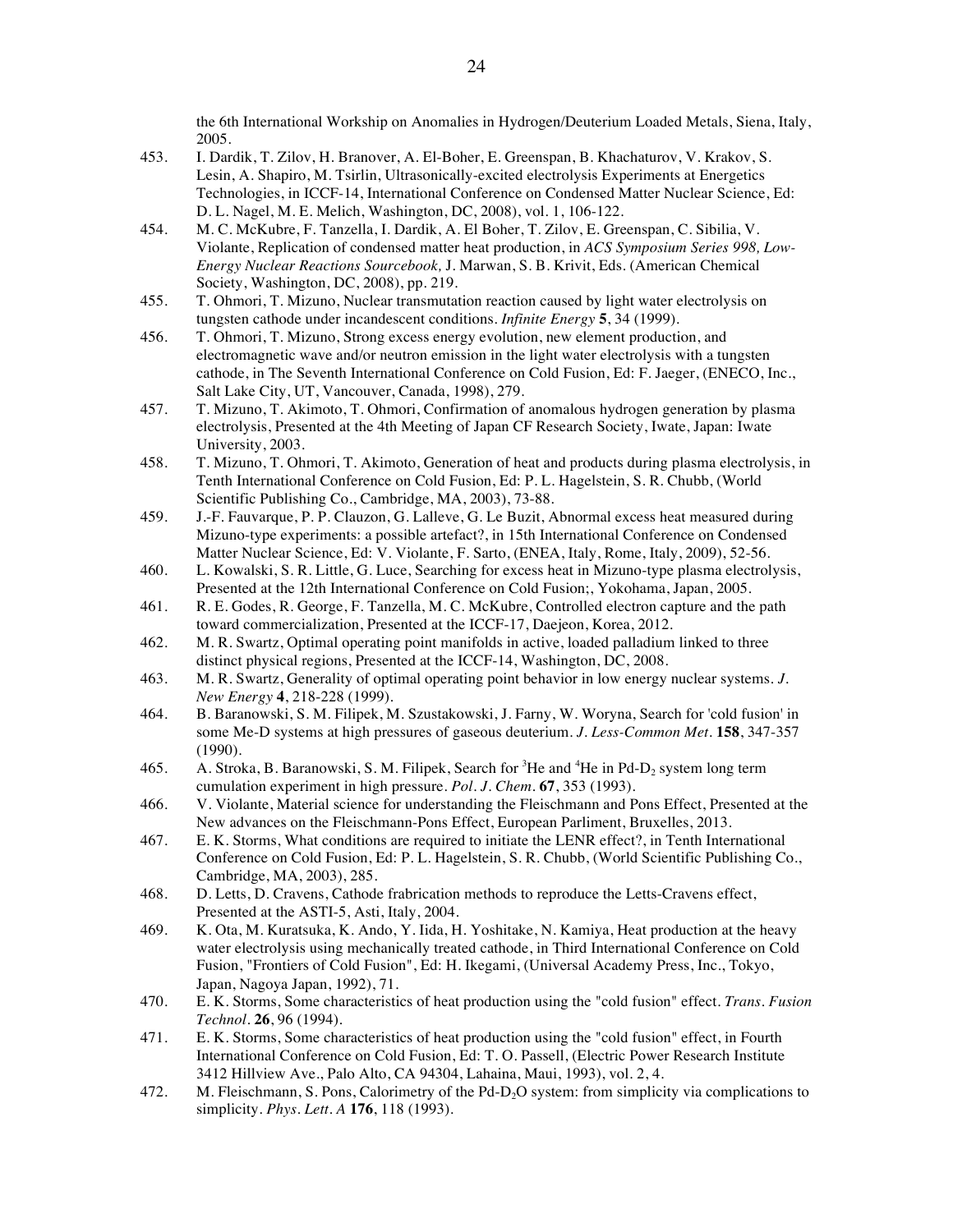- 473. G. Lonchampt, L. Bonnetain, P. Hieter, Reproduction of Fleischmann and Pons experiments, in Sixth International Conference on Cold Fusion, Progress in New Hydrogen Energy, Ed: M. Okamoto, (New Energy and Industrial Technology Development Organization, Tokyo Institute of Technology, Tokyo, Japan, Lake Toya, Hokkaido, Japan, 1996), vol. 1, 113-120.
- 474. G. Lonchampt, J.-P. Biberian, L. Bonnetain, J. Delepine, Excess heat measurement with Pons and Fleischmann Type cells, in The Seventh International Conference on Cold Fusion, Ed: F. Jaeger, (ENECO, Inc., Salt Lake City, UT, Vancouver, Canada, 1998), 202.
- 475. G. Mengoli, M. Bernardini, C. Manduchi, G. Zannoni, Calorimetry close to the boiling temperature of the D<sub>2</sub>O/Pd electrolytic system. *J. Electroanal. Chem.* 444, 155 (1998).
- 476. M. R. Swartz, G. M. Verner, A. H. Frank, The impact of heavy water  $(D<sub>2</sub>O)$  on nickel-light water cold fusion systems, in The 9th International Conference on Cold Fusion, Condensed Matter Nuclear Science, Ed: X. Z. Li, (Tsinghua Univ. Press, Tsinghua Univ., Beijing, China, 2002), 335- 342.
- 477. R. P. Santandrea, R. G. Behrens, A review of the thermodynamics and phase relationships in the palladium- hydrogen, palladium-deuterium and palladium-tritium systems. *High Temperature Materials and Processes* **7**, 149 (1986).
- 478. T. B. Flanagan, W. A. Oates, The palladium-hydrogen system. *Annu. Rev. Mater. Sci.* **21**, 269 (1991).
- 479. I. S. Anderson, D. K. Ross, C. J. Carlile, The structure of the γ phase of palladium deuteride. *Phys. Lett. A* **68**, 249 (1978).
- 480. G. A. Ferguson, A. I. Schindler, T. Tanaka, T. Morita, Neutron diffraction study of temperaturedependent properties of palladium containing absorbed hydrogen. *Phys. Rev.* **137**, 483 (1965).
- 481. D. H. W. Carstens, W. R. David, "Equilibrium measurements in the beta region of palladium protide and palladium deuteride," (Los Alamos National Laboratory, Los Alamos, 1989), LA-11456-MS.
- 482. D. M. Nace, J. G. Aston, Palladium hydride. III. The thermodynamic study of Pd<sub>2</sub>D between 15 and 303° K. Evidence for the tetragonal PdH4 structure in palladium hydride. *J. Am. Chem. Soc.* **79**, 3627 (1957).
- 483. D. M. Nace, J. G. Aston, Palladium hydride. I. The thermodynamic properties of Pd<sub>2</sub>H between 273 and 345 K. *J. Am. Chem. Soc.* **79**, 3619 (1957).
- 484. Y. Fukai, N. Okuma, Evidence of Copious Vacancy formation in Ni and Pd under a high hydrogen pressure. *Jpn. J. Appl. Phys.* **32**, L1256-1259 (1993).
- 485. Y. Fukai, N. Okuma, Formation of superabundant vacancies in Pd hydride under high hydrogen pressures. *Phys. Rev. Lett.* **73**, 1640-1643 (1994).
- 486. Y. Fukai, Y. Shizuku, Y. Kurokawa, Superabundant vacancy formation in Ni–H alloys. *J. Alloys Compds.* **329**, 195-201 (2001).
- 487. S. Miraglia, D. Fruchart, E. K. Hill, S. S. M. Tavares, D. Dos Santos, Investigation of the vacancyordered phases in the Pd–H system. *J. Alloys and Compounds* **317**, 77-82 (2001).
- 488. E. K. Storms, A study of those properties of palladium that influence excess energy production by the Pons-Fleischmann effect. *Infinite Energy* **2**, 50 (1996).
- 489. E. K. Storms, Anomalous heat generated by electrolysis using a palladium cathode and heavy water, Presented at the American Physical Society, Atlanta, GA, 1999.
- 490. N. F. Mott, H. Jones, *The theorey of the properties of metals and alloys*. (Oxford Univ. Press, London, 1936).
- 491. R. Feenstra, R. Griessen, D. G. de Groot, Hydrogen induced lattice expansion and effective H-H interaction in single phase PdH. *J. Phys. F., Met. Phys.* **16**, 1933 (1986).
- 492. L. Pauling, Explanations of cold fusion" (section editor's title). *Nature (London)* **339**, 105 (1989).
- 493. Y. Fukai, Formation of superabundant vacancies in M–H alloys and some of its consequences: a review. *J. Alloys and Compounds* **356-357**, 263-269 (2003).
- 494. M. C. McKubre, F. Tanzella, Using resistivity to measure H/Pd and D/Pd loading: Method and significance, in Condensed Matter Nuclear Science, ICCF-12, Ed: A. Takahashi, K. Ota, Y. Iwamura, (World Scientific, Yokohama, Japan, 2005), 392.
- 495. B. Baranowski, S. M. Filipek, Diffusion coefficients of deuterium in palladium deuteride during absorption and desorption in high pressures of gaseous deuterium at 298 K. *Polish Journal of Chemistry* **75**, 1051 (2001).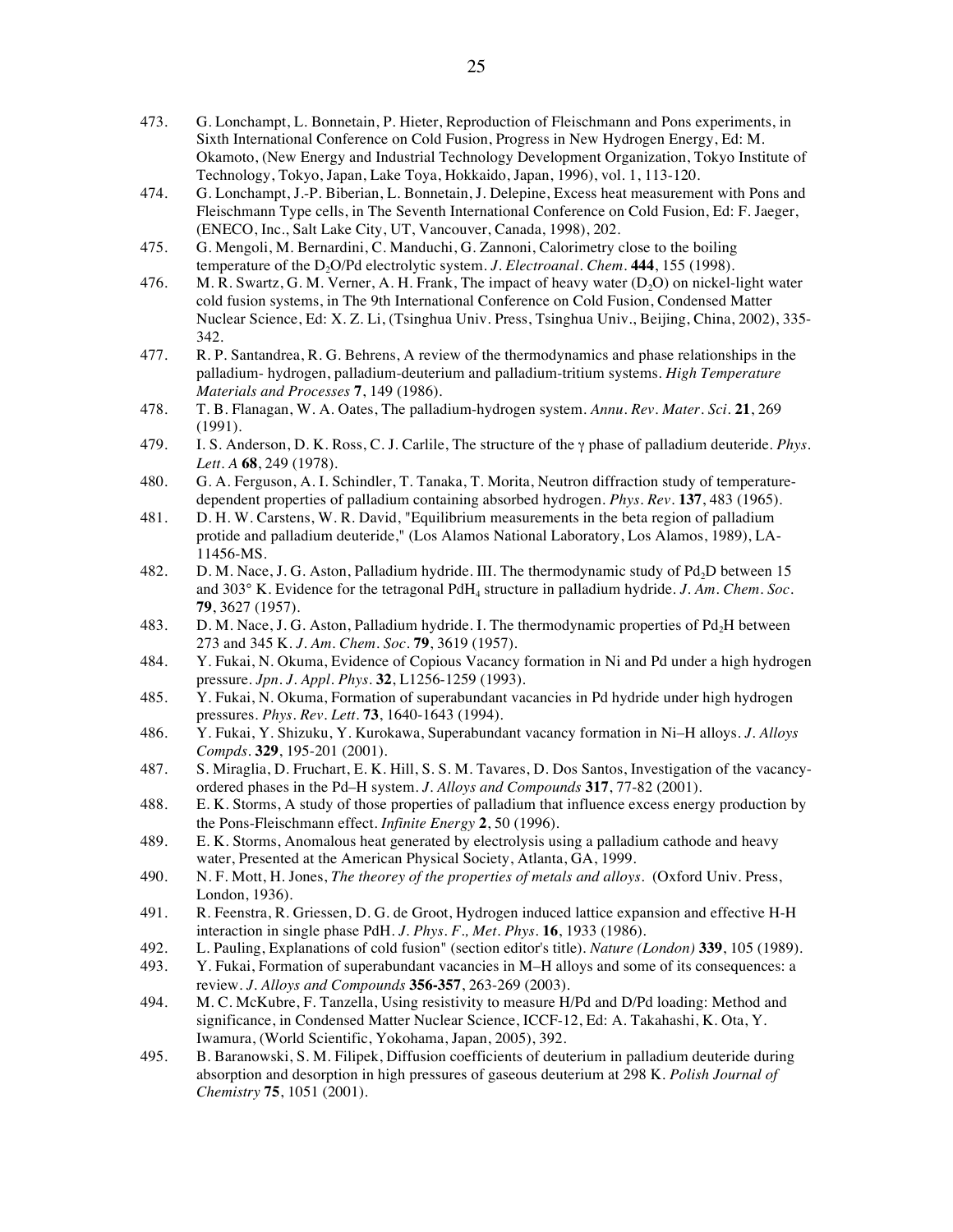- 496. B. Baranowski, R. Wisniewski, The electrical resistance of palladium and palladium-gold alloy (50 wt% Au and Pd) in gaseous hydrogen up to 24000 at at 25° C. *Phys. Stat. Sol. A* **35**, 593 (1969).
- 497. N. Luo, G. H. Miley, First-principles studies of ionic and electronic transport in palladium hydride, in Tenth International Conference on Cold Fusion, Ed: P. L. Hagelstein, S. R. Chubb, (World Scientific Publishing Co., Cambridge, MA, 2003), 709-716.
- 498. P. Tripodi, M. C. H. McKubre, F. L. Tanzella, P. A. Honnor, D. Di Gioacchino, F. Celani, V. Violante, Temperature coefficient of resistivity at compositions approaching PdH. *Phys. Lett. A* **A276**, 122 (2000).
- 499. M. Berrondo, Computer simulation of D atoms in a Pd lattice, in Anomalous Nuclear Effects in Deuterium/Solid Systems, "AIP Conference Proceedings 228", Ed: S. Jones, F. Scaramuzzi, D. Worledge, (American Institute of Physics, New York, Brigham Young Univ., Provo, UT, 1990), 653.
- 500. L. Bertalot, F. DeMarco, A. DeNinno, R. Felici, A. LaBarbera, F. Scaramuzzi, V. Violante, Deuterium charging in palladium by electrolysis of heavy water: Measurement of lattice parameter, in Fourth International Conference on Cold Fusion, Ed: T. O. Passell, (Electric Power Research Institute 3412 Hillview Ave., Palo Alto, CA 94304, Lahaina, Maui, 1993), vol. 2, 29.
- 501. Y. Fukai, Some properties of the Fe-H system at high pressures and temperatures and their implications for the Earth's core, in High-Pressure Research: Application to Earth and Planetary Sciences, Ed: Y. Syono, M. H. Manghnani, (Terra Scientific Publishing Co, Tokyo, 1992), 373.
- 502. P. A. Poyser, M. Kemali, D. K. Ross, Deuterium absorption in Pd<sub>0.9</sub>Y<sub>0.1</sub> alloy. *J. Alloys and Compounds* **253-254**, 175 (1997).
- 503. A. C. Lawson, J. W. Conant, R. Robertson, R. K. Rohwer, V. A. Young, C. L. Talcott, Debye-Waller factors of PdDx materials by neutron powder diffraction. *J. Alloys and Compounds* **183**, 174 (1992).
- 504. R. A. Bond, D. K. Ross, The use of Monte Carlo simulations in the study of a real lattice gas and its application to the α' Pd-D system. *J. Phys. F: Met. Phys.* **12**, 597 (1982).
- 505. R. Abbenseth, H. Wipf, Thermal expansion and lattice anharmonicity of Pd-H and Pd-D alloys. *J. Phys. F: Met. Phys.* **10**, 353 (1980).
- 506. C. L. Talcott, Palladium Lattice Dimension Changes Associated With the Two Legs of the Hystersis Loop, Presented at the JOWOG-12 Meeting, Atomic Weapons Estab., Aldermaston, 1990.
- 507. R. Felici, L. Bertalot, A. De Ninno, A. La Barbera, V. Violante, In situ measurement of the deuterium (hydrogen) charging of a palladium electrode during electrolysis by energy dispersive x-ray diffraction. *Rev. Sci. Instr.* **66**, 3344 (1995).
- 508. N. Asami, T. Senjuh, T. Uehara, M. Sumi, H. Kamimura, S. Miyashita, K. Matsui, Material behavior of highly deuterated palladium, Presented at the The Ninth International Conference on Cold Fusion, Beijing, China: Tsinghua University, 2002.
- 509. J. M. Rowe, J. J. Rush, H. G. Smith, M. Mostoller, H. E. Flotow, Lattice dynamics of a single crystal of  $PdD_{0.63}$ . *Phys. Rev. Lett.* **33**, 1297-1300 (1974).
- 510. S. M. Bennington, M. J. Benham, P. R. Stonadge, J. P. A. Fairclough, D. K. Ross, In-situ measurements of deuterium uptake into a palladium electrode using time-of-flight neutron diffractometry. *J. Electroanal. Chem.* **281**, 323 (1990).
- 511. J. E. Worsham Jr., M. K. Wilkinson, C. G. Shull, Neutron-diffraction observations on the palladium-hydrogen and palladium-deuterium systems. *J. Phys. Chem. Solids* **3**, 303 (1957).
- 512. S. Pyun, C. Lim, K.-B. Kim, An investigation of the electrochemical kinetics of deuterium insertion into a Pd membrane electrode in 0.1M LiOD solution by the a.c. impedance technique. *J. Alloys and Compounds* **203**, 149 (1994).
- 513. J. K. Baird, Isotope effect in hydrogen atom diffusion in metals. *Phys. Rev. Lett.* submitted, (1994).
- 514. I. I. Astakhov, V. E. Kazarinov, L. A. Reznikova, G. L. Teplitskaya, Diffusion of hydrogen isotopes in palladium hydride and deuteride in the presence of lithium. *Russ. J. Electrochem.* **30**, 1379 (1994).
- 515. G. L. Powell, R. Lässer, J. R. Kirkpatrick, J. W. Conant, "Surface and Bulk Effects in the Reaction of H and D with Pd," (Oak Ridge National Laboratory, 1991), Y-DZ-749/R1.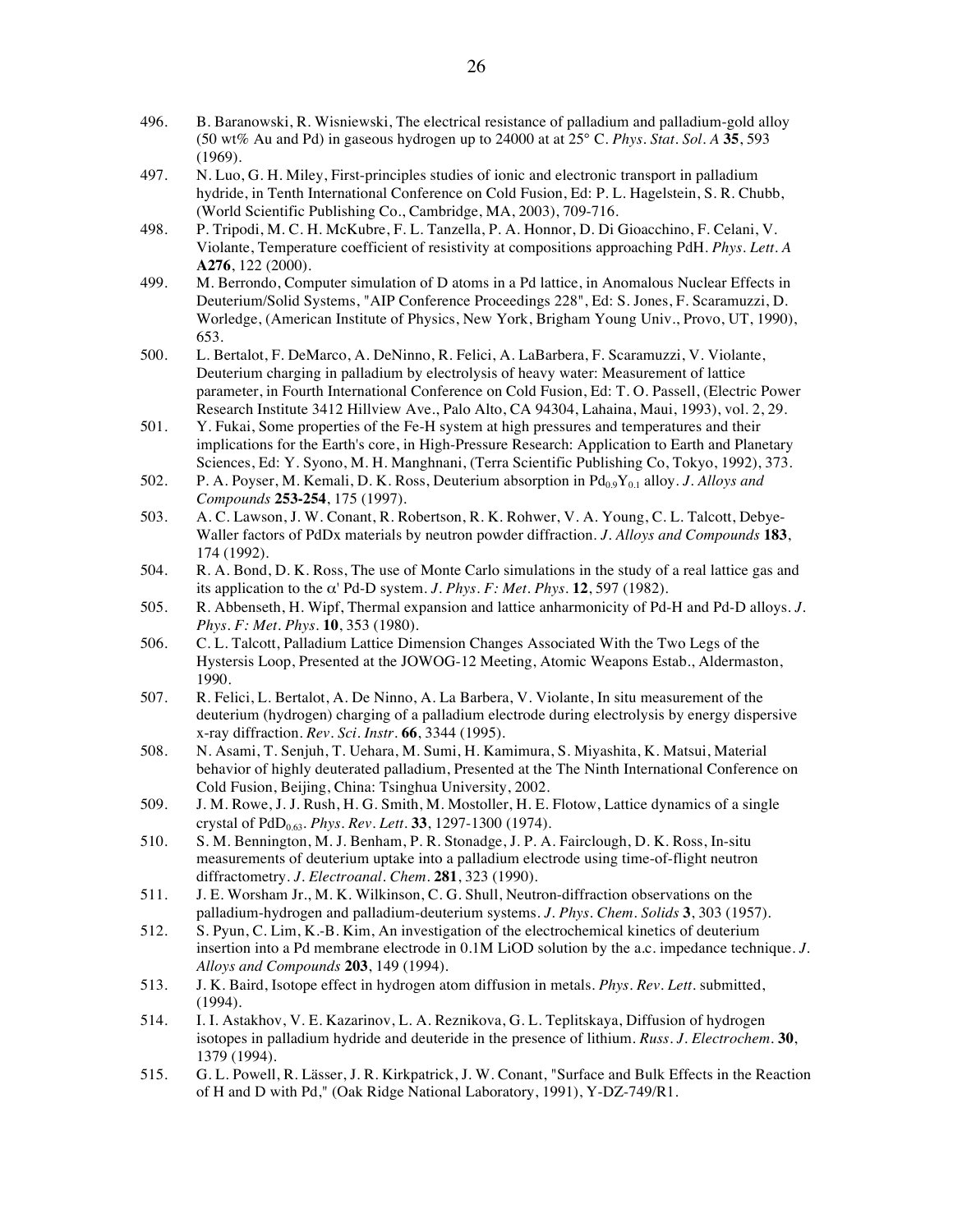- 516. G. L. Powell, J. R. Kirkpatrick, J. W. Conant, Surface Effects in the Reaction of H and D with Pd-Macroscopic Manifestations. *J. Less-Common Met.* **172-174**, 867 (1991).
- 517. J. Jorné, Unsteady diffusion reaction of electrochemically produced deuterium in palladium rod. *J. Electrochem. Soc.* **137**, 369 (1990).
- 518. R. G. Leisure, L. A. Nygren, D. K. Hsu, Ultrasonic relaxation rates in palladium hydride and palladium deuteride. *Phys. Rev. B: Mater. Phys.* **33**, 8325 (1986).
- 519. S. Majorowski, B. Baranowski, Diffusion coefficients of hydrogen and deiterium in highly concentrated palladium hydride and deuteride phases. *J. Phys. Chem. Solid.* **43**, 1119 (1982).
- 520. M. Tamaki, K. Tasaka, Field formation of the condensed matter fusion by electro-transport of deuterium in palladium, in Third International Conference on Cold Fusion, "Frontiers of Cold Fusion", Ed: H. Ikegami, (Universal Academy Press, Inc., Tokyo, Japan, Nagoya Japan, 1992), 593.
- 521. R. C. Brouwer, R. Griessen, Electromigration of hydrogen in alloys: Evidence of unscreened proton behavior. *Phys. Rev. Lett.* **62**, 1760 (1989).
- 522. A. J. Maeland, T. R. P. Gibb Jr., X-Ray diffraction observations of the Pd-H system through the critical region. *J. Phys. Chem.* **65**, 1270 (1961).
- 523. H. C. Jamieson, G. C. Weathrely, F. D. Manchester, The β−α phase transformation in palladiumhydrogen alloys. *J. Less-Common Met.* **56**, 85 (1976).
- 524. J. E. Schirber, B. Morosin, Lattice constants of beta-Pd-H<sub>x</sub> and beta-PdD<sub>x</sub> with x near 1.0. *Phys. Rev. B* **12**, 117 (1975).
- 525. G. Mengoli, M. Fabrizio, C. Manduchi, G. Zannoni, Surface and bulk effects in the extraction of hydrogen from highly loaded Pd sheet electrodes. *J. Electroanal. Chem.* **350**, 57-72 (1993).
- 526. M. Bertolotti, G. L. Liakhou, R. Li Voti, S. Paoloni, C. Sibilia, V. Violante, Nondestructive evaluation of the thermal properties of palladium-hydrogen compounds by photothermal techniques, in The Seventh International Conference on Cold Fusion, Ed: F. Jaeger, (ENECO, Inc., Salt Lake City, UT., Vancouver, Canada, 1998), 22-26.
- 527. A. C. Switendick, Electronic structure and stability of palladium hydrogen (deuterium) systems, PdH(D)n, 1≤n≤3. *J. less-Common Met.* **172-174**, 1363 (1991).
- 528. P. M. Richards, Molecular-dynamics investigation of deuterium separation in PdD1.1. *Phys. Rev. B* **40**, 7966 (1989).
- 529. S.-H. Wei, A. Zunger, Instability of diatomic deuterium in fcc palladium. *J. Fusion Energy* **9**, 367 (1990).
- 530. S. H. Wei, A. Zunger, Stability of atomic and diatomic hydrogen in fcc palladium. *Solid State Commun.* **73**, 327 (1990).
- 531. B. I. Dunlap, D. W. Brenner, R. C. Mowrey, J. W. Mintmire, C. T. White, Linear combination of Gaussian-type orbitals - local-density-functional cluster studies of D-D interactions in titanium and palladium. *Phys. Rev. B* **41**, 9683 (1990).
- 532. G. V. Fedorovich, Screening of the Coulomb potential in a nondegenerate hydrogen isotope gas. *Fusion Technol.* **25**, 120 (1994).
- 533. G. Preparata, Cold fusion '93': Some theoretical ideas. *Trans. Fusion Technol.* **26**, 397-407 (1994).
- 534. H. Yuki, T. Satoh, T. Ohtsuki, T. Aoki, H. Yamazaki, J. Kasagi, Reaction rates of the D+D reaction in metal at very low energies, in Sixth International Conference on Cold Fusion,Progress in New Hydrogen Energy, Ed: M. Okamoto, (New Energy and Industrial Technology Development Organization, Tokyo Institute of Technology, Tokyo, Japan, Lake Toya, Hokkaido, Japan, 1996), vol. 1, 259.
- 535. S. E. Jones, E. P. Palmer, J. B. Czirr, D. L. Decker, G. L. Jensen, J. M. Thorne, S. F. Taylor, J. Rafelski, Observation of cold nuclear fusion in condensed matter. *Nature (London)* **338**, 737 (1989).
- 536. K. P. Sinha, A. Meulenberg, Lochon-mediated low-energy nuclear reactions. *J. Cond. Matter Nucl. Sci.* **6**, 55-63 (2012).
- 537. E. N. Tsyganov, Cold nuclear fusion. *Phys. Atomic Nuclei* **75**, 153-159 (2011).
- 538. K. Czerski, Enhanced electron screening and nuclear mechanism of cold fusion, in 15th International Conference on Condensed Matter Nuclear Science, Ed: V. Violante, F. Sarto, (ENEA, Italy, Rome, Italy, 2009), 197-202.
- 539. M. L. Oliphant, P. Harteck, E. Rutherford, Transmutation effects observed with heavy hydrogen. *Nature (London)* **133**, 413-413 (1934).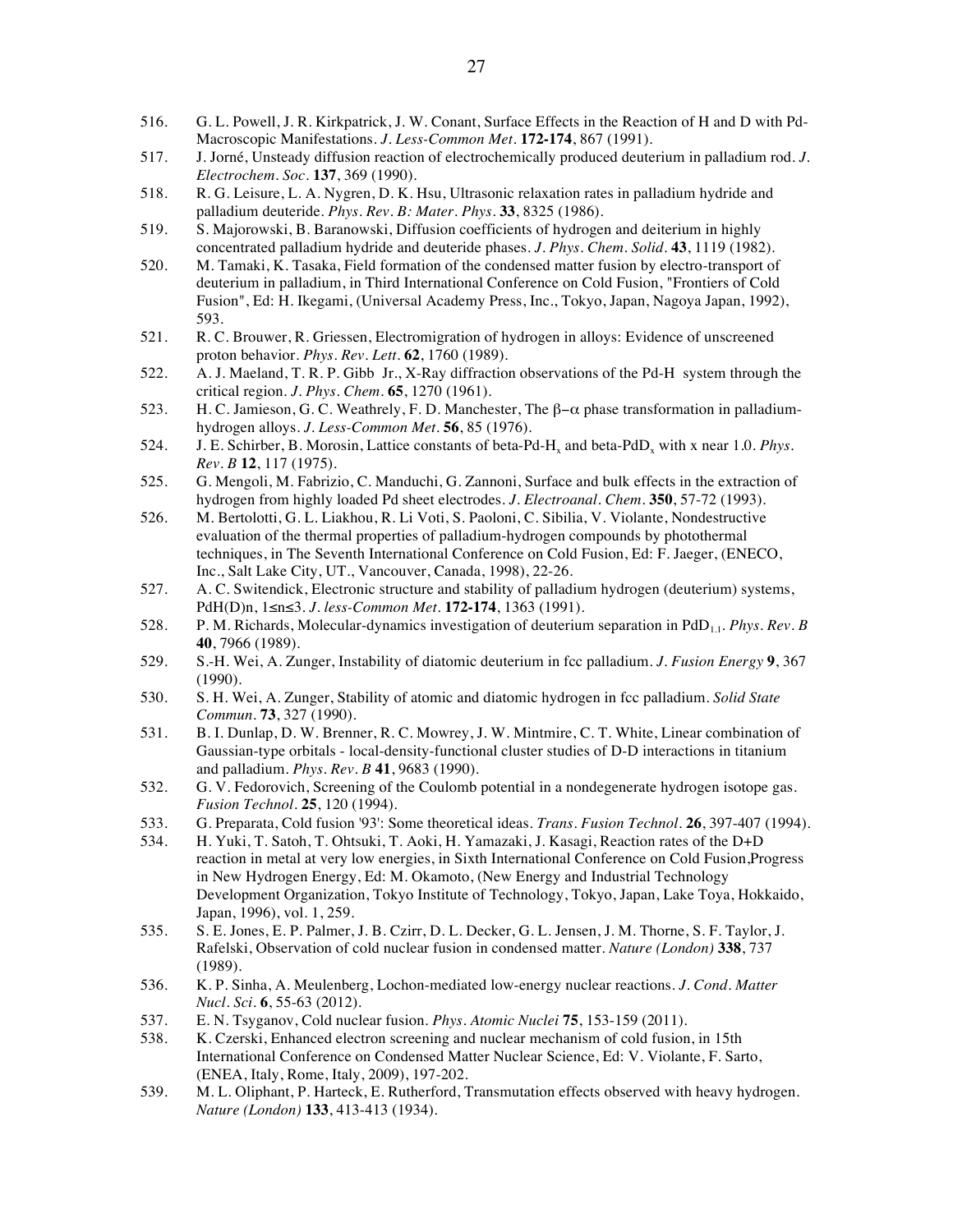- 540. R. J. Beuhler, G. Friedlander, L. Friedman, Cluster-impact fusion [Erratum]. *Phys. Rev. Lett.* **88**, 2108 (1992).
- 541. R. J. Beuhler, Y. Y. Chu, G. Friedlander, L. Friedman, W. Kunnmann, Deuteron-deuteron fusion by impact of heavy-water clusters on deuterated surfaces. *J. Phys. Chem.* **94**, 7665 (1991).
- 542. R. J. Beuhler, G. Friedlander, L. Friedman, Cluster-impact fusion. *Phys. Rev. Lett.* **63**, 1292 (1990).
- 543. R. J. Beuhler, Y. Y. Chu, G. Friedlander, L. Friedman, W. Kunnmann, Deuteron-deuteron fusion by impact of heavy-water clusters on deuterated surfaces. *J. Chem. Phys.* **94**, 7665-7671 (1990).
- 544. R. J. Beuhler, G. Friedlander, L. Friedman, Cluster-impact fusion. *Phys. Rev. Lett.* **63**, 1292 (1989).
- 545. M. Rabinowitz, Y. E. Kim, R. A. Rice, G. S. Chulick, Cluster-impact fusion: Bridge between hot and cold fusion?, in Anomalous Nuclear Effects in Deuterium/Solid Systems, "AIP Conference Proceedings 228", Ed: S. Jones, F. Scaramuzzi, D. Worledge, (American Institute of Physics, New York, Brigham Young Univ., Provo, UT, 1990), 846.
- 546. P. M. Echenique, J. R. Manson, R. H. Ritchie, Cluster-impact fusion. *Phys. Rev. Lett.* **64**, 1413 (1990).
- 547. K. Czerski, New evidence of the cold nuclear fusion accelerator experiments at very low energies, Presented at the New Advances on the Fleischmann-Pons Effect, European Parliament, Brussels, 2013.
- 548. A. S. Roussetski, M. N. Negodaev, A. G. Lipson, Multifunctional Ion Beam Installation "HELIS" as a new instrument for advanced LENR research, in 15th International Conference on Condensed Matter Nuclear Science, Ed: V. Violante, F. Sarto, (ENEA, Italy, Rome, Italy, 2009), 182-184.
- 549. J. Kasagi, Screening potential for nuclear reactions in condensed matter, in 14th International Conference on Condensed Matter Nuclear Science, Ed: D. L. Nagel, M. E. Melich, (www.LENR.org, Washington, DC, 2008), vol. 1, 318-325.
- 550. T. Dairaku, Y. Katayama, T. Hayashi, Y. Isobe, A. Takahashi, Sudies of nuclear-reactions-in-solid in titanium deuteride under ion implantation., in The 9th International Conference on Cold Fusion, Condensed Matter Nuclear Science, Ed: X. Z. Li, (Tsinghua Univ. Press, Tsinghua Univ., Beijing, China, 2002), 73-76.
- 551. H. Ikegami, Buffer energy nuclear fusion. *Jpn. J. Appl. Phys.* **40**, 6092-6098 (2001).
- 552. J. Kasagi, H. Yuki, T. Baba, T. Noda, J. Taguchi, W. Galster, Strongly enhanced Li + D reaction in Pd observed in deuteron bombardment on PdLi, with energies between 30 and 75 keV. *J. Phys. Soc. Japan* **73**, 608-612 (1998).
- 553. J. Kasagi, H. Yuki, T. Itoh, N. Kasajima, T. Ohtsuki, A. G. Lipson, Anomalously enhanced D(d,p)T reaction in Pd and PdO observed at very low bombarding energies, in The Seventh International Conference on Cold Fusion, Ed: F. Jaeger, (ENECO, Inc., Salt Lake City, UT., Vancouver, Canada, 1998), 180-185.
- 554. J. Kasagi, H. Yuki, T. Baba, T. Noda, J. Taguchi, W. Galster, Energetic protons and alpha particles emitted in 150-keV deuteron bombardment on deuterated Ti. *J. Phys. Soc. Japan* **64**, 777-783 (1995).
- 555. J. Kasagi, T. Murakami, T. Yajima, S. Kobayashi, M. Ogawa, Measurements of the D + D reaction in Ti metal with incident energies between 4.7 and 18 keV. *J. Phys. Soc. Japan* **64**, 608- 612 (1995).
- 556. T. Iida, M. Fukuhara, H. Miyazaki, Y. Sueyoshi, Sunarno, J. Datemichi, A. Takahashi, Deuteron fusion experiment with Ti and Pd foils implanted with deuterium beams, in Third International Conference on Cold Fusion, "Frontiers of Cold Fusion", Ed: H. Ikegami, (Universal Academy Press, Inc., Tokyo, Japan, Nagoya Japan, 1992), 201.
- 557. T. G. Dignan, M. C. Bruington, R. T. Johnson, R. W. Bland, A search for neutrons from fusion in a highly deuterated cooled palladium thin film. *J. Fusion Energy* **9**, 469 (1990).
- 558. F. E. Cecil, D. Ferg, T. E. Furtak, C. Mader, J. A. McNeil, D. L. Williamson, Study of energetic charged particles emitted from thin deuterated palladium foils subject to high current densities. *J. Fusion Energy* **9**, 195 (1990).
- 559. A. T. Budnikov, P. A. Danilov, G. A. Kartamyshev, N. P. Katrich, V. P. Seminozhenko, Study of gases evolving from palladium, nickel and copper, bombarded with D+ ions, from palladium saturated with gases by heavy water electrolysis and by heating in deuterium. *Vopr. At. Nauki Tekh. Ser.: Fiz. Radiats. Povr. Radiats. Materialoved.*, 81 (in Russian) (1990).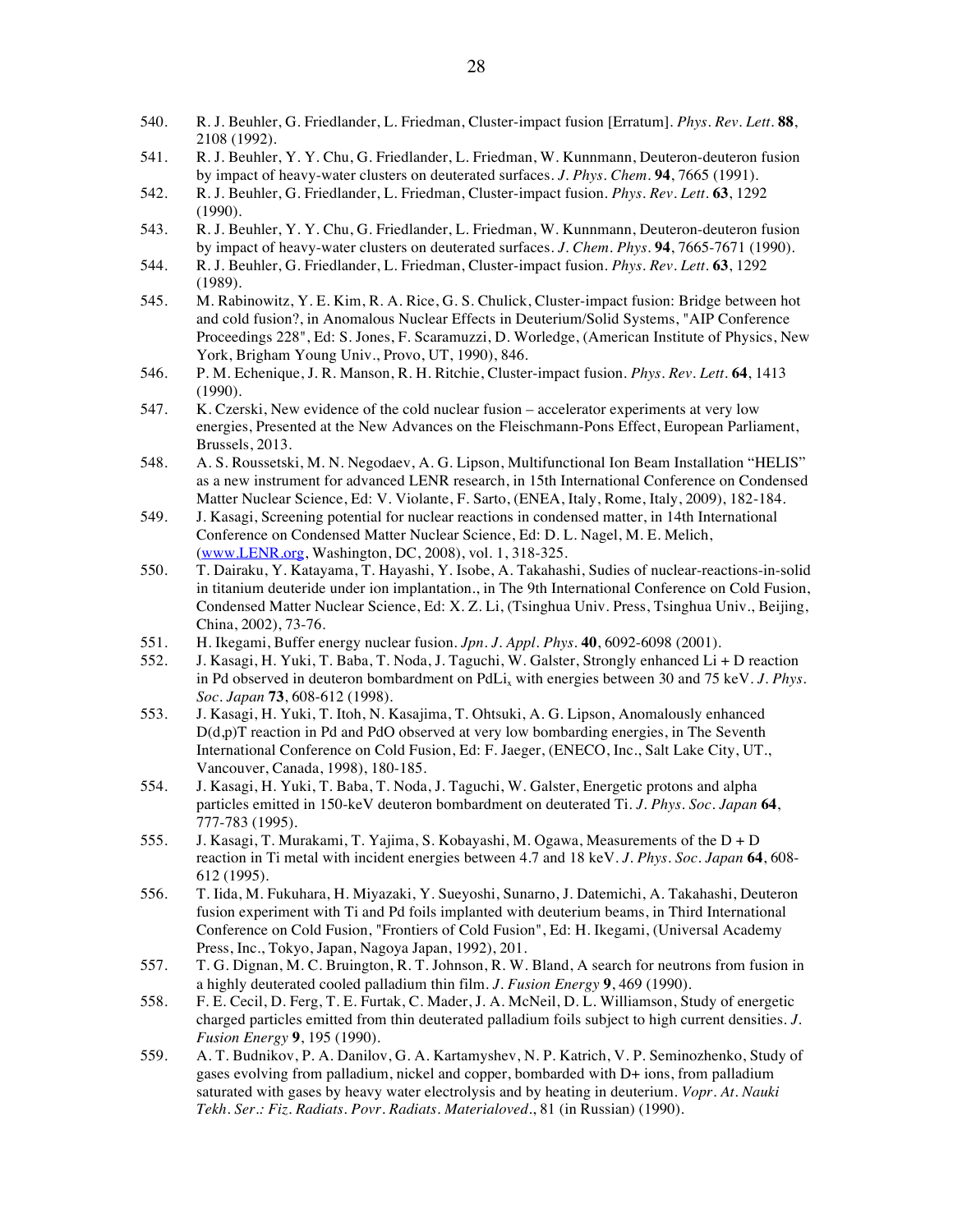- 560. A. Takahashi, H. Miyadera, K. Ochiai, Y. Katayama, T. Hayashi, T. Dairaku, Studies on 3D fusion reactions in TiD<sub>y</sub> under ion beam implantation, in Tenth International Conference on Cold Fusion, Ed: P. L. Hagelstein, S. R. Chubb, (World Scientific Publishing Co., Cambridge, MA, 2003), 657.
- 561. G. Preparata, Fractofusion revisted, in Anomalous Nuclear Effects in Deuterium/Solid Systems, "AIP Conference Proceedings 228", Ed: S. Jones, F. Scaramuzzi, D. Worledge, (American Institute of Physics, New York, Brigham Young Univ., Provo, UT, 1990), 840.
- 562. T. Takeda, T. Takizuka, Fractofusion mechanism. *J. Phys. Soc. Japan* **58**, 3073 (1989).
- 563. K. Yasui, Fractofusion mechanism. *Fusion Technol.* **22**, 400 (1992).
- 564. B. V. Derjaguin, A. G. Lipson, V. A. Kluev, D. M. Sakov, Y. P. Toporov, Titanium fracture yields neutrons? *Nature (London)* **341**, 492 (issue 6242, 6212. Oct, Scientific Corresp. (1989).
- 565. A. G. Lipson, B. V. Deryagin, V. A. Klyuev, Y. P. Toporov, M. G. Sirotyuk, O. B. Khavroshkin, D. M. Sakov, Initiation of nuclear fusion by cavitation action on deuterium-containing media. *Zh. Tekh. Fiz.* **62**, 121 (in Russian) (1992).
- 566. H. O. Menlove, M. M. Fowler, E. Garcia, A. Mayer, M. C. Miller, R. R. Ryan, S. E. Jones, The measurement of neutron emission from Ti plus D2 gas. *J. Fusion Energy* **9**, 215 (1990).
- 567. H. O. Menlove, M. M. Fowler, E. Garcia, M. C. Miller, M. A. Paciotti, R. R. Ryan, S. E. Jones, Measurement of neutron emission from Ti and Pd in pressurized  $D<sub>2</sub>$  gas and D<sub>2</sub>O electrolysis cells. *J. Fusion Energy* **9**, 495 (1990).
- 568. H. O. Menlove, M. C. Miller, Neutron-burst detectors for cold-fusion experiments. *Nucl. Instr. Methods Phys. Res. A* **299**, 10 (1990).
- 569. H. O. Menlove, M. A. Paciotti, T. N. Claytor, D. G. Tuggle, Low-background measurements of neutron emission from Ti metal in pressurized deuterium gas, in Second Annual Conference on Cold Fusion, "The Science of Cold Fusion", Ed: T. Bressani, E. Del Giudice, G. Preparata, (Societa Italiana di Fisica, Bologna, Italy, Como, Italy, 1991), 385.
- 570. C. Sánchez, J. Sevilla, B. Escarpizo, F. Fernandez, J. Canizares, Cold fusion during electrolysis of heavy water with Ti and Pt electrodes, Presented at the Understanding Cold Fusion Phenomena, Varenna, 1989.
- 571. C. Sánchez, J. Sevilla, B. Escarpizo, F. J. Fernández, J. Canizares, Nuclear products detection during electrolysis of heavy water with titanium and platinum electrodes. *Solid State Commun.* **71**, 1039 (1989).
- 572. D. Seeliger, M. Bittner, A. Meister, R. Schwierz, T. Streil, Evidence of neutron emission from a titanium deuterium system, in Second Annual Conference on Cold Fusion, "The Science of Cold Fusion", Ed: T. Bressani, E. Del Giudice, G. Preparata, (Societa Italiana di Fisica, Bologna, Italy, Como, Italy, 1991), 175.
- 573. V. I. Sannikov, V. G. Gorodetskii, E. M. Sulimov, B. G. Polosukhin, V. Y. Kudyakov, Emission of neutrons and gamma-quanta from a titanium electrode polarised by a current in the gas phase over LiD. *Rasplavy*, 86 (in Russian) (1991).
- 574. V. F. Zelenskii, V. F. Rybalko, Studies of neutron emission by mechanical destruction of Ti and Pd samples, saturated with deuterium. *Vopr. At. Nauki Tekh. Ser.: Fiz. Radiats. Povr. Radiats. Materialoved.* **2**, 46 (In Russian) (1991).
- 575. F. Scaramuzzi, Survey of gas loading experiments, in Second Annual Conference on Cold Fusion, "The Science of Cold Fusion", Ed: T. Bressani, E. Del Giudice, G. Preparata, (Societa Italiana di Fisica, Bologna, Italy, Como, Italy, 1991), 445.
- 576. F. Cardone, A. Carpinteri, G. Lacidogna, Piezonuclear neutrons from fracturing of inert solids. *Phys. Lett. A* **373**, 4158-4163 (2009).
- 577. A. Carpinteri, F. Cardone, G. Lacidogna, A. Manuello, O. Borla, Piezonuclear reactions in inert solids revealed by neutron emissions from brittle fracture, in 15th International Conference on Condensed Matter Nuclear Science, Ed: V. Violante, F. Sarto, (ENEA, Italy, Rome, Italy, 2009), 251-256.
- 578. A. Carpinteri, F. Cardone, G. Lacidogna, Piezonuclear neutrons from brittle fracture: Early results of mechanical compression tests. *Strain* **45**, 332-339 (2009).
- 579. A. Carpinteri, A. Chiodoni, A. Manuello, R. Sandrone, Compositional and microchemical evidence of piezonuclear fission reactions in rock specimens subjected to compression tests. *Strain***?**, (2010).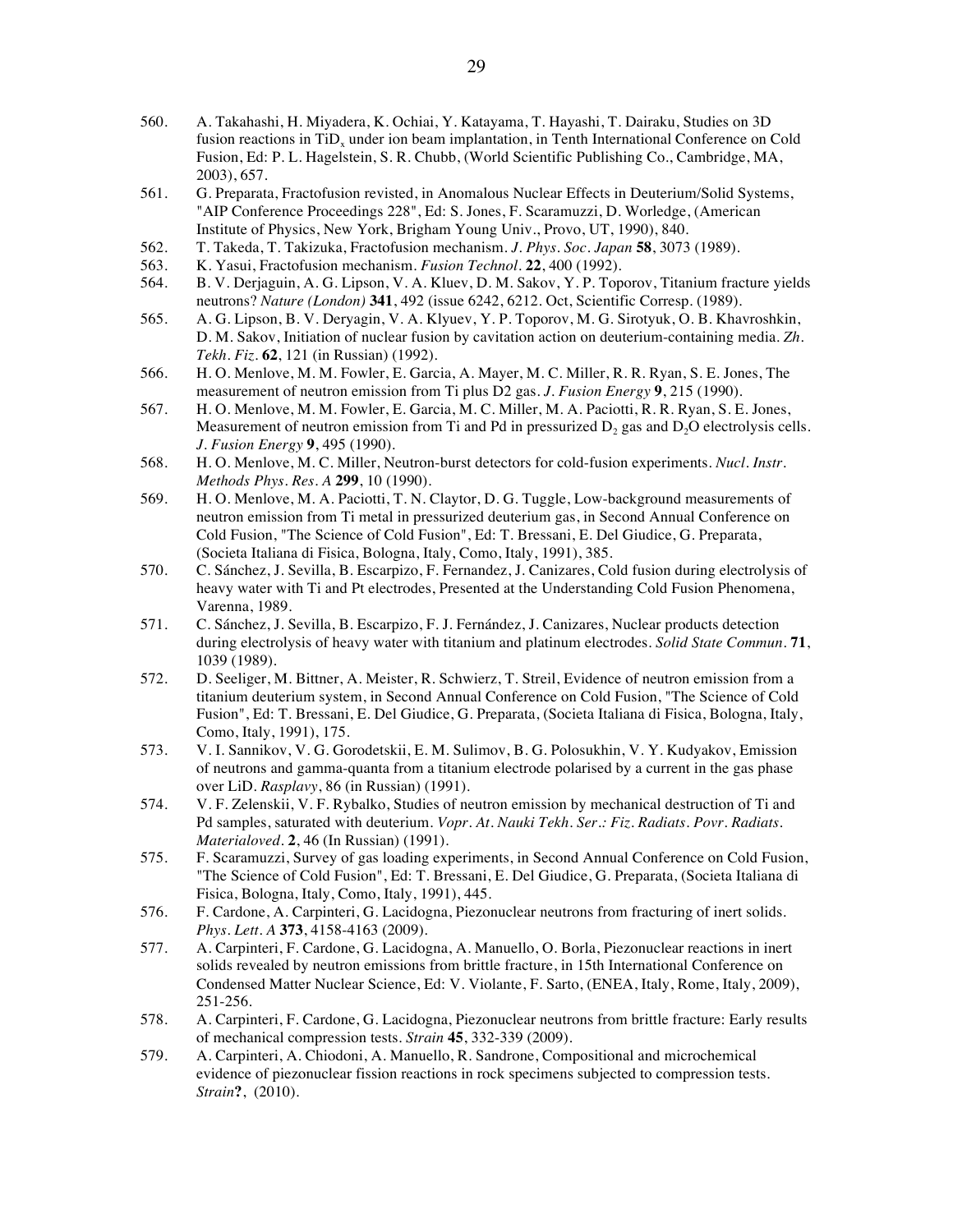- 580. A. Carpinteri, A. J. Manuel, Geomechanical and geochemical evidence of piezonuclear fission reactions in the earth's crust. *Strain* **46**, (2010).
- 581. A. Carpinteri, A. Chiodoni, A. Manuello, R. Sandrone, You have free access to this content Compositional and Microchemical Evidence of Piezonuclear Fission Reactions in Rock Specimens Subjected to Compression Tests. *Strain* **47**, 282-292 (2010).
- 582. B. Y. Moizhes, Formation of a compact  $D_2$  molecule in interstitial sites a possible explanation for cold nuclear fusion. *Sov. Tech. Phys. Lett.* **17**, 540 (1991).
- 583. S. E. Weber, F. S. Liu, S. N. Khanna, B. K. Rao, P. Jena, Theory of hydrogen pairing in metals. *J. Less-Common Met.* **172-174**, 485 (1991).
- 584. P. I. Hagelstein, Constraints on energetic particles in the Fleischmann–Pons experiment. *Naturwissenschaften* **97**, 345 (2010).
- 585. B. Stritzker, J. Becker, Superconductivity in metastable Pd-alloys produced by ion implantation at low temperatures. *Phys. Lett. A* **51**, 147 (1975).
- 586. J. E. Schirber, C. J. M. Northrup Jr., Concentration dependence of the superconducting transition temperature In Pd-H and Pd-D. *Phys. Rev. B* **10**, 3818 (1974).
- 587. V. S. Postnikov, V. V. Postnikov, V. M. Fedorov, Instability and superconductivity in Pd-Ag-D and Pd-H systems. *Phys. Stat. Sol. B* **85**, K115 (1978).
- 588. F. A. Lewis, *The palladium hydrogen system*. (Academic Press, New York, 1967).
- 589. G. Shani, C. Cohen, A. Grayevsky, A. Brokman, Evidence for a background neutron enhanced fusion in deuterium absorbed palladium. *Solid State Commun.* **72**, 53 (1989).
- 590. B. Stella, M. Corradi, F. Ferrarotto, V. Milone, F. Celani, A. Spallone, Evidence for Stimulated Emission of Neutrons in Deuterated Palladium, in Third International Conference on Cold Fusion, "Frontiers of Cold Fusion", Ed: H. Ikegami, (Universal Academy Press, Inc., Tokyo, Japan, Nagoya Japan, 1992), 437.
- 591. Y. Fukai, Formation of superabundant vacancies in metal hydrides at high temperatures. *J. Alloys and Compounds* **231**, 35-40 (1995).
- 592. A. Coehn, Nachweis Von Protonen in Metallen. *Z. Elektrochem.* **35**, 676 (1929).
- H. Wipf, V. Erckman, On permeation techniques for electrotransport studies on metal-hydrogen systems. *Scripta Metal.* **10**, 813 (1976).
- 594. P. L. Hagelstein, Coherent and semicoherent neutron transfer reactions III: Phonon frequency shifts. *Fusion Technol.* **23**, 353-361 (1993).
- 595. K. P. Sinha, P. L. Hagelstein, Electron screening in metal deuterides. *Trans. Am. Nucl. Soc.* **83**, 368 (2000).
- 596. P. L. Hagelstein, A unified model for anomalies in metal deuterides., in The 9th International Conference on Cold Fusion, Condensed Matter Nuclear Science, Ed: X. Z. Li, (Tsinghua Univ. Press, Tsinghua Univ., Beijing, China, 2002), 121.
- 597. I. Chaudhary, P. L. Hagelstein, Coherence factors in many-particle three-level systems, in Tenth International Conference on Cold Fusion, Ed: P. L. Hagelstein, S. R. Chubb, (World Scientific Publishing Co., Cambridge, MA, 2003), 903.
- 598. P. I. Hagelstein, "Anomalies in metal deuterides," (MIT, 2002).<br>599. P. L. Hagelstein, Unified phonon-coupled SU(N) models for ano
- 599. P. L. Hagelstein, Unified phonon-coupled SU(N) models for anomalies in metal deuterides, in Tenth International Conference on Cold Fusion, Ed: P. L. Hagelstein, S. R. Chubb, (World Scientific Publishing Co., Cambridge, MA, 2003), 837.
- 600. P. L. Hagelstein, Resonant tunneling and resonant excitation transfer, in Tenth International Conference on Cold Fusion, Ed: P. L. Hagelstein, S. R. Chubb, (World Scientific Publishing Co., Cambridge, MA, 2003), 871.
- 601. I. Chaudhary, P. L. Hagelstein, Free-body nuclear wave functions, in Tenth International Conference on Cold Fusion, Ed: P. L. Hagelstein, S. R. Chubb, (World Scientific Publishing Co., Cambridge, MA, 2003), 887.
- 602. P. I. Hagelstein, M. E. Melich, R. E. Johnson, Input to theory from experiment in the Fleischmann-Pons effect, in 14th International Conference on Condensed Matter Nuclear Science, Ed: D. L. Nagel, M. E. Melich, Washington DC, 2008), vol. 2, 586-595.
- 603. P. L. Hagelstein, Phonon-exchange models: Some new results, in 11th International Conference on Cold Fusion, Ed: J.-P. Biberian, (World Scientific Co., Marseilles, France, 2004), 743.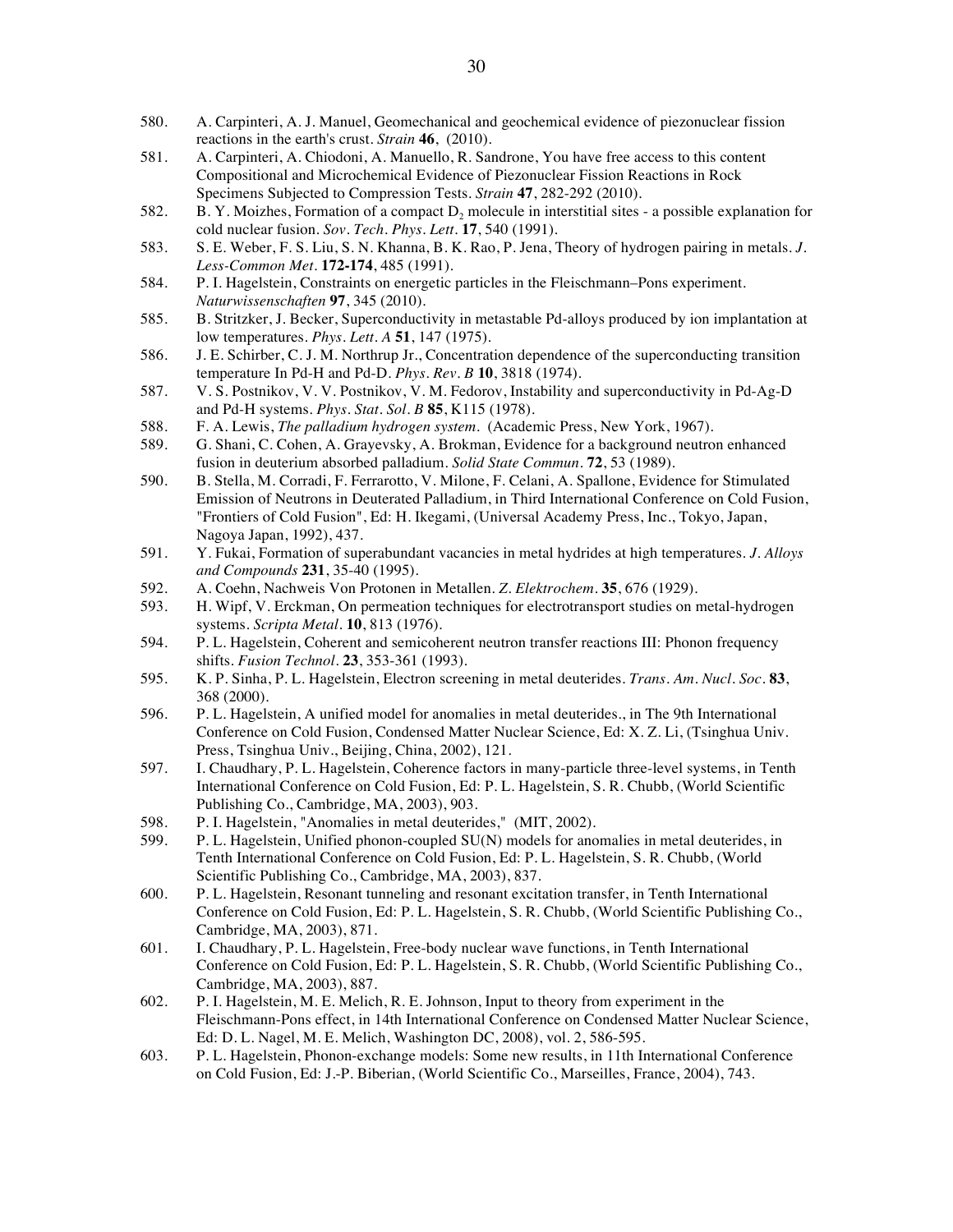- 604. P. L. Hagelstein, Models for anomalies in condensed matter deuterides, in Condensed Matter Nuclear Science, ICCF-12, Ed: A. Takahashi, K. Ota, Y. Iwamura, (World Scientific, Yokohama, Japan, 2005), 441.
- 605. I. Chaudhary, P. L. Hagelstein, Four-body RST general nuclear wavefunctions and matrix elements, in Condensed Matter Nuclear Science, ICCF-12, Ed: A. Takahashi, K. Ota, Y. Iwamura, (World Scientific, Yokohama, Japan, 2005), 527.
- 606. P. I. Hagelstein, I. Chaudhary, Models relevant to excess heat production in Fleischmann-Pons experiments, in *ACS Symposium Series 998, Low-Energy Nuclear Reactions Sourcebook,* J. Marwan, S. B. Krivit, Eds. (American Chemical Society, Washington, DC, 2008), pp. 249-267.
- 607. P. I. Hagelstein, I. Chaudhary, Electron mass shift in nonthermal systems. *J. Phys. B* **41**, 125001 (2008).
- 608. P. I. Hagelstein, M. C. McKubre, F. Tanzella, Electrochemical models for the Fleischmann-Pons experiment, in 15th International Conference on Condensed Matter Nuclear Science, Ed: V. Violante, F. Sarto, (ENEA, Italy, Rome, Italy, 2009), 16-21.
- 609. P. I. Hagelstein, I. Chaudhary, Arguments for dideuterium near monovacancies in PdD, in 15th International Conference on Condensed Matter Nuclear Science, Ed: V. Violante, F. Sarto, (ENEA, Italy, Rome, Italy, 2009), 282-287.
- 610. P. I. Hagelstein, I. Chaudhary, Energy exchange using spin-boson models with infinite loss, 2010 (personal communication)
- 611. P. I. Hagelstein, Lecture at MIT, in *http://www.youtube.com/watch?v=Al7NMQLvATo*. (2014).
- 612. P. L. Hagelstein, Coherent fusion theory. *J. Fusion Energy* **9**, 451-464 (1990).
- 613. P. L. Hagelstein, S. Kaushik, Neutron transfer reactions, in Fourth International Conference on Cold Fusion, Ed: T. O. Passell, (Electric Power Research Institute 3412 Hillview Ave., Palo Alto, CA 94304, Lahaina, Ma, 1993), vol. 4, 10.
- 614. P. I. Hagelstein, Bird's eye view of phonon models for excess heat in the Fleischmann–Pons experiment. *J. Cond. Matter Nucl. Sci.* **6**, 169-180 (2012).
- 615. P. I. Hagelstein, I. U. Chaudhary, Central and tensor contributions to the phonon-exchange matrix element for the  $D_2$ <sup>4</sup>He Transition. *J. Cond. Matter Nucl. Sci.* **11**, 15-58 (2013).
- 616. P. I. Hagelstein, I. U. Chaudhary, Lossy spin–boson model with an unstable upper state and extension to N-level systems. *J. Cond. Matter Nucl. Sci.* **11**, 59-92 (2013).
- 617. A. B. Karabut, E. A. Karabut, Electric and Heat Measurements in High Voltage Electrolysis Cell Experiments, in 14th International Conference on Condensed Matter Nuclear Science, Ed: D. L. Nagel, M. E. Melich, Washington DC, 2008), vol. 1, 168-175.
- 618. P. I. Hagelstein, I. Chaudhary, Coupling between a deuteron and a lattice. *J. Cond. Matter Nucl. Sci.* **9**, 50-63 (2012).
- 619. P. I. Hagelstein, I. Chaudhary, Born–Oppenheimer and fixed-point models for second-order phonon exchange in a metal. *J. Cond. Matter Nucl. Sci.* **12**, 69-104 (2013).
- 620. P. I. Hagelstein, I. U. chaudhary, Phonon–nuclear coupling for anomalies in condensed matter nuclear science. *J. Cond. Matter Nucl. Sci.* **12**, 105-142 (2013).
- 621. M. R. Swartz, Quasi-one-dimensional model of electrochemical loading of isotopic fuel into a metal. *Fusion Technol.* **22**, 296-300 (1992).
- 622. M. R. Swartz, Phusons in nuclear reactions in solids. *Fusion Technol.* **31**, 228 (1997).
- 623. M. R. Swartz, Possible deuterium production from light water excess enthalpy experiments using nickel cathodes. *J. New Energy* **1**, 68 (1996).
- 624. M. R. Swartz, Optimal operating point characteristics of nickel light water experiments, in The Seventh International Conference on Cold Fusion, Ed: F. Jaeger, (ENECO, Inc., Salt Lake City, UT, Vancouver, Canada, 1998), 371.
- 625. M. R. Swartz, Generality of optimal operating point behavior in low energy nuclear systems. *J. New Energy* **4**, 218-228 (1999).
- 627. M. R. Swartz, Excess power gain using high impedance and codepositional LANR devices monitored by calorimetry, heat flow, and paired stirling engines, in 14th International Conference on Condensed Matter Nuclear Science, Ed: D. L. Nagel, M. E. Melich, Washington DC, 2008), vol. 1, 123-146.
- 628. M. R. Swartz, LANR nanostructures and metamaterials driven at their optimal operating point. *J. Cond. Matter Nucl. Sci.* **6**, 149-168 (2012).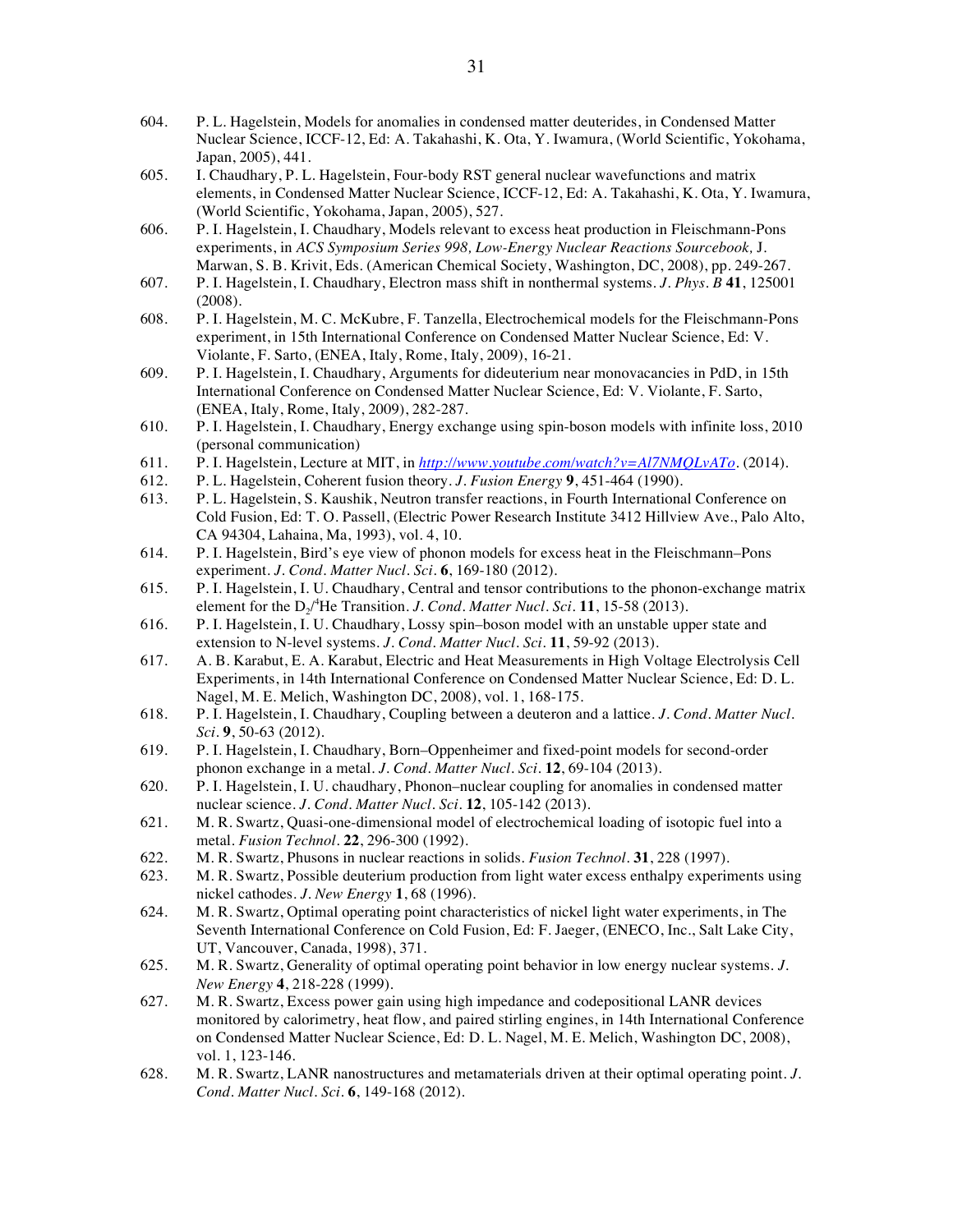- 629. G. Miley, *Life at the center of the energy crisis; A technologist's seach for a black swan*. (World Scientific, Singapore, 2013).
- 630. M. Ragheb, G. H. Miley, On the possibility of deuteron disintegration in electrochemically compressed deuterium ion (D+) in a palladium cathode. *Fusion Technol.* **16**, 243. (1989).
- 631. M. Ragheb, G. H. Miley, Deuteron disintegration in condensed media. *J. Fusion Energy* **9**, 429 (1990).
- 632. H. Hora, L. Cicchitelli, G. H. Miley, M. Ragheb, A. Scharmann, W. Scheid, Plasma and surface tension model for explaining the surface effect of tritium generation at cold fusion. *Nuovo Cimento Soc. Ital. Fis.* **12D**, 393 (1990).
- 633. H. Hora, S. Eliezer, F. J. M. Farley, A. K. Ghatak, M. P. Goldsworthy, F. Green, G. W. Kentwell, P. Lalousis, W. Scheid, R. Stening, S. Tapalaga, Eds., *Consequences of high electric fields in laser produced plasmas*, (Plenum Press, New York, 1986), pp. 347.
- 634. H. Hora, P. Lalousis, R. Postle, Analysis of the inverted double layers produced by nonlinear forces in a laser-produced plasma. *Phys.Rev. Lett.* **53**, 1650 (1984).
- 635. G. H. Miley, J. U. Patel, J. Javedani, H. Hora, J. C. Kelly, J. Tompkins, Multilayer thin film electrodes for cold fusion, in Third International Conference on Cold Fusion, "Frontiers of Cold Fusion", Ed: H. Ikegami, (Universal Academy Press, Inc., Tokyo, Japan, Nagoya Japan, 1992), 659.
- 636. G. Miley, E. G. Batyrbekov, H. Hora, J. U. Patel, J. Tompkins, R. K. Zich, Energy amplifier with multilayer thin film electrodes, in International Symposium on Cold Fusion and Advanced Energy Sources, Ed: H. Fox, (Fusion Information Center, Salt Lake City, Belarusian State University, Minsk, Belarus, 1994), 148.
- 637. G. H. Miley, H. Hora, E. G. Batyrbekov, R. L. Zich, Electrolytic cell with multilayer thin-film electrodes. *Trans. Fusion Technol.* **26**, 313 (1994).
- 638. H. Hora, J. C. Kelly, J. U. Patel, M. A. Prelas, G. H. Miley, J. W. Tompkins, Screening in cold fusion derived from D-D reactions. *Phys. Lett. A* **175**, 138 (1993).
- 639. H. Hora, G. H. Miley, J. C. Kelly, F. Osman, Shrinking of hydrogen atoms in host metals by dielectric effects and Inglis-Teller depression of ionization potentials., in The 9th International Conference on Cold Fusion, Condensed Matter Nuclear Science, Ed: X. Z. Li, (Tsinghua Univ. Press, Tsinghua Univ., Beijing, China, 2002), 135-140.
- 640. G. H. Miley, G. Narne, M. J. Williams, J. A. Patterson, J. Nix, D. Cravens, H. Hora, Quantitative observations of transmutation products occuring in thin-film coated microspheres during electrolysis, in Sixth International Conference on Cold Fusion, Progress in New Hydrogen Energy, Ed: M. Okamoto, (New Energy and Industrial Technology Development Organization, Tokyo Institute of Technology, Tokyo, Japan, Lake Toya, Hokkaido, Japan, 1996), vol. 2, 629.
- 641. J. A. Patterson, Method for electrolysis of water to form metal hydride, USA, Patent #: 5,318,675, 1994
- 642. J. A. Patterson, System for electrolysis, USA, Patent #: 5,494,559, 1996.<br>643. H. Hora, G. H. Miley, New magic numbers from low energy nuclear tran
- H. Hora, G. H. Miley, New magic numbers from low energy nuclear transmutations predict element (306)X(126) for compound reactions. *Czech. J. Phys.* **48**, 1111 (1998).
- 644. H. Hora, G. H. Miley, J. C. Kelly, Y. Narne, Nuclear shell magic numbers agree with measured transmutation by low-energy reactions, in The Seventh International Conference on Cold Fusion, Ed: F. Jaeger, (ENECO, Inc., Salt Lake City, UT, Vancouver, Canada, 1998), 147-151.
- 645. K. Rutz, M. Bender, T. Bürvenich, T. Schilling, P. G. Reinhard, J. A. Maruhn, W. Greiner, Superheavy nuclei in self-consistent nuclear calculations. *Phys. Rev. C* **56**, 238 (1997).
- 646. J. Audouze, S. Vauclair, *An introduction to nuclear astrophysics*. (D. Reidel Publishing Co., Dordrecht, 1980).
- 647. H. Hora, G. H. Miley, Heavy nuclide synthesis by neutrons in astrophysics and by screened protons in host metals. *Czech. J. Phys.* **50**, 433-439 (2000).
- 648. G. Miley, P. Shrestha, Transmutation reactions and associated low-energy nuclear reactions effects in solids, in *ACS Symposium Series 998, Low-Energy Nuclear Reactions Sourcebook,* J. Marwan, S. B. Krivit, Eds. (American Chemical Society, Washington, DC, 2008), pp. 173-218. (American Chemical Society, Washington, DC, 2008), pp. 173-218.
- 649. N. Luo, C. H. Castano, S. O. Kim, A. G. Lipson, G. H. Miley, In-situ characterization of sputtered Pd thin-films undergoing electrolysis, in The 9th International Conference on Cold Fusion,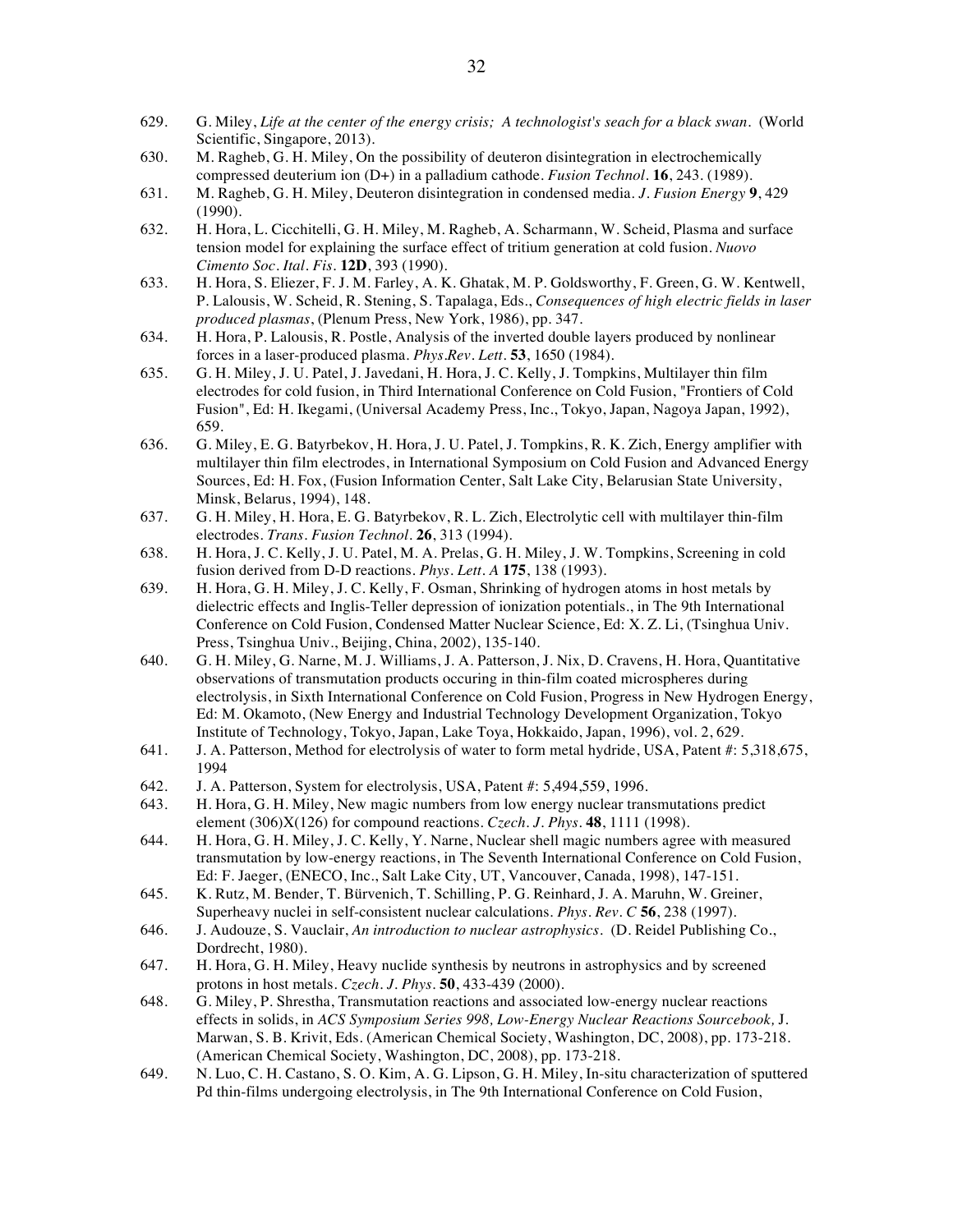Condensed Matter Nuclear Science, Ed: X. Z. Li, (Tsinghua Univ. Press, Tsinghua Univ., Beijing, China, 2002), 229-232.

- 650. C. H. Castano, A. G. Lipson, S. O. Kim, G. H. Miley, Calorimetric measurements during Pd-Ni thin film-cathodes electrolysis in  $Li<sub>2</sub>SO<sub>4</sub>/H<sub>2</sub>O$  solution, in The 9th International Conference on Cold Fusion, Condensed Matter Nuclear Science, Ed: X. Z. Li, (Tsinghua Univ. Press, Tsinghua Univ., Beijing, China, 2002), 24-28.
- 651. H. Hora, G. Miley, X. Z. Li, J. Kelly, F. Osman, Low-energy nuclear reactions resulting as picometer interactions with similarity to K-shell electron capture, in 11th International Conference on Cold Fusion, Ed: J.-P. Biberian, (World Scientific C, Marseilles, France, 2004), 822.
- 652. H. Hora, N. Ghahramani, G. H. Miley, M. Ghanaatian, M. Hooshmand, K. Philberth, F. Osman, Quark-gluon model for magic numbers related to low energy nuclear reactions, in *Low-Energy Nuclear Reactions Sourcebook Volume 2,* J. Marwan, S. Krivit, Eds. (Oxford University Press, 2009).
- 653. G. Miley, X. Yang, K.-J. Kim, H. Hora, Use of D/H Clusters in LENR and Recent Results from Gas Loaded Nanoparticle-Type Clusters, Presented at the ICCF-17, 2012.
- 654. A. Takahashi, T. Iida, F. Maekawa, H. Sugimoto, S. Yoshida, Windows of cold nuclear fusion and pulsed electrolysis experiments. *Fusion Technol.* **19**, 380 (1991).
- 655. A. Takahashi, Cold fusion research: Recent progress. *Kaku Yugo Kenkyu* **68**, 360 (in Japanese) (1992).
- 656. H. Miyamaru, A. Takahashi, Periodically current-controlled electrolysis of  $D_2O/Pd$  system for excess heat production, in Third International Conference on Cold Fusion, "Frontiers of Cold Fusion", Ed: H. Ikegami, (Universal Academy Press, Inc., Tokyo, Japan, Nagoya Japan, 1992), 393.
- 657. A. Takahashi, T. Iida, T. Takeuchi, A. Mega, Excess heat and nuclear products by D<sub>2</sub>O/Pd electrolysis and multibody fusion. *Int. J. Appl. Electromagn. Mater.* **3**, 221-230 (1992).
- 658. A. Takahashi, Opening possibility of deuteron-catalyzed cascade fusion channel in PdD under D2O electrolysis. *J. Nucl. Sci. Technol.* **26**, 558. (1989).
- 659. M. Ohta, A. Takahashi, Possible mechanisms of coherent multibody fusion, in 8th International Conference on Cold Fusion, Ed: F. Scaramuzzi, (Italian Physical Society, Bologna, Italy, Lerici (La Spezia), Italy, 2000), 403-417.
- 660. A. Takahashi, N. Yabuuchi, Deuterons-to-helium-4 channels, in ICCF-13, Ed: Y. Bazhutov, (Tsiolkovsky Moscow Technical Univ., Dagomys, Sochi, Russia, 2007), vol. 1, 569-578.
- 661. A. Takahashi, N. Yabuuchi, On condensation force of TSC. *J. Cond. Matter Nucl. Sci.* **1**, 97-105 (2007).
- 662. A. Takahashi, Mechanism of deuteron cluster fusion by EQPET model, in Tenth International Conference on Cold Fusion, Ed: P. L. Hagelstein, S. R. Chubb, (World Scientific Publishing Co.g, Cambridge, MA, 2003), 809-818.
- 663. H. Takahashi, Quantum field theory, and screening the Coulomb potential by mobile deuterons for the low-energy nuclear reaction, in Tenth International Conference on Cold Fusion, Ed: P. L. Hagelstein, S. R. Chubb, (World Scientific Publishing Co., Cambridge, MA, 2003), vol. 1, 703- 708.
- 664. A. Takahashi, Are Ni + H nuclear reactions possible? *J. Cond. Matter Nucl. Sci.* **9**, 108-127 (2012).
- 665. A. Takahashi, Deuteron cluster fusion and ash, Presented at the ASTI-5, Asti, Italy, 2004.
- 666. A. Takahashi, Physics of cold fusion by TSC theory, in ICCF-17, Ed, (http://www.iccf17.org/sub16.php, Daejeon, Korea, 2012).
- 667. A. Takahashi, D. Rocha, Nucleon halo model of <sup>8</sup>Be, in Proc. JCF13, Ed: A. Kitamura, (Japan CF-Research Society, WincAichi, Japan, 2012), vol. http://jcfrs.org/proc\_jcf.html, 10-31.
- 668. A. Takahashi, Production of stable isotopes by selective channel photofission of Pd. *Jpn. J. Appl. Phys. A* **40**, 7031-7046 (2001).
- 669. G. S. Chulick, Y. E. Kim, R. A. Rice, "Low energy D-D fusion experimental cross-sections," (Purdue University, 1989), PNTG 90-3.
- 670. Y. E. Kim, "Nuclear theory hypotheses for cold fusion," (Purdue University, 1989), PNTG 89-12.
- 671. Y. E. Kim, "Neutron-induced photonuclear chain-reaction process in Pd deuteride," (Purdue University report ,, 1989), PNTG-89-7.
- 672. Y. E. Kim, "Comment on "cluster-impact fusion"," (Purdue University, 1989), PNTG-89-11.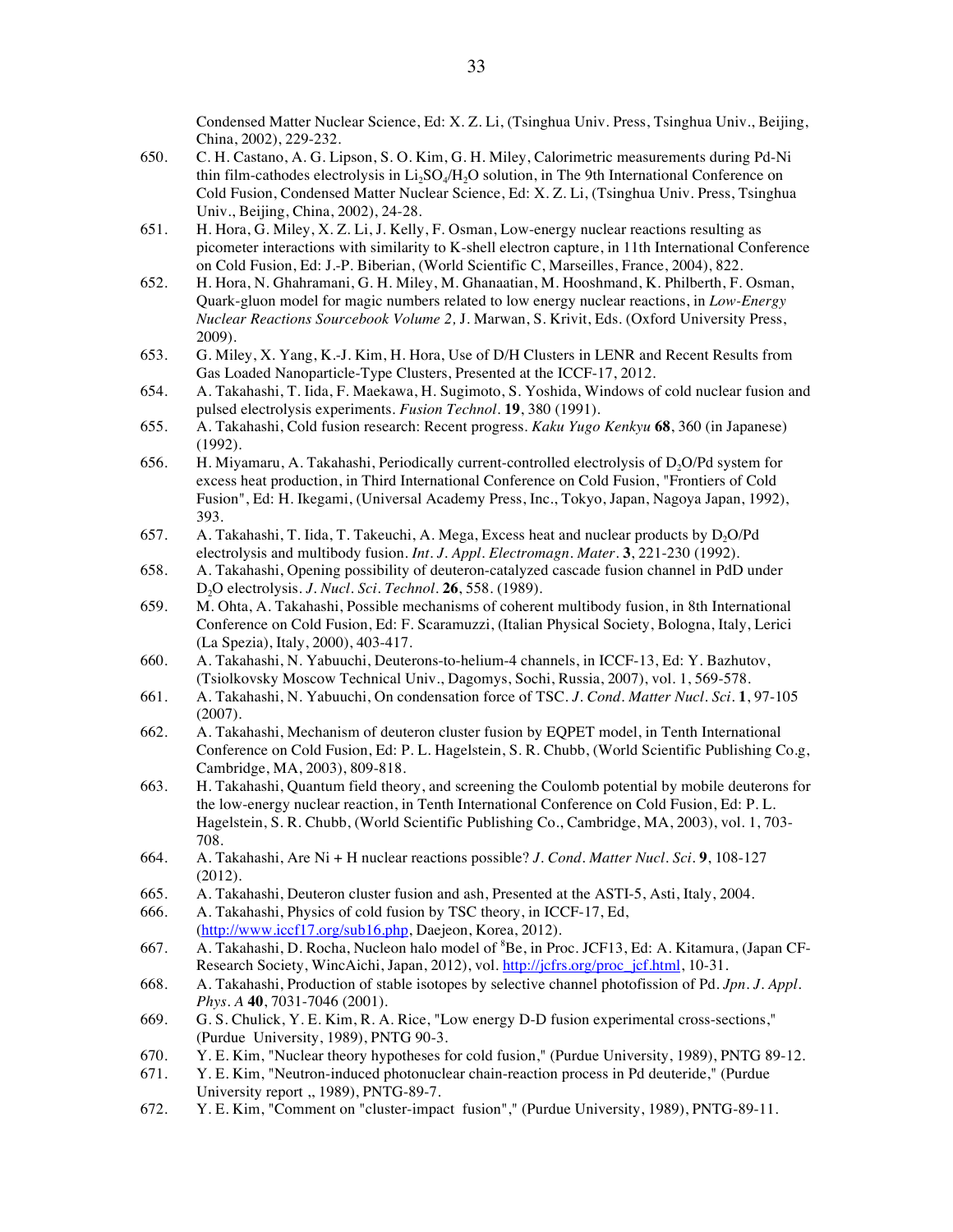- 673. Y. E. Kim, "Fission-induced inertial confinement hot fusion and cold fusion with electrolysis," (Purdue, 1989), PNTG-89-13.
- 674. Y. E. Kim, R. A. Rice, G. S. Chulick, "The electron screening effect on fusion cross-sections and rates in physical processes," (Purdue University, 1989), PNTG-90-9.
- 675. D. J. Klepacki, Y. E. Kim, R. A. Brandenburg, "Two-body photodisintegration of 3-helium and 3 helium near the giant resonance I. Plane-wave approximation," (Purdue University, 1989), PNTG-89-8.
- 676. R. A. Rice, G. S. Chulick, Y. E. Kim, J. Yoon, "The effect of velocity distribution on cold deuterium-deuterium fusion," (Purdue University, 1989), PNTG 90-2.
- 677. Y. E. Kim, A. Zubarev, Role of continuum electrons and condensed matter mechanisms in ultra low energy nuclear reactions, in The Seventh International Conference on Cold Fusion, Ed: F. Jaeger, (ENECO, Inc., Salt Lake City, UT, Vancouver, Canada, 1998), 186.
- 678. Y. E. Kim, A. Zubarev, Equivalent linear two-body method for Bose-Einstein condensates in time-dependent harmonic traps. *Phys. Rev. A* **66**, 053602 (2002).
- 679. Y. E. Kim, Quantum many-body theory and mechanisms for low energy nuclear reaction processes in matter, Presented at the Fusion 03: From a Tunneling Nuclear Microscope to Nuclear Processes in Matter, Matsushita, Japan, 2003.
- 680. Y. E. Kim, D. Koltick, R. Pringer, J. Myers, R. Koltick, Experimental test of Bose-Einstein condensation mechanism for low energy nuclear reaction in nanoscale atomic clusters, in Tenth International Conference on Cold Fusion, Ed: P. L. Hagelstein, S. R. Chubb, (World Scientific Publishing Co., Cambridge, MA, 2003), 789.
- 681. Y. E. Kim, D. Koltick, A. Zubarev, Quantum many-body theory of low energy nuclear reaction induced by acoustic cavitation in deuterated liquid, in Tenth International Conference on Cold Fusion, Ed: P. L. Hagelstein, S. R. Chubb, (World Scientific Publishing Co., Cambridge, MA, 2003), 779.
- 682. Y. E. Kim, D. Koltick, R. G. Reifenberger, A. L. Zubarev, Proposal for new experimental tests of the Bose-Einstein condensation mechanism for low-energy nuclear reactions and transmutation processes in deuterium loaded micro- and nano-scale cavities, in 11th International Conference on Cold Fusion, Ed: J.-P. Biberian, (World Scientific Co., Marseilles, France, 2004), 73.
- 683. Y. E. Kim, T. O. Passell, Alternative interpretations of low-energy nuclear reaction processes with deuterated metals based on the Bose-Einstein condensation mechanism, in 11th International Conference on Cold Fusion, Ed: J. P. Biberian, (World Scientific Co., Marseilles, France, 2004), 718.
- 684. Y. E. Kim, A. L. Zubarev, Unifying theory of low-energy nuclear reaction and transmutation processes in deuterated/hydrogenated metals, acoustic cavitation, glow discharge, and deuterium beam experiments, in Condensed Matter Nuclear Science, ICCF-12, Ed: A. Takahashi, K. Ota, Y. Iwamura, (World Scientific, Yokohama, Japan, 2005), 462.
- 685. H. Y. Kim, Bose-Einstein condensation nuclear fusion: Theoretical predictions and experimental tests, in 15th International Conference on Condensed Matter Nuclear Science, Ed: V. Violante, F. Sarto, (ENEA, Italy, Rome, Italy, 2009), 288-296.
- 686. Y. E. Kim, Bose–Einstein condensate theory of deuteron fusion in metal. *J. Cond. Matter Nucl. Sci.* **5**, 14 (2010).
- 687. Y. E. Kim, Bose–Einstein condensate theory of deuteron fusion in metal. *J. Cond. Matter Nucl. Sci.* **4**, 188-201 (2011).
- 688. Y. E. Kim, Generalized theory of Bose-Einstein condensation nuclear fusion for hydrogen-metal system. *J. Nucl. Phys.* file:///Users/testuser/Desktop/Dest%20top%20items/Kim,%20Generalized%20Theory%20of%20 Bose-Einstein%20Condensation%20Nuclear%20Fusion%20for%20Hydrogen-Metal%20System%20%C2%AB%20Journal%20of%20Nuclear%20Physics.html, (2011).
- 689. H. Hora, G. Miley, M. Prelas, K. J. Kim, X. Yang, Surface effect for gas loading micrograin palladium for low energy nuclear reactions LENR, Presented at the ICCF-17, Daejeon, Korea, 2012.
- 690. Y. E. Kim, T. E. Ward, Bose–Einstein condensation nuclear fusion: Role of monopole transition. *J. Cond. Matter Nucl. Sci.* **6**, 101-107 (2012).
- 691. R. W. Standley, M. Steinback, C. B. Satterthwaite, Superconductivity of PdHx(Dx) from 2K to 4K. *Solid State Commun.* **31**, 801-804 (1979).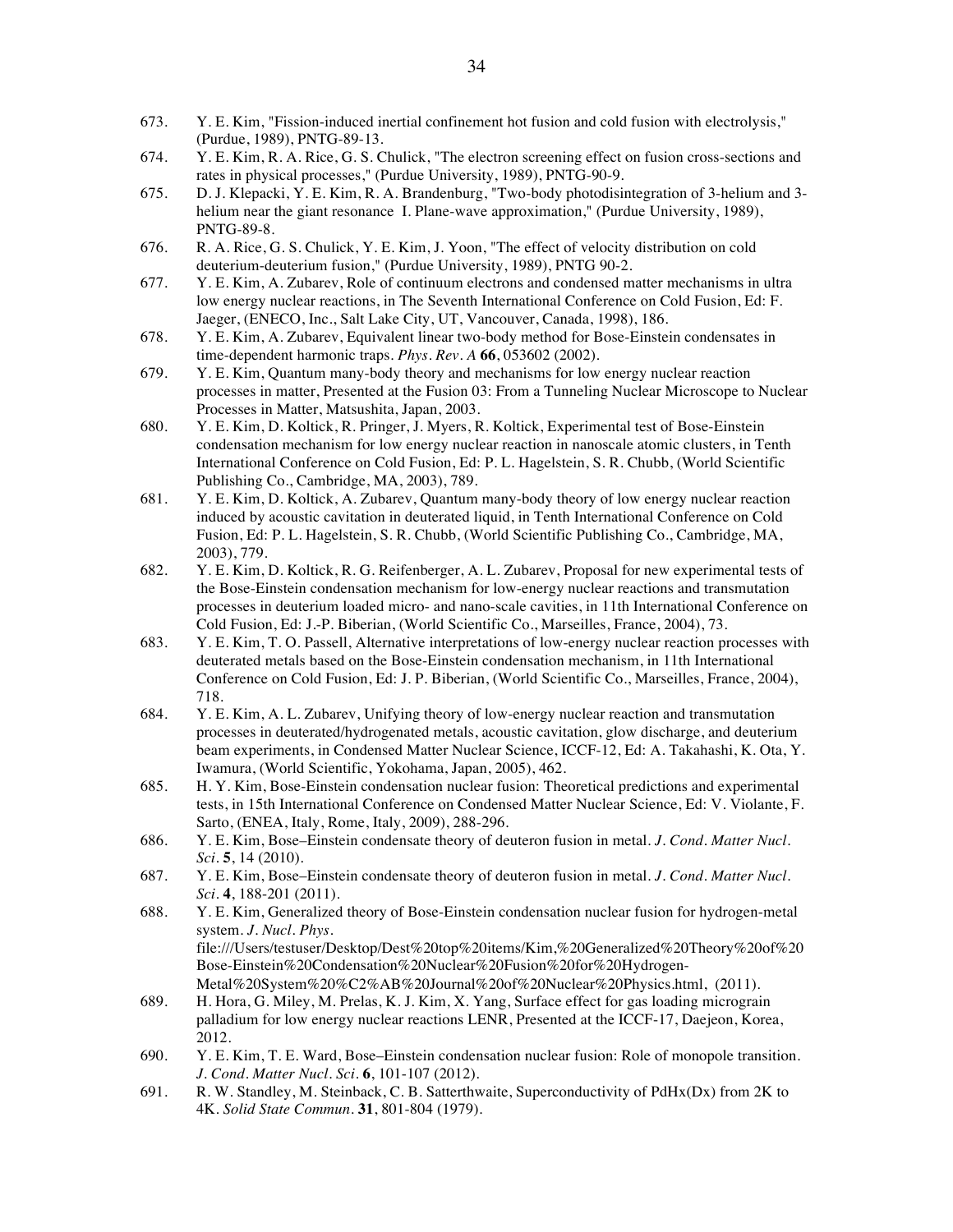- 692. T. Bressani, E. Del Giudice, G. Preparata, First steps toward an understanding of 'cold' nuclear fusion. *Il Nuovo Cimento* **A101**, 845 (1989).
- 693. G. Preparata, Theoretical ideas on cold fusion, in The First Annual Conference on Cold Fusion, Ed: F. G. Will, (National Cold Fusion Institute, University of Utah Research Park, Salt Lake City, Utah, 1990), 91.
- 694. G. Preparata, Cold fusion: What do the laws of nature allow and forbid?, in Second Annual Conference on Cold Fusion, "The Science of Cold Fusion", Ed: T. Bressani, E. Del Giudice, G. Preparata, (Societa Italiana di Fisica, Bologna, Italy, Como, Italy, 1991), 453.
- 695. G. Preparata, Some theories of 'cold' nuclear fusion: a review. *Fusion Technol.* **20**, 82-92 (1991).
- 696. G. Preparata, A new look at solid-state fractures, particle emission and 'cold' nuclear fusion. *Nuovo Cimento A* **104**, 1259 (1991).
- 697. T. Bressani, G. Preparata, What makes a crystal stiff enough for the Mossbauer effect? *Il Nuovo Cimento, Note Brevi* **14D**, 345-349 (1992).
- 698. G. Preparata, Towards a theory of cold fusion phenomena, in Third International Conference on Cold Fusion, "Frontiers of Cold Fusion", Ed: H. Ikegami, (Universal Academy Press, Inc., Tokyo, Japan, Nagoya Japan, 1992), not in Proceedings.
- 699. G. Preparata, Cold fusion '93': Some theoretical ideas, in Fourth International Conference on Cold Fusion, Ed: T. O. Passell, (Electric Power Research Institute 3412 Hillview Ave., Palo Alto, CA 94304, Lahaina, Maui, 1993), vol. 1, 12-11 to 12-23.
- 700. M. Fleischmann, S. Pons, G. Preparata, Possible theories of cold fusion. *Nuovo Cimento* **107A**, 143-156 (1994).
- 701. M. Fleischmann, An overview of cold fuson phenomena, in The First Annual Conference on Cold Fusion, Ed: F. Will, (National Cold Fusion Institute, University of Utah Research Park, Salt Lake City, Utah, 1990), vol. 1, 344.
- 702. M. Fleischmann, Searching for the consequences of many-body effects in condensed phase systems, in The 9th International Conference on Cold Fusion, Condensed Matter Nuclear Science, Ed: X. Z. Li, (Tsinghua Univ. Press, Tsinghua Univ., Beijing, China, 2002), III.
- 703. A. J. Leggett, G. Baym, Exact upper bounds on barrier penetration probabilities in many-body systems: Application to 'cold fusion'. *Phys. Rev. Lett.* **63**, 191 (1989).
- 704. A. J. Leggett, G. Baym, Can solid-state effects enhance the cold-fusion rate? *Nature (London)* **340**, 45 . (1989).
- 705. J. Schwinger, Cold fusion: a hypothesis. *Z. Naturforsch.* **45A**, 756 (1990).
- 706. M. C. H. McKubre, R. C. Rocha-Filho, S. I. Smedley, F. L. Tanzella, S. Crouch-Baker, T. O. Passell, J. Santucci, Isothermal flow calorimetric investigations of the D/Pd system, in Second Annual Conference on Cold Fusion, "The Science of Cold Fusion", Ed: T. Bressani, E. Del Giudice, G. Preparata, (Societa Italiana di Fisica, Bologna, Italy, Como, Italy, 1991), 419.
- 707. E. K. Storms, C. L. Talcott, A study of electrolytic tritium production, in The First Annual Conference on Cold Fusion, Ed: F. Will, (National Cold Fusion Institute, University of Utah Research Park, Salt Lake City, Utah, 1990), 149.
- 708. D. Lewis, K. Sköld, A phenomenological study of the Fleischmann-Pons effect. *J. Electroanal. Chem.* **294**, 275 (1990).
- 709. J. Schwinger, Nuclear energy in an atomic lattice, in The First Annual Conference on Cold Fusion, Ed: F. Will, (National Cold Fusion Institute, University of Utah Research Park, Salt Lake City, Utah, 1990), 130.
- 710. P. L. Hagelstein, Status of coherent fusion theory, in The First Annual Conference on Cold Fusion, Ed: F. Will, (National Cold Fusion Institute, University of Utah Research Park, Salt Lake City, Utah, 1990), 99.
- 711. M. Rabinowitz, Response to G. Preparata, in Fourth International Conference on Cold Fusion, Ed: T. O. Passell, (Electric Power Research Institute 3412 Hillview Ave., Palo Alto, CA 94304, Lahaina, Maui, 1993), vol. 1, 17.
- 712. J. M. Blatt, V. F. Weisskopf, *Theoretical Nuclear Physics*. (Wiley, New York, 1952).
- 713. J. Schwinger, Nuclear energy in an atomic lattice. 1. *Z. Phys. D: At., Mol. Clusters* **15**, 221 (1990).
- 714. S. R. Chubb, T. A. Chubb, "Nuclear fusion in a solid via a Bose Bloch concentrate," (Naval Research Laboratory, Memorandum Report 6617, Washington, 1990).
- 715. T. A. Chubb, S. R. Chubb, Cold fusion as an interaction between ion band states. *Fusion Technol.* **20**, 93-99 (1991).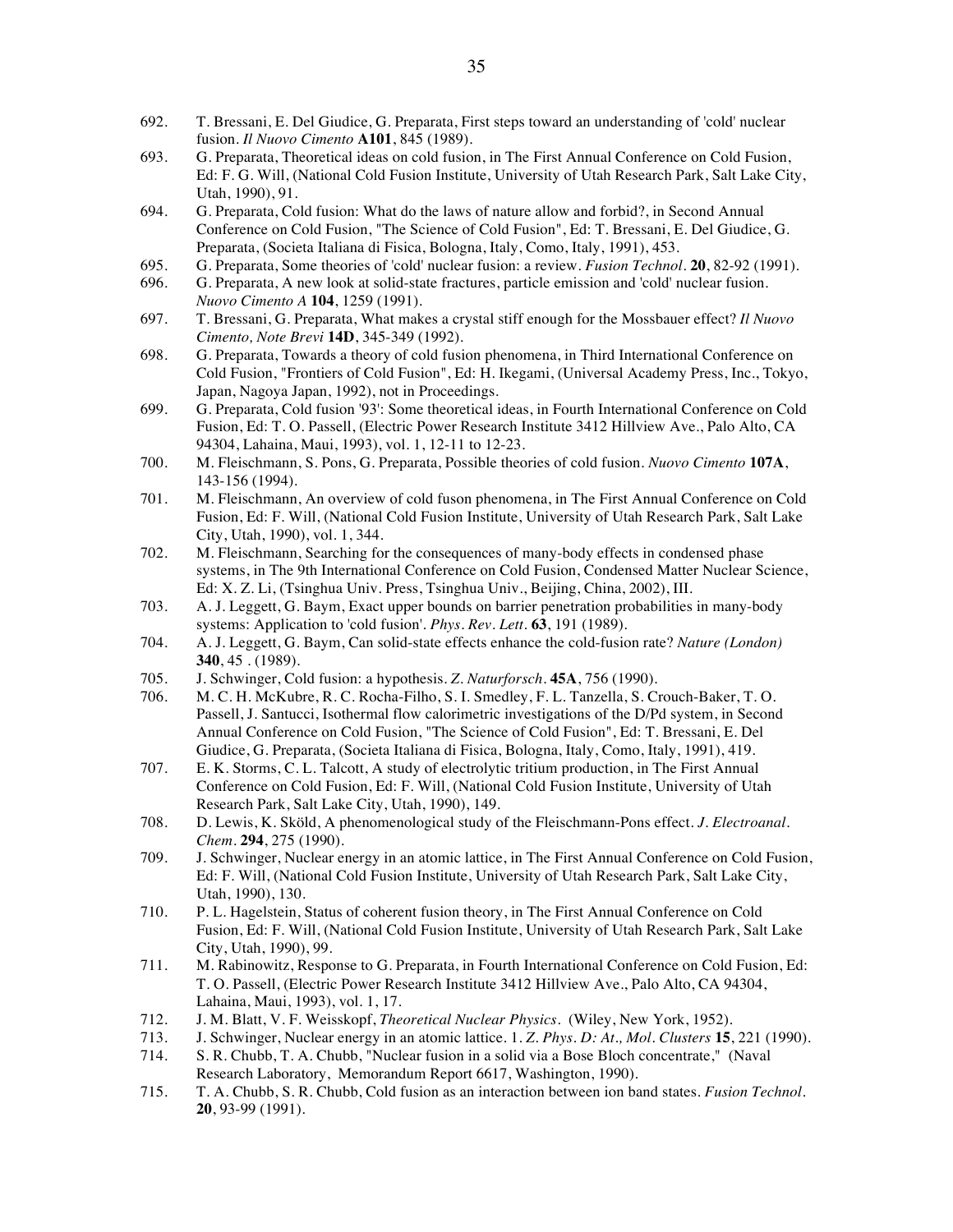- 716. S. R. Chubb, T. A. Chubb, Ion band state fusion, in Third International Conference on Cold Fusion, "Frontiers of Cold Fusion", Ed: H. Ikegami, (Universal Academy Press, Inc., Tokyo, Japan, Nagoya Japan, 1992), 623.
- 717. S. R. Chubb, T. A. Chubb, Ion band state fusion: reactions, power density, and the quantum reality question. *Fusion Technol.* **24**, 403 (1993).
- 718. S. R. Chubb, T. A. Chubb, The role of hydrogen ion band states in cold fusion. *Trans. Fusion Technol.* **26**, 414 (1994).
- 719. T. A. Chubb, S. R. Chubb, The ion band state theory, in 5th International Conference on Cold Fusion, Ed: S. Pons, (IMRA Europe, Sophia Antipolis Cedex, France, Monte-Carlo, Monaco, 1995), 315.
- 720. S. R. Chubb, T. A. Chubb, Hidden results of the ion band state theory, in Sixth International Conference on Cold Fusion,Progress in New Hydrogen Energy, Ed: M. Okamoto, (Industrial Technology Development Organization, Tokyo Institute of Technology, Tokyo, Japan, Lake Toya, Hokkaido, Japan, 1996), vol. 1, 315.
- 721. T. A. Chubb, S. R. Chubb, Radiationless cold fusion: Why small "crystals" are better, N(cell) requirement, and energy transfer to lattice, in Sixth International Conference on Cold Fusion, Progress in New Hydrogen Energy, Ed: M. Okamoto, (Industrial Technology Development Organization, Tokyo Institute of Technology, Tokyo, Japan, Lake Toya, Hokkaido, Japan, 1996), vol. 2, 417.
- 722. T. A. Chubb, S. R. Chubb, Deuteride-induced strong force reactions, in The Seventh International Conference on Cold Fusion, Ed: F. Jaeger, (ENECO, Inc., Salt Lake City, UT, Vancouver, Canada, 1998), 83.
- 723. S. R. Chubb, T. A. Chubb, Theoretical framework for anomalous heat and <sup>4</sup>He in transition metal systems, in 8th International Conference on Cold Fusion, Ed: F. Scaramuzzi, (Italian Physical Society, Bologna, Italy, Lerici (La Spezia), Italy, 2000), 385.
- 724. T. A. Chubb, S. R. Chubb, Deuteron fluxing and the ion band state theory, in 8th International Conference on Cold Fusion, Ed: F. Scaramuzzi, (Italian Physical Society, Bologna, Italy, Lerici (La Spezia), Italy, 2000), 391.
- 725. T. A. Chubb, S. R. Chubb, Deuteron fluxing and the ion band state theory, Presented at the The Ninth International Conference on Cold Fusion (ICCF9), Beijing, China, 2002.
- 726. S. R. Chubb, T. A. Chubb, Relationship between microscopic and macroscopic interactions in low energy nuclear reactions: Lessons learned from  $D + D = 4$  He., in The 9th International Conference on Cold Fusion, Condensed Matter Nuclear Science, Ed: X. Z. Li, (Tsinghua Univ. Press, Tsinghua Univ., Beijing, China, 2002), 57.
- 727. T. A. Chubb, Production of excited surface states by reactant starved electrolysis, in The 9th International Conference on Cold Fusion, Condensed Matter Nuclear Science, Ed: X. Z. Li, (Tsinghua Univ. Press, Tsinghua Univ., Beijing, China, 2002), 64.
- 728. T. A. Chubb, The dd cold fusion-transmutation connection, in Tenth International Conference on Cold Fusion, Ed: P. L. Hagelstein, S. R. Chubb, (World Scientific Publishing Co., Cambridge, MA, 2003), 753.
- 729. T. A. Chubb, LENR: superfluids, self-trapping and non-self-trapping states, in Tenth International Conference on Cold Fusion, Ed: P. L. Hagelstein, S. R. Chubb, (LENR-CANR.org, Cambridge, MA, 2003), 767.
- 730. S. R. Chubb, Nuts and bolts of the ion band state theory, in Tenth International Conference on Cold Fusion, Ed: P. L. Hagelstein, S. R. Chubb, (World Scientific Publishing Co., Cambridge, MA, 2003), vol. 1, 735.
- 731. S. R. Chubb, Impact of boundary effects involving broken symmetry on LENR's, in Tenth International Conference on Cold Fusion, Ed: P. L. Hagelstein, S. R. Chubb, (World Scientific Publishing Co., Cambridge, MA, 2003), 771.
- 732. T. A. Chubb, I. Bloch ions, in 11th International Conference on Cold Fusion, Ed: J.-P. Biberian, (World Scientific Co., Marseilles, France, 2004), 665.
- 733. T. A. Chubb, II. Inhibited diffusion driven surface transmutations, in 11th International Conference on Cold Fusion, Ed: J.-P. Biberian, (World Scientific Co., Marseilles, France, 2004), 678.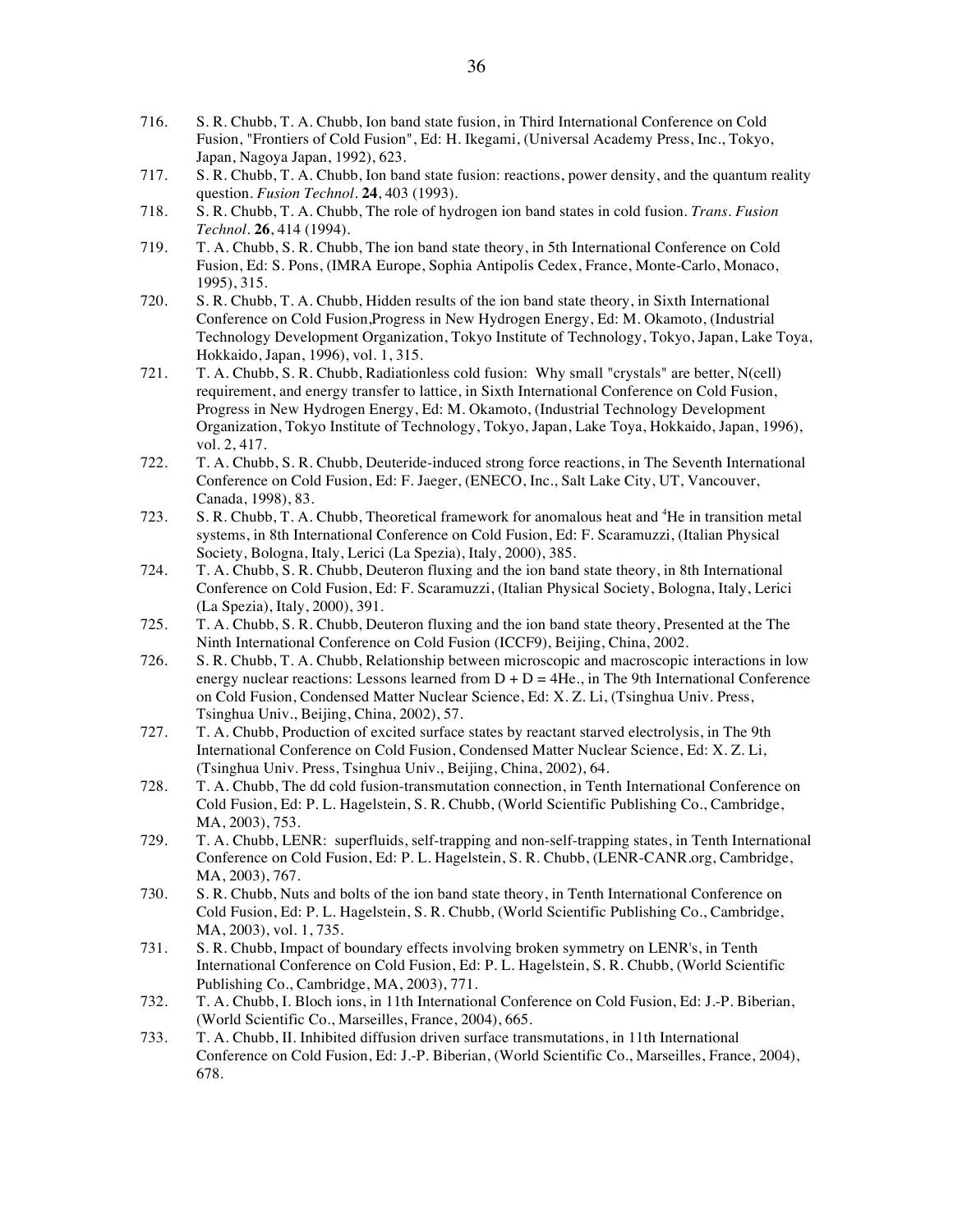- 734. T. A. Chubb, III. Bloch nuclides, Iwamura transmutations, and Oriani showers, in 11th International Conference on Cold Fusion, Ed: J.-P. Biberian, (World Scientific Co., Marseilles, France, 2004), 685.
- 735. T. A. Chubb, M. Daehler, Lattice-assisted nuclear fusion. *Infinite Energy*, 22-28 (2012).
- 736. R. T. Bush, A Transmission resonance model for cold fusion, in Winter Annual Meeting of Am. Soc. Mechan. Eng., Ed, San Francisco, 1989).
- 737. R. T. Bush, R. D. Eagleton, 'Cold nuclear fusion': A hypothetical model to probe an elusive phenomenon. *J. Fusion Energy* **9**, 397-408 (1990).
- 738. R. T. Bush, A unifying model for cold fusion. *Trans. Fusion Technol.* **26**, 431-441 (1994).
- 739. K. Kunimatsu, N. Hasegawa, A. Kubota, N. Imai, M. Ishikawa, H. Akita, Y. Tsuchida, Deuterium loading ratio and excess heat generation during electrolysis of heavy water by palladium cathode in a closed cell using a partially immersed fuel cell anode, in Third International Conference on Cold Fusion, "Frontiers of Cold Fusion", Ed: H. Ikegami, (Universal Academy Press, Inc., Tokyo, Japan, Nagoya Japan, 1992), 31.
- 740. R. T. Bush, Consequences of lattice occupational symmetry. *Infinite Energy* **2**, 34 (1997).
- 741. L. Turner, Thoughts unbottled by cold fusion. *Phys. Today* **Sept.**, 140 (1989).
- 742. L. Turner, Peregrinations on cold fusion. *J. Fusion Energy* **9**, 447 (1990).
- 743. L. Turner, Peregrinations on cold fusion. *J. Fusion Energy* **9**, 447 (1990).
- 744. R. H. Parmenter, W. E. Lamb Jr., Cold fusion in palladium: a more realistic calculation. *Proc. Natl. Acad. Sci. USA* **87**, 8652-8654 (1990).
- 745. R. H. Parmenter, W. E. Lamb Jr., More cold fusion in metals: corrected calculations and other considerations. *Proc. Natl. Acad. Sci. U.S.A.* **87**, 3177 (1990).
- 746. R. H. Parmenter, A possible scenario for the onset of cold fusion in deuterated metals. *Infinite Energy* **4**, 41 (1998).
- 747. R. H. Parmenter, Enhancement of cold fusion processes in palladium by catalytic agents. *Infinite Energy* **8**, 66 (2002).
- 748. R. W. Bass, On empirical system ID, possible external electromagnetic/electronuclear stimulation/actuation and automatic feedback control of cold fusion, in The First Annual Conference on Cold Fusion, Ed: F. Will, (National Cold Fusion Institute, University of Utah Research Park, Salt Lake City, Utah, 1990), vol. 1, 281.
- 749. R. W. Bass, M. C. McKubre, Generalized cause and efect demonstration protocol, in Tenth International Conference on Cold Fusion, Ed: P. I. Hagelstein, S. R. Chubb, (World Scientific Publishing Co., Cambridge, MA, 2003), 1005.
- 750. R. W. Bass, M. Swartz, Empirical system identification (ESID) and optimal control of latticeassisted nuclear reactors, in ICCF-14, Ed, Washington, DC, 2008).
- 751. R. W. Bass, The only conventionally viable cold nuclear fusion theory?, Presented at the ACS, March 21, 2010, 2010.
- 752. S. Martellucci, A. Rosati, F. Scaramuzzi, V. Violante, *Cold Fusion, The History of Research in Italy.* (ENEA Italian National Agency for New Technologies, 2008).
- 753. A. De Ninno, V. Violante, "Quasi-plasma" transport model in deuterium overloaded cathodes, in Third International Conference on Cold Fusion, "Frontiers of Cold Fusion", Ed: H. Ikegami, (Universal Academy Press, Inc., Tokyo, Japan, Nagoya Japan, 1992), 107.
- 754. V. Violante, A. De Ninno, Quantum mechanical description of a lattice ion trap, in Sixth International Conference on Cold Fusion, Progress in New Hydrogen Energy, Ed: M. Okamoto, (New Energy and Industrial Technology Development Organization, Tokyo Institute of Technology, Tokyo, Japan, Lake Toya, Hokkaido, Japan, 1996), vol. 1, 221-227.
- 755. V. Violante, A. De Ninno, Collision between two deuterons in condensed matter: ion trap mechanism, in 5th International Conference on Cold Fusion, Ed: S. Pons, (IMRA Europe, Sophia Antipolis Cedex, France, Monte-Carlo, Monaco, 1995), 355-359.
- 756. V. Violante, Lattice ion-trap confinement for deuterons and protons: Possible interaction in condensed matter. *Fusion Technol.* **35**, 361 (1999).
- 757. V. Violante, A. Torre, G. Dattoli, Lattice ion trap: classical and quantum description of a possible collision mechanism for deuterons in metal lattices. *Fusion Technol.* **34**, 156 (1998).
- 758. V. Violante, Extended analysis of the lattice radio-frequency trap as possible collision mechanism between nucleus in condensed matter, in The Seventh International Conference on Cold Fusion, Ed: F. Jaeger, (ENECO, Inc., Salt Lake City, UT, Vancouver, Canada, 1998), 403.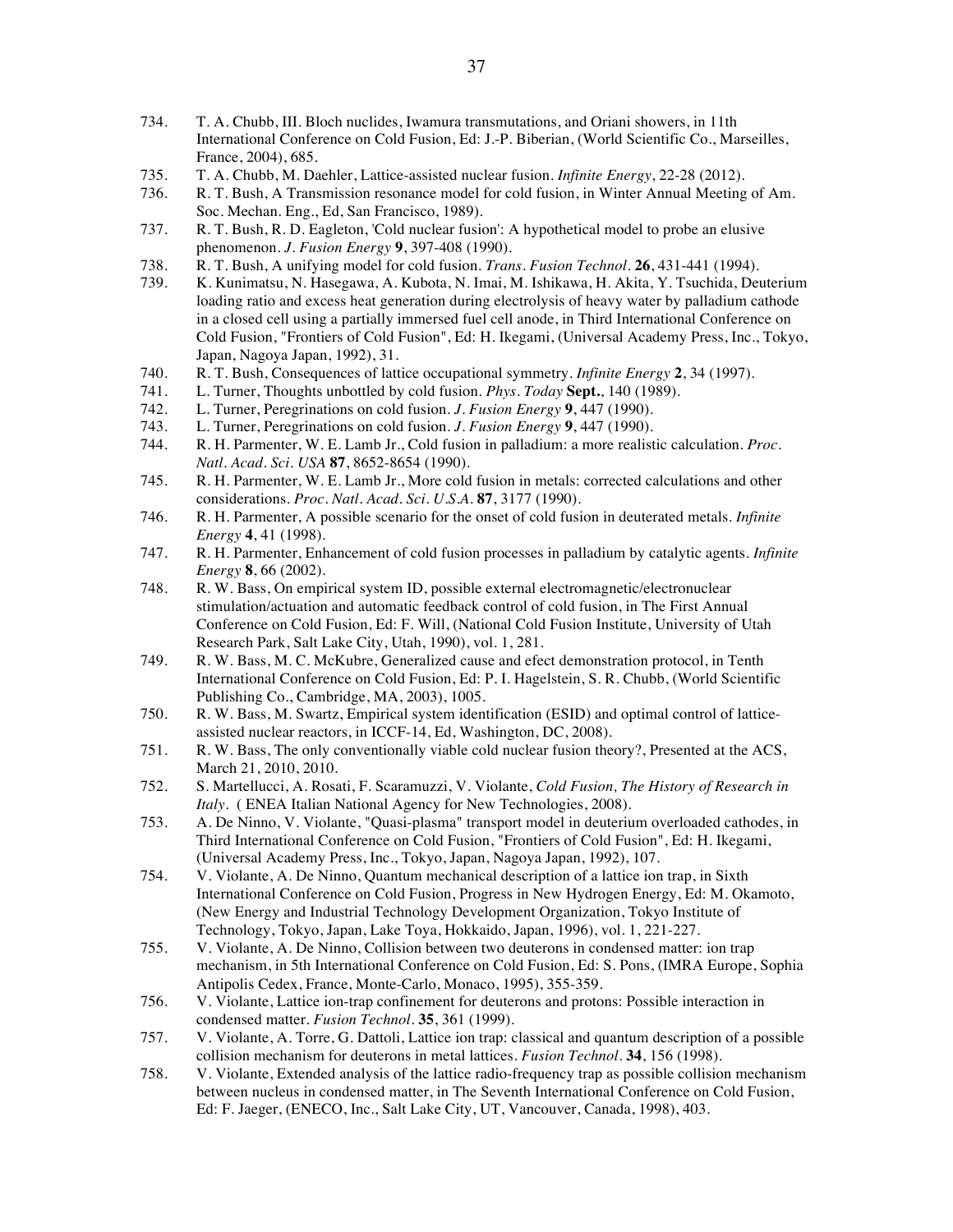- 759. V. Violante, A. De Ninno, Lattice ion trap: a possible mechanism inducing a strong approach between two deuterons in condensed matter. *Fusion Technol.* **31**, 219 (1997).
- 760. V. Violante, Lattice confinement: a possible mechanism producing "collisions" between particles in condensed matter, Presented at the Asti Workshop on Anomalies in Hydrogen/Deuterium Loaded Metals, Villa Riccardi, Rocca d'Arazzo, Italy, 1997.
- 761. V. Violante, A. Torre, G. Selvaggi, G. H. Miley, Three-dimensional analysis of the lattice confinement effect on ion dynamics in condensed matter and lattice effect on the d-d nuclear reaction channel. *Fusion Technol.* **39**, 266 (2001).
- 762. A. K. Vijh, Electrode potentials and interface plasmons in the metal/gaseous electrolyte (i.e., plasma) interphasic region. *Mater. Chem. Phys.* **14**, 47 (1986).
- 763. E. Castagna, C. Sibilia, S. Paoloni, V. Violante, F. Sarto, Surface plasmons and low-energy nuclear reactions triggering, in Condensed Matter Nuclear Science, ICCF-12, Ed: A. Takahashi, K. Ota, Y. Iwamura, (World Scientific, Yokohama, Japan, 2005), 156-162.
- 764. A. De Ninno, V. Violante, A. La Barbera, Consequences of lattice expansive strain gradients on hydrogen loading in palladium. *Phys. Rev. B* **56**, 2417-2420 (1997).
- 765. J. A. S. Green, F. A. Lewis, Overvoltage component at palladized cathodes of palladium and palladium alloys prior to and during bubble evolution. *Trans. Faraday Soc.* **60**, 2234 (1964).
- 766. A. Widom, L. Larsen, Absorption of nuclear gamma radiation by heavy electrons on metallic hydride surfaces. *arXiv:cond-mat/0509269v1*, (2005).
- 767. A. Widom, L. Larsen, Ultra low momentum neutron catalyzed nuclear reactions on metallic hydride surfaces. *Eur. Phys. J.* **C46**, 107 (2006).
- 768. D. Bushnell, LENR and NASA, Presented at the International Low Energy Nuclear Reactions Symposium (ILENRS-12), William & Mary, Williamsburg, VA, 2012.
- 769. G. C. Fralick, J. D. Wrbanek, S. Y. Wrbanek, J. M. Niedra, M. G. Millis, D. J. Spry, R. Meredith, J. Mazo, "Investigation of Anomalous Heat Observed in Bulk Palladium," (NASA, www.nasa.gov, 2009).
- 770. S. Ciuchi, L. Maiani, A. D. Polosa, V. Riquer, R. Ruocco, M. Vignati, Low energy neutron production by inverse beta decay in metallic hydride surfaces. *arXiv:1209.6501v1 [nucl-th] 28 Sep 2012*, (2012).
- 771. E. Tennfors, On the idea of low-energy nuclear reactions in metallic lattices by producing neutrons from protons capturing "heavy" electrons. *Eur. Phys. J. Plus* **128**, 1 (2013).
- 772. P. I. Hagelstein, Electron mass enhancement and theWidom–Larsen model. *J. Cond. Matter Nucl. Sci.* **12**, 18-40 (2013).
- 773. A. Widom, Y. N. Srivastava, L. Larsen, Erroneous wave functions of Ciuchi et al. for collective modes in neutron production on metallic hydride cathodes. *arXiv:1210.5212v1 [nucl-th] 17 Oct 2012*, (2012).
- 774. J. M. Zawodny, S. Krivit, Eds., *Widom-Larsen theory:Possible explanation of LENRs*, (Wiley & Sons, NJ, Singapore, 2011), pp. 595.
- 775. A. Widom, L. Larsen, Nuclear abundances in metallic hydride electrodes of electrolytic chemical cells. *arXiv:cond-mat/062472 v1*, (2006).
- 776. L. Larsen, A. Widom, Apparatus and method for absorption of incident gamma radiation and its conversion to outgoing radiation at less penetrating, lower energies and frequencies, USA, Patent #: 7,893,414, 2011.
- 777. Y.-F. Chang, Potential exploration of cold fusion and its quantitative theory of physical-chemicalnuclear multistage chain rReactionn mechanism. *Intern. J. Modern Chem.* **5**, 29-43 (2013).
- 778. R. E. Godes, The quantum fusion hypothesis. *Infinite Energy* **14**, 15-23 (2008).
- 779. J. C. Fisher, Polyneutrons as agents for cold nuclear reactions. *Fusion Technol.* **22**, 511 (1992).
- 780. J. C. Fisher, Liquid-drop model for extremely neutron rich nuclei. *Fusion Technol.* **34**, 66 (1998).
- 781. R. A. Oriani, J. C. Fisher, Anomalous power generation produced by stirring water solutions. *Trans. Am. Nucl. Soc.* **83**, 368 (2000).
- 782. J. C. Fisher, Theory of low-temperature particle showers, in Tenth International Conference on Cold Fusion, Ed: P. L. Hagelstein, S. R. Chubb, (World Scientific Publishing Co., Cambridge, MA, 2003), 915.
- 783. R. A. Oriani, J. C. Fisher, Energetic particle showers in the vapor from electrolysis, in 11th International Conference on Cold Fusion, Ed: J.-P. Biberian, (World Scientific Co., Marseilles, France, 2004), 281.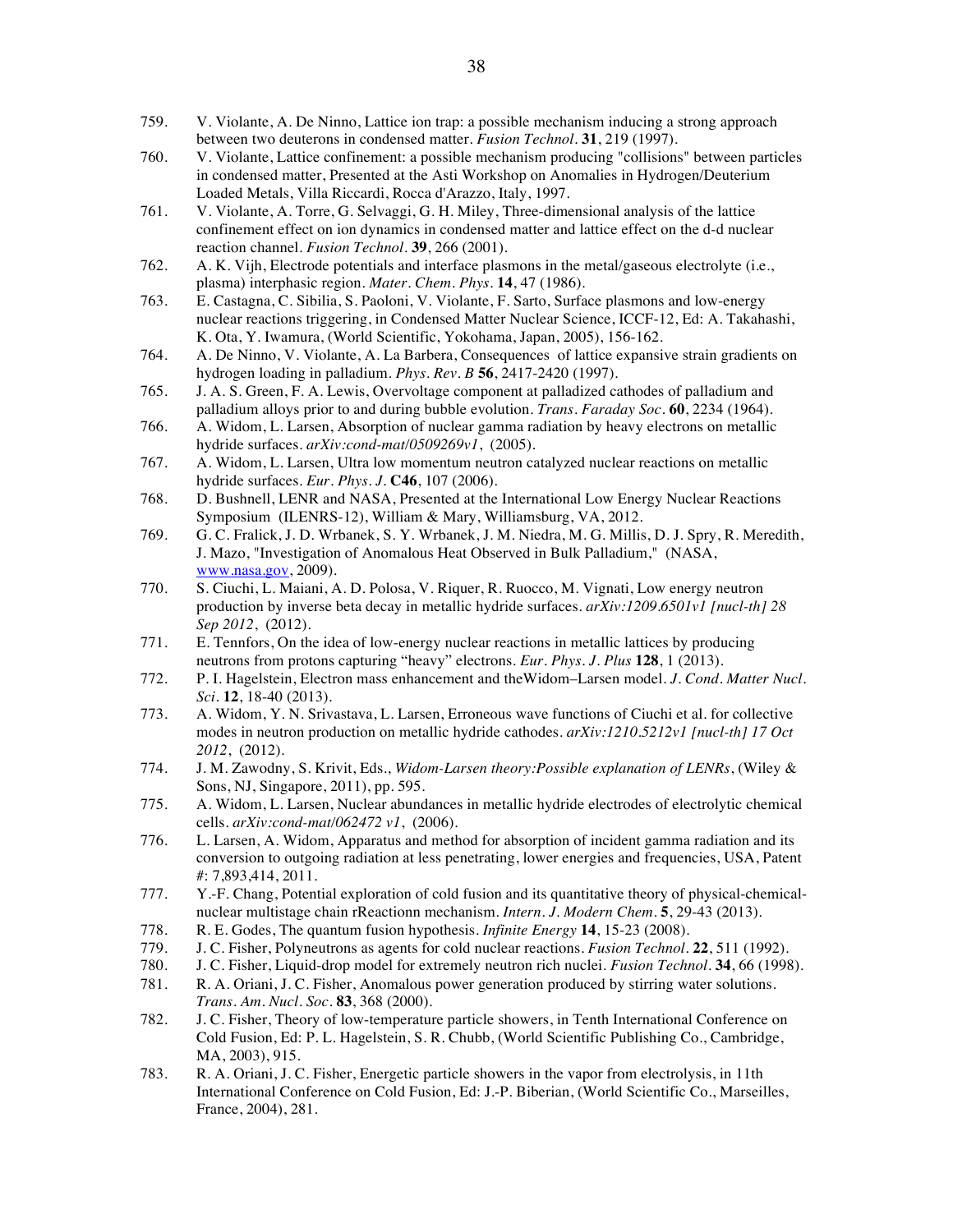- 784. J. C. Fisher, Outline of polyneutron physics (basics), Presented at the 6th International Workship on Anomalies in Hydrogen/Deuterium Loaded Metals, Siena, Italy, 2005.
- 785. J. C. Fisher, Polyneutron theory of transmutation, in Condensed Matter Nuclear Science, ICCF-12, Ed: A. Takahashi, K. Ota, Y. Iwamura, (World Scientific, Yokohama, Japan, 2005), 516.
- 786. J. C. Fisher, External radiation produced by electrolysis A work in progress, in 8th International Workshop on Anomalies in Hydrogen/Deuterium Loaded Metals, Ed: J. Rothwell, P. Mobberley, (The International Society for Condensed Matter Science, Catania, Sicily, Italy, 2007), 62.
- 787. J. C. Fisher, Palladium fusion triggered by polyneutrons. *J. Cond. Matter Nucl. Sci.* **1**, 1 (2007).
- 788. H. Kozima, Neutron Mossbauer effect and the cold fusion in inhomogeneous materials. *Il Nuovo Cimento* **107 A**, 1781 (1994).
- 789. H. Kozima, How the cold fusion occurs? *.* **28**, 31 (1994).
- 790. H. Kozima, S. Watanabe, Nuclear processes in trapped neutron catalyzed model for cold fusion, in 5th International Conference on Cold Fusion, Ed: S. Pons, (IMRA Europe, Sophia Antipolis Cedex, France, Monte-Carlo, Monaco, 1995), 347.
- 791. H. Kozima, Neutron drop: condensation of neutrons in metal hydrides and deuterides. *Fusion Technol.* **37**, 253-258 (2000).
- 792. H. Kozima, *The science of the cold fusion phenomenon*. (Elsevier Science, 2006), pp. 208.
- 793. J. A. Maly, J. Va'vra, Electron transitions on deep Dirac levels I. *Fusion Technol.* **24**, 307 (1993).
- 794. J. A. Maly, J. Va'vra, Electron transitions on deep Dirac levels II. *Fusion Technol.* **27**, 59 (1995).
- 795. R. L. Mills, W. R. Good, Fractional quantum energy levels of hydrogen. *Fusion Technol.* **28**, 1697 (1995).
- 796. R. A. Rice, Y. E. Kim, M. Rabinowitz, A. L. Zubarev, Comments on exotic chemistry models and deep Dirac states for cold fusion, in ICCF-4, Ed, Maui, Hawaii, 1993), 4-1 to 4-7.
- 797. R. A. Rice, Y. E. Kim, Comments on 'electron transitions on deep Dirac levels I'. *Fusion Technol.* **26**, 111 (1994).
- 798. R. A. Rice, Y. E. Kim, M. Rabinowitz, Reply to 'Response to "Comments on "Electron transitions on deep Dirac levels I. *Fusion Technol.* **26**, 348-349 (1995).
- 799. J. A. Maly, J. Va'vra, Response to 'Comments on 'Electron transitions on deep Dirac levels I''. *Fusion Technol.* **26**, 112 (1994).
- 800. J. A. Maly, J. Va'vra, Reply to 'Letter to the editor' Fusion Technol. 27, 348 [1995]". *Fusion Technol.* **30**, 386 (1996).
- 801. A. Meulenberg Jr., From the naught orbit to the <sup>4</sup> He excited state. *J. Cond. Matter Nucl. Sci.* **10**, 15-29 (2013).
- 802. K. P. Sinha, A theoretical model for low-energy nuclear reactions. *Infinite Energy* **5**, 54-57 (2000).
- 803. K. P. Sinha, A. Meulenberg Jr., Lochon catalyzed D-D fusion in deuterated palladium in the solid state. *National Acad. Sci. Lett.* **30**, 243 (2007).
- 804. K. P. Sinha, A. Meulenberg, Laser stimulation of low-energy nuclear reactions in deuterated palladium. *Current Sci.* **91**, 907-912 (2006).
- 805. A. Meulenberg, Tunneling beneath the <sup>4</sup>He\* fragmentation energy. *J. Cond. Matter Nucl. Sci.* 4, 241-255 (2011).
- 806. A. Meulenberg Jr., K. P. Sinha, Lochon and extended-lochon models for low-energy nuclear reactions in a lattice. *Infinite Energy* **19**, 29-32 (2013).
- 807. J. P. Vigier, New hydrogen energies in specially structured dense media: capillary chemistry and capillary fusion, in Third International Conference on Cold Fusion, "Frontiers of Cold Fusion", Ed: H. Ikegami, (Universal Academy Press, Inc., Tokyo, Japan, Nagoya Japan, 1992), 325.
- 808. J. P. Vigier, On cathodically polarized Pd/D systems. *Phys. Lett. A* **221**, 138 (1996).
- 809. A. Dragic, Z. Maric, J. P. Vigier, New quantum mechanical tight bound states and 'cold fusion'. *Phys. Lett. A* **265**, 163-167 (2000).
- 810. J. Dufour, An introduction to the pico-chemistry working hypothesis. *J. Cond. Matter Nucl. Sci.* **10**, 40-45 (2013).
- 811. J. C. Dufour, Very sizeable increase of gravitation at picometer distance: A novel working hypothesis to explain anomalous heat effects and apparent transmutations in certain metal/hydrogen systems. *J. Cond. Matter Nucl. Sci.* **1**, 47 (2007).
- 812. J. Dufour, J. H. Foos, X. J. C. Dufour, Formation and properties of Hydrex and Deutex, in The Seventh International Conference on Cold Fusion, Ed: F. Jaeger, (ENECO, Inc., Salt Lake City, UT, Vancouver, Canada, 1998), 113.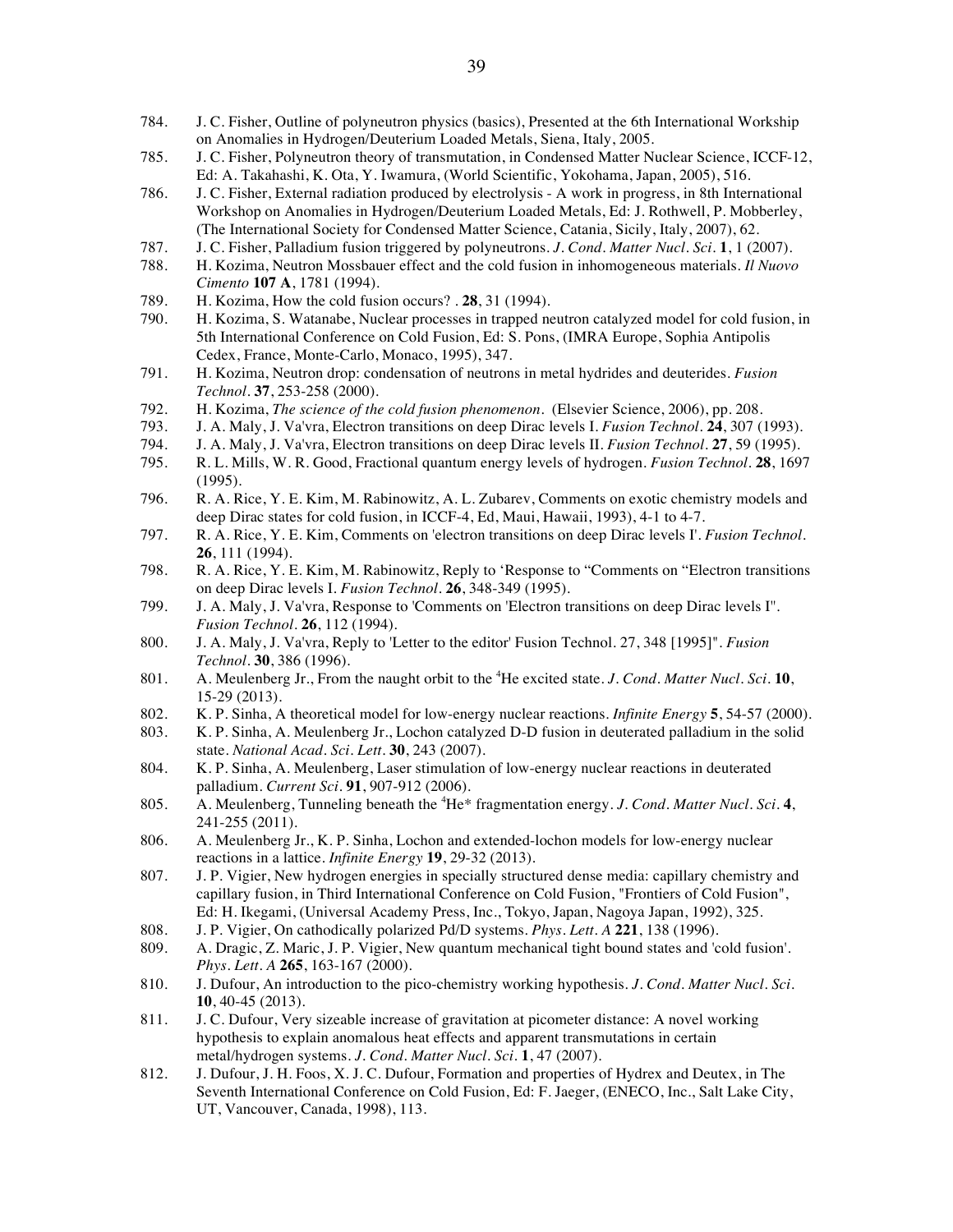- 813. J. Dufour, J. Foos, J. P. Millot, X. Dufour, From "cold fusion" to "Hydrex" and "Deutex" states of hydrogen, in Sixth International Conference on Cold Fusion, Progress in New Hydrogen Energy, Ed: M. Okamoto, (New Energy and Industrial Technology Development Organization, Tokyo Institute of Technology, Tokyo, Japan, Lake Toya, Hokkaido, Japan, 1996), vol. 2, 482.
- 814. J. J. Dufour, J. Foos, J. C. Dufour, Formation and properties of Hydrex and Deutex, in Asti Workshop on Anomalies in Hydrogen/Deuterium Loaded Metals, Ed: W. J. M. F. Collis, (Italian Phys. Soc., Villa Riccardi, Rocca d'Arazzo, Italy, 1997), 29.
- 815. J. Dufour, D. Murat, X. Dufour, J. Foos, The Hydrex concept-effect on heavy nuclei, in 8th International Conference on Cold Fusion, Ed: F. Scaramuzzi, (Italian Physical Society, Bologna, Italy, Lerici (La Spezia), Italy, 2000), 431.
- 816. J. Dufour, Response to 'Comments on 'Interaction of palladium/hydrogen and palladium/ deuterium to measure the excess energy per atom for each isotope'. *Fusion Technol.* **33**, 385 (1998).
- 817. R. Mills, Comments on "Interaction of palladium/hydrogen and palladium/deuterium to measure excess energy per atom for each isiotope". *Fusion Technol.* **33**, 384 (1998).
- 818. R. L. Mills, W. R. Good, R. M. Shaubach, Dihydrino molecule identification. *Fusion Technol.* **25**, 103-119 (1994).
- 819. R. Mills, Novel hydrogen compounds from a potassium carbonate electrolytic cell. *Fusion Technol.* **37**, 157 (2000).
- 820. R. Mills, W. R. Good, J. J. Farrell, *Unification of Spascetime, the Forces, Matter and Energy*. (Science Press, Ephrata, PA, 1992), pp. 220.
- 821. R. Mills, *The grand unified theory of classical quantum mechanics*. (Cadmus Professional Communications, Ephrata, PA, 2006), pp. 1450.
- 822. R. L. Mills, P. Ray, Spectral emission of fractional quantum energy levels of atomic hydrogen from a helium-hydrogen plasma and the implications for dark matter. *J. Hydrogen Eng.* **27**, 301 (2002).
- 823. R. L. Mills, P. Ray, Vibrational spectral emission of fractional-principal-quantum-energy-level hydrogen molecule ion. *J. Hydrogen Eng.* **27**, 533 (2002).
- 824. R. L. Mills, P. Ray, The grand unified theory of classical quantum mechanics. *J. Hydrogen Eng.* **27**, 565 (2002).
- 825. R. L. Mills, P. C. Ray, B. Dhandapani, R. M. Mayo, J. He, Comparison of excessive Balmer alpha line broadening of glow discharge and microwave hydrogen plasmas with certain catalysts. *J. Appl. Phys.* **92**, 7008 (2002).
- 826. R. L. Mills, B. Dhandapani, M. Nansteel, H. J., A. Voigt, Identification of compounds containing novel hydride ions by nuclear magnetic resonance spectroscopy. *y* **26**, 965 (2001).
- 827. R. Mills, W. R. Good, J. Phillips, A. I. Popov, Low Energy Hydrogen Methods and Structures, USA, Patent #: 6,024,395, 2000
- 828. J. Phillips, C.-K. Chen, K. Ahktar, B. Dhandapani, R. Mills, Evidence of the Production of Hot Atomic Hydrogen in RF Generated Hydrogen/Argon. *Int. J. Hydrogen Energy* **32**, 3010-3025 (2007).
- 829. R. Mills, Y. Lu, Editorial about "Time-resolved hydrino continuum transitions with cutoffs at 22.8 nm and 10.1 nm". *Eur. Phys. J.* **D64**, 63 (2011).
- 830. R. Mills, Heterogeneous hudrogen-catalyst reactor, USA, Patent #: 6,024,935, 2011
- 831. A. Rathke, A critical analysis of the hydrino model. *New J. Phys* **7**, 127 (2005).
- 832. R. L. Mills, P. Kneizys, Excess heat production by the electrolysis of an aqueous potassium carbonate electrolyte and the implications for cold fusion. *Fusion Technol.* **20**, 65 (1991).
- 833. F. Piantelli, W. J. M. F. Collis, Hydrogen loaded metals, Presented at the 10th International Workshop on Anomalies in Hydrogen Loaded Metals, Siena, Italy, 2012.
- 834. A. Rossi, Rossi Cold Fusion & E-cat News. http://rossifocardifusion.com/ 2012.
- 835. A. Rossi, Journal of Nuclear Physics. http://rossifocardifusion.com/ 2012.
- 836. M. Lewan, *An Impossible Invention*. (Vulkan.se, 2014), pp. 399.
- 837. R. Long, *Cold Fusion for Everything, How Andrea Rossi's E-Cat could change the world*. (self, 2012).
- 838. Y. E. Kim, J. Hadjichristos, Theorectical analysis and reaction mechanisms for experimental results of hydrogen-nickel system, Presented at the ICCF-18, Columbia, Mo, 2013.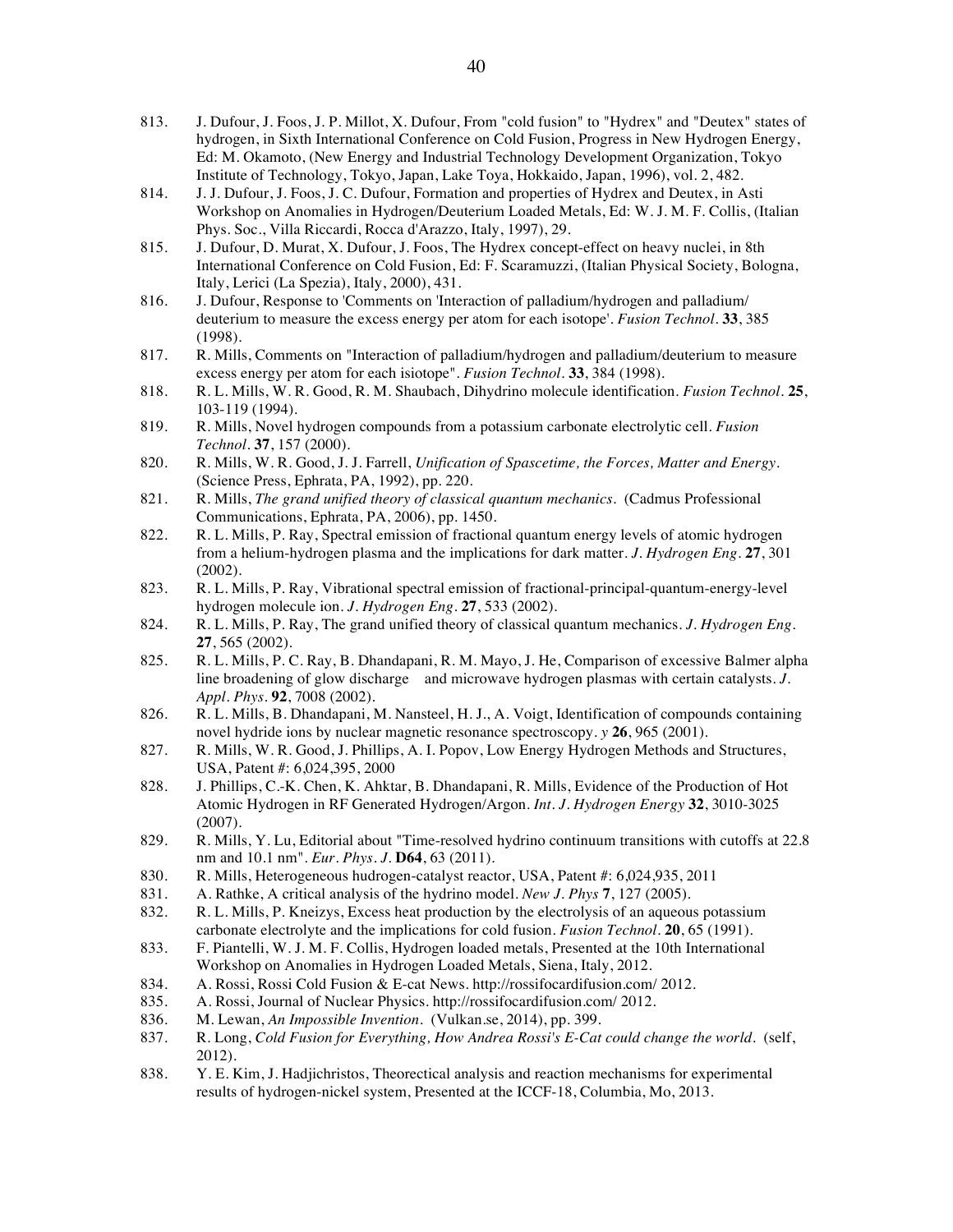- 839. X. Z. Li, D. Z. Jin, L. Chang, The combined resonance tunneling and semi-resonance level in low energy D-D reaction, in Third International Conference on Cold Fusion, "Frontiers of Cold Fusion", Ed: H. Ikegami, (Universal Academy Press, Inc., Tokyo, Japan, Nagoya Japan, 1992), 597.
- 840. X. Z. Li, The 3-dimensional resonance tunneling in chemically assisted nuclear fission and fusion reactions. *Trans. Fusion Technol.* **26**, 480-485 (1994).
- 841. X. Z. Li, A new approach towards fusion energy with no strong nuclear radiation. *J. New Energy* **1**, 44 (1996).
- 842. X. Z. Li, Overcoming of the Gamow tunneling insufficiencies by maximizing the damp-matching resonant tunneling. *Czech. J. Phys.* **49**, 985 (1999).
- 843. X. Z. Li, C. X. Li, H. F. Huang, Maximum value of the resonant tunneling current through the Coulomb barrier. *Fusion Technol.* **36**, 324 (1999).
- 844. X. Z. Li, J. Tian, M. Y. Mei, C. X. Li, Sub-barrier fusion and selective resonant tunneling. *Phys Rev. C: Nucl. Phys.* **61**, 4610 (2000).
- 845. X. Z. Li, B. Liu, X. Z. Ren, J. Tian, D. X. Cao, S. Chen, G. H. Pan, D. l. Ho, Y. Deng, "Superabsorption" - correlation between deuterium flux and excess heat, in The 9th International Conference on Cold Fusion, Condensed Matter Nuclear Science, Ed: X. Z. Li, (Tsinghua Univ. Press, Tsinghua Univ., Beijing, China, 2002), 202-207.
- 846. X. Z. Li, A Chinese view on the summary of the condensed matter nuclear science. *J. Fusion Energy* **23**, 217 (2004).
- 847. J. Louthan, M. R., J. Caskey, G. R. , J. A. Donovan, J. Rawl, D. E., Hydrogen embrittlement of metals. *Mater. Sci. and Eng.* **10**, 357 (1972).
- 848. X. Xu, M. Wen, S. Fukuyama, K. Yokogawa, Simulation of hydrogen embrittlement at crack tip in nickel single crystal by embedded atom method. *Mater. Trans.* **42**, 2283-2289 (2001).
- 849. S. P. Lynch, Hydrogen embrittlement and liquid-metal embrittlement in nickel single crystals. *Scr. Metall.* **13**, 1051-1056 (1979).
- 850. S. P. Lynch, A fractographic study of hydrogen-assisted cracking and liquid-metal embrittlement in nickel. *J. Mater. Sci.* **21**, 692-704 (1986).
- 851. H. Vehoff, W. Rothe, Gaseous hydrogen embrittlement in FeSi- and Ni-single crystals. *Acta Metall.* **31**, 1781-1793 (1983).
- 852. H. Vehoff, H. K. Klameth, Hydrogen embrittlement and trapping at crack tips in Ni-single crystals. *Acta Metall.* **33**, 955-962 (1985).
- 853. F. Frisone, Study of the probability of interaction between the plasmons of metal and deuterons. *Nuovo Cimento Soc. Ital. Fis.* **18D**, 1279 (1996).
- 854. F. Frisone, Theoretical hypothesis of the phenomenon of nuclear cold fusion, Presented at the Asti Workshop on Anomalies in Hydrogen/Deuterium Loaded Metals, Villa Riccardi, Rocca d'Arazzo, Italy, 1997.
- 855. F. Frisone, Can impurities within a deuterated crystalline lattice have an effect favouring cold fusion?, in The Seventh International Conference on Cold Fusion, Ed: F. Jaeger, (ENECO, Inc., Salt Lake City, UT, Vancouver, Canada, 1998), 133.
- 856. F. Frisone, Can variations in temperature influence deuteron interaction within crystalline lattices? *Nuovo Cimento Soc. Ital. Fis.* **20 D**, 1567 (1998).
- 857. F. Frisone, Probability of deuteron plasmon fusion at room temperature within microcracks of crystalline lattices with deuterium loading, in 8th International Conference on Cold Fusion, Ed: F. Scaramuzzi, (Italian Physical Society, Bologna, Italy, Lerici (La Spezia), Italy, 2000), 443.
- 858. F. Frisone, Calculation of deuteron interactions within microcracks of a  $D<sub>2</sub>$  loaded crystalline lattice at room temperature. *J. Cond. Matter Nucl. Sci.* **1**, 41 (2007).
- 859. F. Frisone, Theoretical model of the probability of fusion between deuterons within deformed crystalline lattices with micro-cracks at room temperature, in 15th International Conference on Condensed Matter Nuclear Science, Ed: V. Violante, F. Sarto, (ENEA, Italy, Rome, Italy, 2009), 312-318.
- 860. E. K. Storms, Measurements of excess heat from a Pons-Fleischmann-type electrolytic cell using palladium sheet. *Fusion Technol.* **23**, 230 (1993).
- 861. E. Storms, Measurement of excess heat from a Pons-Fleischmann type electrolytic cell, in Third International Conference on Cold Fusion, "Frontiers of Cold Fusion", Ed: H. Ikegami, (Universal Academy Press, Inc., Tokyo, Japan, Nagoya Japan, 1992), 21.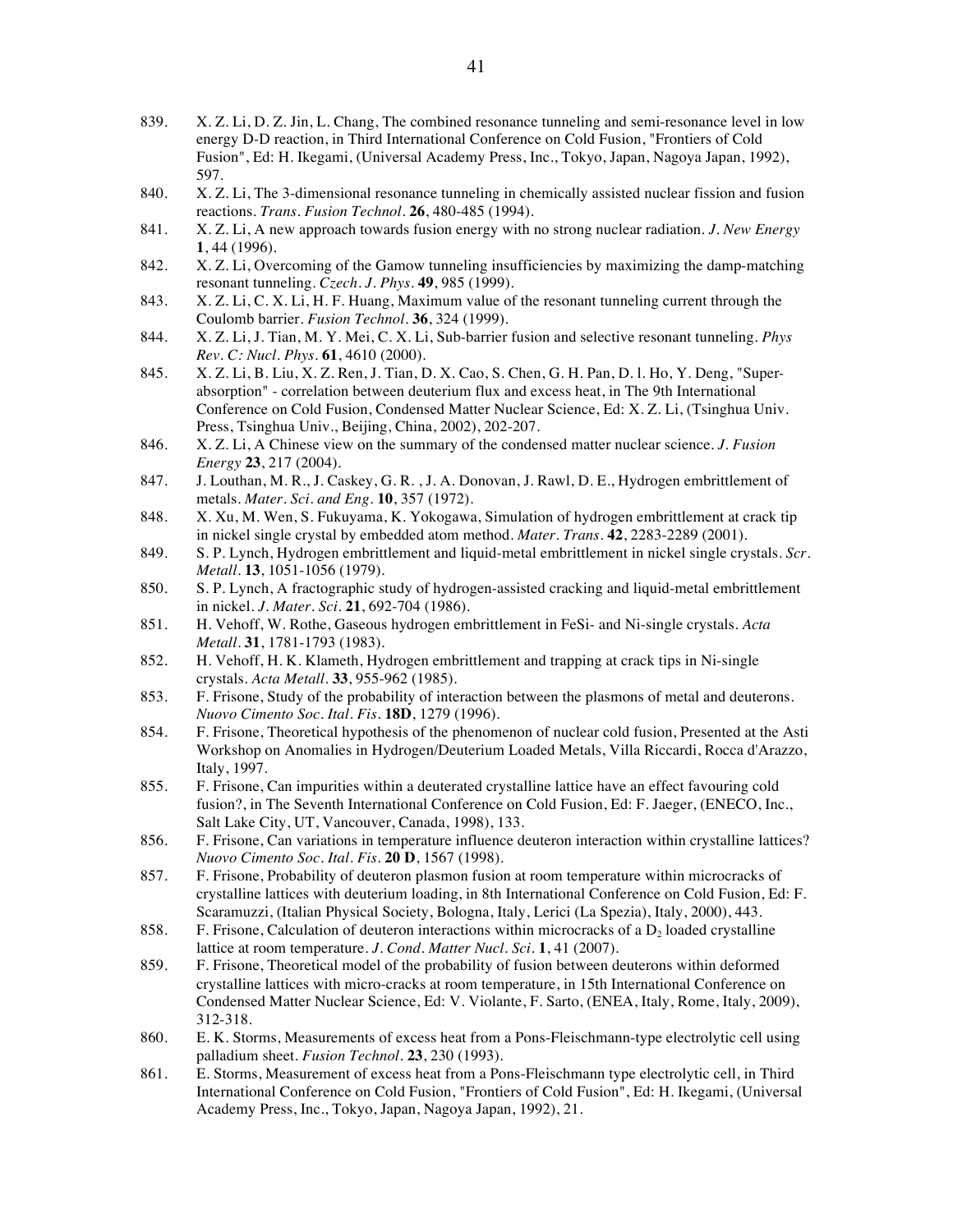- 862. E. K. Storms, The method and results using Seebeck calorimetry, in ICCF-14 International Conference on Condensed Matter Nuclear Science, Ed: D. L. Nagel, M. E. Melich, (www.lenr.org, Washington, DC, 2008), vol. 1, 11-25.
- 863. E. K. Storms, B. Scanlan, Radiation produced by glow discharge in a deuterium containing gas (Part 2), Presented at the American Physical Society Conference, New Orleans, 2008.
- 864. E. K. Storms, A Theory of LENR based on crack Formation. *Infinite Energy* **19**, 24-27 (2013).
- 865. E. K. Storms, Explaining cold fusion, Presented at the ICCF-18, Univ. Missouri, Columbia, Mo, 2013.
- 866. E. K. Storms, An approach to explaining cold fusion, Presented at the ILENRS-12, Williamsburg, VA, 2013.
- 867. E. K. Storms, The role of voids as the location of LENR. *J. Cond. Matter Nucl. Sci.* **11**, 123-141 (2013).
- 868. E. K. Storms, Cold fusion from a chemist's point of view. *Infinite Energy* **18**, 13-18 (2013).
- 869. E. K. Storms, An Explanation of Low-energy Nuclear Reactions (Cold Fusion). *J. Cond. Matter Nucl. Sci.* **9**, 85-107 (2012).
- 870. E. K. Storms, B. Scanlan, What is real about cold fusion and what explanations are plausible? *J. Cond. Matter Nucl. Sci.* **4**, 17-31 (2011).
- 871. R. McIntyre, Proposal for an experiment designed to seek evidence for cold fusion, in Tenth International Conference on Cold Fusion, Ed: P. L. Hagelstein, S. R. Chubb, (World Scientific Publishing Co., Cambridge, MA, 2003), 611.
- 872. P. I. Golubnichii, V. A. Kurakin, A. D. Filonenko, V. A. Tsarev, A. A. Tsarik, A possible mechanism for cold nuclear fusion. *J Kratk. Soobshch. Fiz.*, 56 (In Russian) (1989).
- 873. V. Godbole, Low-energy electroweak (EW) physics (in cavities) in lattices and fluids, Presented at the ICCF-17, Daejeon, Korea, 2012.
- 874. F. Frisone, Theoretical model of the probability of fusion between deuterons within deformed lattices with microcracks at room temperature, in 11th International Conference on Cold Fusion, Ed: J.-P. Biberian, (World Scientific Co., Marseilles, France, 2004), 612.
- 875. F. Frisone, Fusion reaction within a microcrack with cubic lattice structure at low energy and study of the nonsemi-classical tunneling, in Tenth International Conference on Cold Fusion, Ed: P. L. Hagelstein, S. R. Chubb, (World Scientific Publishing Co., Cambridge, MA, 2003), 695.
- 876. F. Frisone, Theoretical model on the relationship between low energies in the probability of deuterium nuclei cold fusion, in The 9th International Conference on Cold Fusion, Condensed Matter Nuclear Science, Ed: X. Z. Li, (Tsinghua Univ. Press, Tsinghua Univ., Beijing, China, 2002), 101.
- 877. F. Frisone, Theoretical model of the probability of fusion between deuterons within deformed crystalline lattices with microcracks at room temperature. *Fusion Sci. & Technol.* **40**, 139 (2001).
- 878. F. Frisone, Deuteron Interaction Within a Microcrack in a Lattice at Room Temperature. *Fusion Technol.* **39**, 260 (2001).
- 879. F. Frisone, Fusion reaction within a microcrack in a crystalline lattice at room temperature, in AIP Conf. Proc. 513(Nuclear and Condensed Matter Physics), Ed, 2000), 282.
- 880. J. O. M. Bockris, The complex conditions needed to obtain nuclear heat from D-Pd systems. *J. New Energy* **1**, 210 (1996).
- 881. L. H. Bagnulo, Crack-fusion: A plausible explanation of cold fusion, in Second Annual Conference on Cold Fusion, "The Science of Cold Fusion", Ed: T. Bressani, E. Del Giudice, G. Preparata, (Societa Italiana di Fisica, Bologna, Italy, Como, Italy, 1991), 267.
- 882. M. H. Miles, K. B. Johnson, M. A. Imam, Electrochemical loading of hydrogen and deuterium into palladium and palladium-boron alloys, in Sixth International Conference on Cold Fusion, Progress in New Hydrogen Energy, Ed: M. Okamoto, (New Energy and Industrial Technology Development Organization, Tokyo Institute of Technology, Tokyo, Japan, Lake Toya, Hokkaido, Japan, 1996), vol. 1, 208.
- 883. M. H. Miles, M. A. Imam, M. Fleischmann, Calorimetric analysis of a heavy water electrolysis experiment using a Pd-B alloy cathode. *Proc. Electrochem. Soc.* **2001**, 194 (2001).
- 884. A. B. Karabut, E. A. Karabut, Research into spectra of X-ray emission from solid cathode medium during and after high current glow discharge operation, in 14th International Conference on Condensed Matter Nuclear Science, Ed: D. L. Nagel, M. E. Melich, (www.LENR-CANR.org, Washington DC, 2008), vol. 1, 362-367.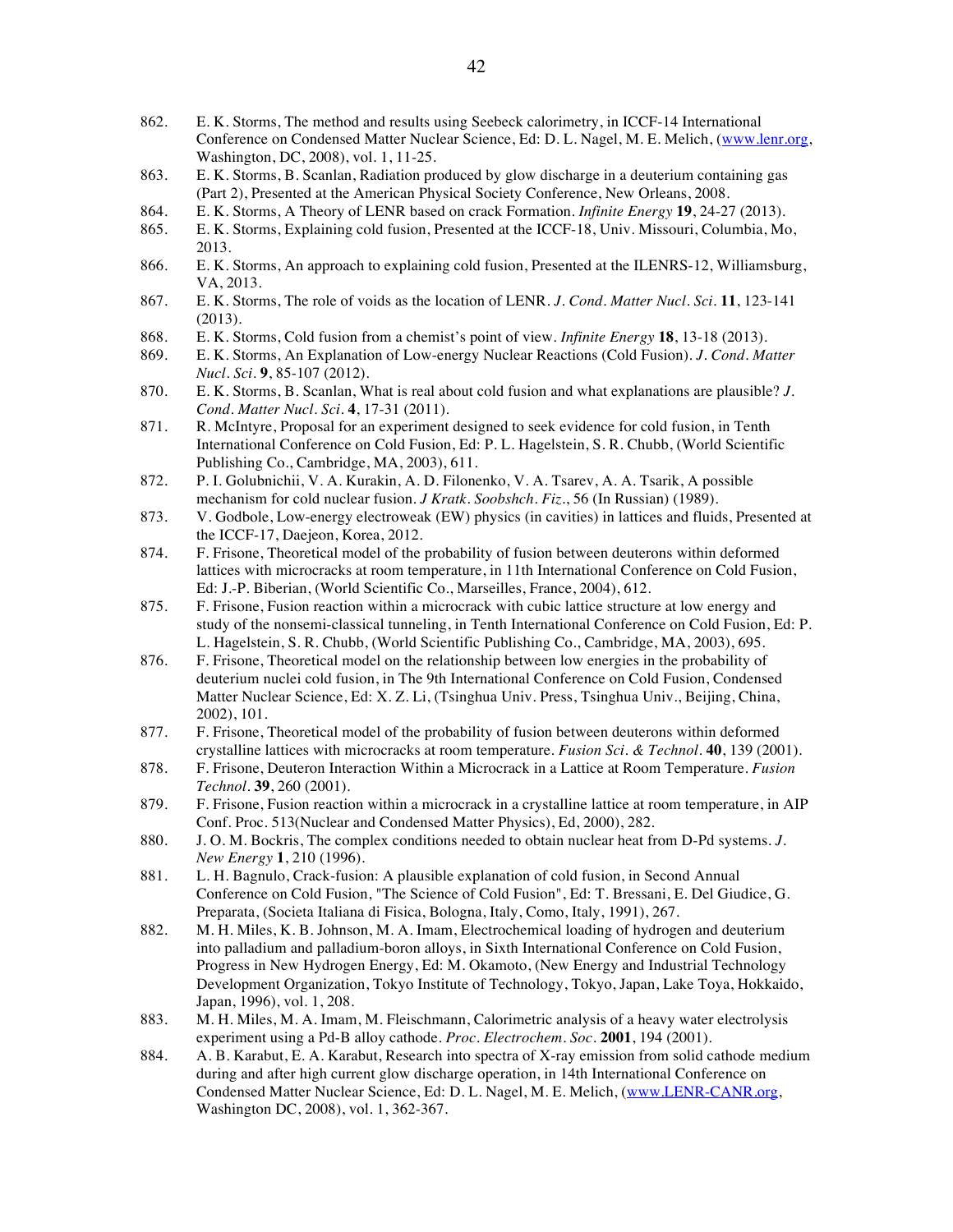- 885. R. T. Bush, Evidence for an electrolytically induced shift in the abundance ratio of Sr-88 and Sr-86, in International Symposium on Cold Fusion and Advanced Energy Sources, Ed: H. Fox, (Fusion Information Center, Salt Lake City, Belarusian State University, Minsk, Belarus, 1994), 157.
- 886. T. Ohmori, M. Enyo, Iron formation in gold and palladium cathodes. *J. New Energy* **1**, 15 (1996).
- 887. R. T. Bush, A light water excess heat reaction suggests that 'cold fusion' may be 'alkali-hydrogen fusion'. *Fusion Technol.* **22**, 301-322 (1992).
- 888. E. Wigner, H. B. Huntington, On the possibility of a metallic modification of hydrogen. *J. Chem. Phys.* **3**, 764 (1935).
- 889. W. J. Nellis, A. L. Ruoff, I. F. Silvera, Has metallic hydrogen been made in a diamond anvil cell? *arXiv:1201.0407 [cond-mat.other]*, (2012).
- 890. N. W. Ashcroft, Metallic hydrogen: A high-temperature superconductor? *Phys. Rev. Lett.* **2126**, 1748-1749 (1968).
- 891. R. L. Liboff, Fusion via metallic deuterium. *Phys. Lett.* **71A**, 361 (1979).
- 892. C. J. Horowitz, Cold nuclear fusion in dense metallic hydrogen. *Astrophys. J.* **367**, 288 (1991).
- 893. P. Kalman, T. Keszthelyi, Nuclear processes in solids: basic 2nd-order processes. *arXiv:1303.1078v1 [nucl-th] 5 Mar 2013*, (2013).
- 894. D. Letts, P. I. Hagelstein, Simulation of optical phonons in deuterated palladium, in 14th International Conference on Condensed Matter Nuclear Science, Ed: D. L. Nagel, M. E. Melich, Washington, DC, 2008), vol. 1, 333-337.
- 895. E. Brillas, J. Esteve, G. Sardin, J. Casado, X. Domenech, J. A. Sanchez-Cabeza, Product analysis from D2O electrolysis with Pd and Ti cathodes. *Electrochim. Acta* **37**, 215 (1992).
- 896. D. R. Coupland, M. L. Doyle, J. W. Jenkins, J. H. F. Notton, R. J. Potter, D. T. Thompson, Some observations related to the presence of hydrogen and deuterium in palladium, in Third International Conference on Cold Fusion, "Frontiers of Cold Fusion", Ed: H. Ikegami, (Universal Academy Press, Inc., Tokyo, Japan, Nagoya Japan, 1992), 275.
- 897. M. Okamoto, H. Ogawa, Y. Yoshinaga, T. Kusunoki, O. Odawara, Behavior of key elements in Pd for the solid state nuclear phenomena occurred in heavy water electrolysis, in Fourth International Conference on Cold Fusion, Ed: T. O. Passell, (Electric Power Research Institute 3412 Hillview Ave., Palo Alto, CA 94304, Lahaina, Maui, 1993), vol. 3, 14.
- 898. J. H. N. Van Vucht, K. H. J. Buschow, Note on the occurrence of intermetallic compounds in the lithium-palladium system. *J. Less-Common Met.* **48**, 345 (1976).
- 899. J. Loebich, D., C. J. Raub, Das zustandsdiagramm lithium-palladium und die magnetischen eigenschaften der Li-Pd legierungen. *J. Less-Common Met.* **55**, 67 (1977).
- 900. R. A. Howald, Calculation on the palladium-lithium system for cold fusion. *CALPHAD* **14**, 1 (1990).
- 901. S. Szpak, P. A. Mosier-Boss, F. Gordon, J. Dea, M. Miles, J. Khim, L. Forsley, LENR research using co-deposition, in 14th International Conference on Condensed Matter Nuclear Science, Ed: D. L. Nagel, M. E. Melich, Washington DC, 2008), vol. 2, 766-771.
- 902. M. H. Miles, Calorimetric studies of palladium alloy cathodes using Fleischmann-Pons Dewar type cells, in 8th International Conference on Cold Fusion, Ed: F. Scaramuzzi, (Italian Physical Society, Bologna, Italy, Lerici (La Spezia), Italy, 2000), 97-104.
- 903. A. G. Lipson, B. F. Lyakhov, D. M. Sakov, V. A. Kuznetsov, T. S. Ivanova, Excess heat production and nuclear ash in PdO/Pd/PdO heterostructure after electrochemical saturation with deuterium, in Sixth International Conference on Cold Fusion, Progress in New Hydrogen Energy, Ed: M. Okamoto, (New Energy and Industrial Technology Development Organization, Tokyo Institute of Technology, Tokyo, Japan, Lake Toya, Hokkaido, Japan, 1996), vol. 2, 433.
- 904. B. Ivlev, Nuclear threads. *arXiv:1312.6561*, (2014).
- 905. V. I. Vysotskii, M. V. Vysotskyy, Correlated states and transparency of a barrier for low energy particles at monotonic deformation of a potential well with dissipation and a stochastic force. *J. Exp. and Theor. Phys.* **118**, 534-549 (2014).
- 906. V. F. Zelensky, in *Problems of Atomic Science and Technology*. (http://vant.kipt.kharkov.ua/ARTICLE/VANT\_2013\_3/article\_2013\_3\_76.pdf, 2013), pp. 76-118.
- 907. A. V. Arzhannikov, G. Y. Kezerashvili, First observation of neutron emission from chemical reactions. *Phys. Lett.* **A156**, 514 (1991).